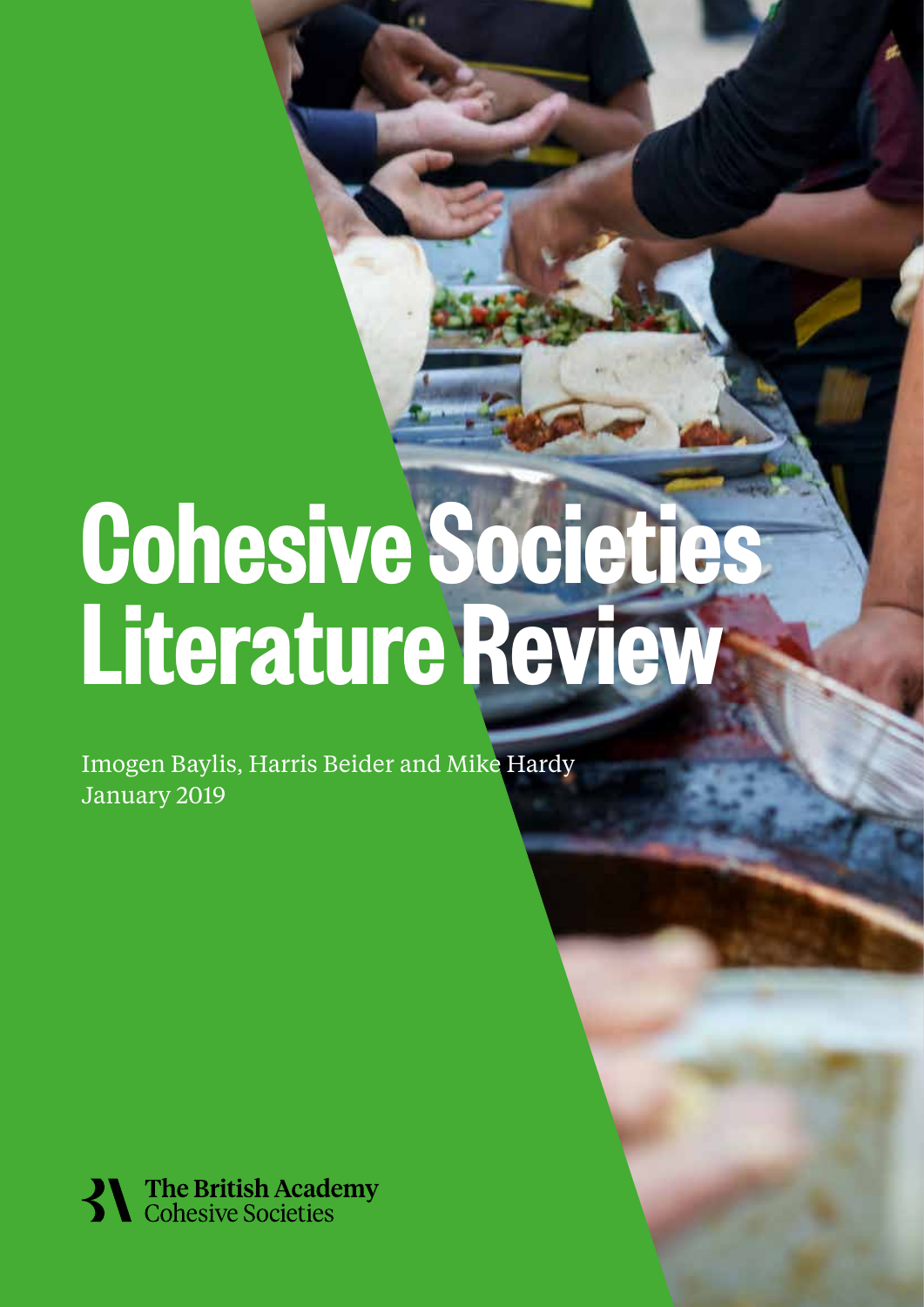## **Contents**

| <b>Executive Summary</b> |                          |  |
|--------------------------|--------------------------|--|
|                          | Introduction             |  |
| 1.0                      | Meanings of soci         |  |
| 2.0                      | Collective memo          |  |
| 3.0                      | Identity and belo        |  |
| 4.0                      | The social econor        |  |
| 5.0                      | Care for the futur       |  |
| 6.0                      | Discussion               |  |
| 7.0                      | Future research          |  |
| Appendix                 |                          |  |
|                          | Method                   |  |
|                          | Interactions between the |  |

**References** 

|          | <b>Executive Summary</b>                                        | $\sqrt{4}$     |
|----------|-----------------------------------------------------------------|----------------|
|          | <b>Introduction</b>                                             | $\overline{7}$ |
| 1.0      | Meanings of social cohesion                                     | 8              |
| 2.0      | Collective memory                                               | 16             |
| 3.0      | Identity and belonging                                          | 22             |
| 4.0      | The social economy                                              | 29             |
| 5.0      | Care for the future                                             | 37             |
| 6.0      | Discussion                                                      | 46             |
| 7.0      | Future research                                                 | 49             |
| Appendix |                                                                 | 52             |
|          | Method                                                          | 52             |
|          | Interactions between themes: furthering the thematic framework? | 52             |
|          | References                                                      | 54             |

#### **About the British Academy**

The British Academy is the UK's national body for the humanities and social sciences – the study of peoples, cultures and societies, past, present and future. We have three principal roles: as an independent fellowship of world-leading scholars and researchers; a funding body that supports new research, nationally and internationally; and a forum for debate and engagement – a voice that champions the humanities and social sciences.

thebritishacademy.ac.uk

#### **About the Cohesive Societies programme**

How can societies remain cohesive in the face of rapid political, social, economic and technological change? Through this cross-cutting programme, the British Academy is drawing on our expertise and knowledge to enlighten these issues through debate, publication and research.

The exploratory phase of this programme, including this publication, aims to capture existing work in relation to social cohesion under five key themes: cultural memory and tradition; the social economy; meanings and mechanisms of social responsibility; identity and belonging; and care for the future.

thebritishacademy.ac.uk/cohesive-societies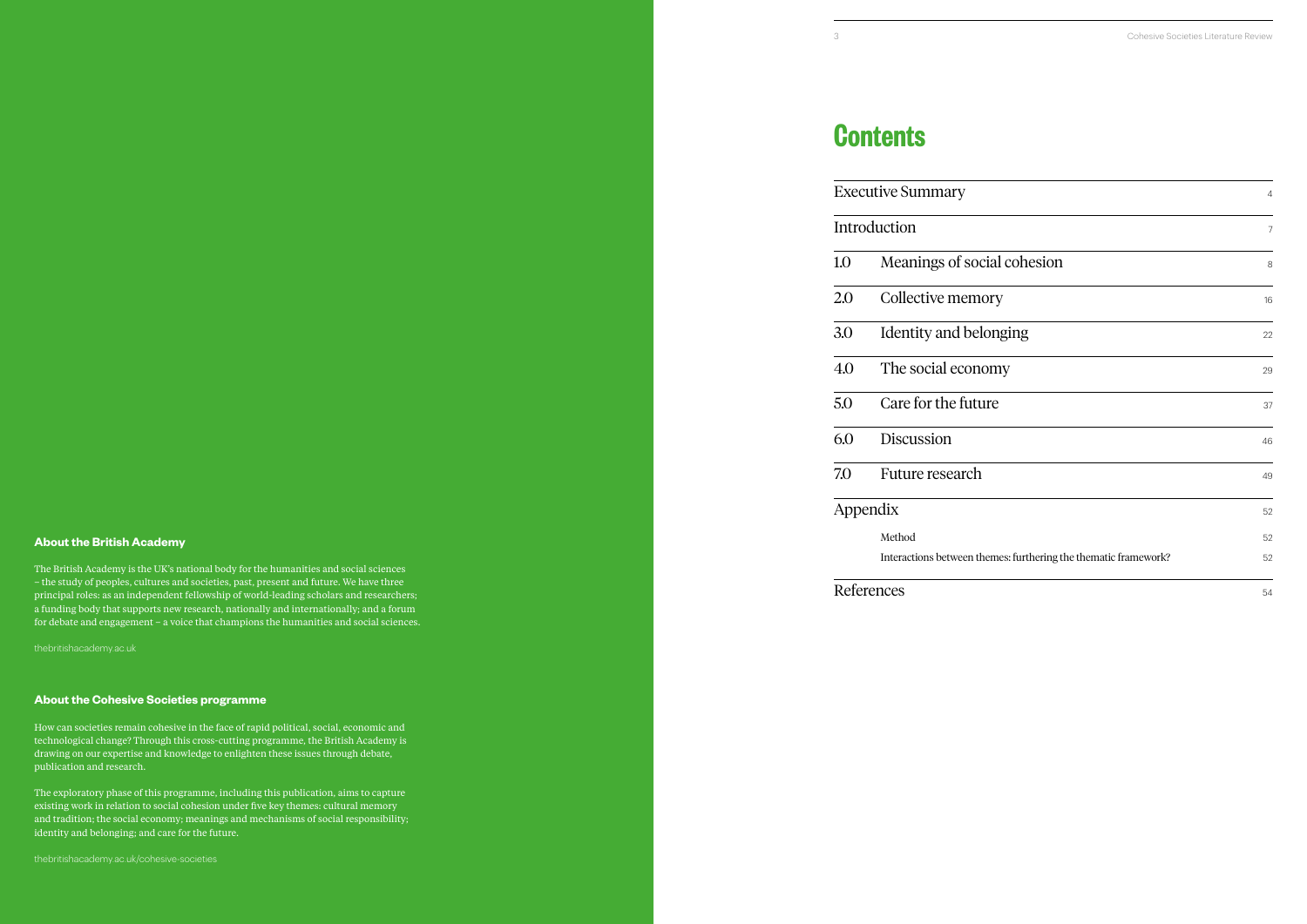# **Executive Summary**

In August 2018 the British Academy commissioned the Centre for Trust, Peace and Social Relations to undertake a critical review of literature relating to social cohesion. The work, which commenced in August 2018 and was completed in November 2018, is based on a detailed analysis of secondary data and was informed by regular communication with the British Academy.

The review builds on existing work being carried out by the British Academy, from which a set of five themes has been developed. These five themes, for the purposes of this review, are *meanings of social cohesion; collective memory; identity and belonging; the social economy; care for the future.* These themes have been slightly adapted. These adaptations are explained and critiqued in the evaluation of the thematic framework, which can be found in section 6.2. There are many overlaps between these domains, which may lead to the British Academy encouraging greater interdisciplinary activity as part of its Cohesive Societies programme.

Findings from the review demonstrate the importance of building a multi-dimensional concept of social cohesion, which incorporates the structural apparatus necessary for the social components to thrive. Such an inclusive concept has utility both practically and conceptually, by drawing attention to, and enabling analysis of, the different components of social cohesion, as well as the interactions between them.

Section one unpacks these conceptual challenges, beginning with an analysis of five definitions. It suggests that the most significant controversy is whether 'social cohesion' refers to purely social characteristics, such as solidarity, shared values, and a sense of belonging, or whether it also incorporates the political and economic dimensions of a society. Having traced the genealogies from which the two sides of this debate emerged, it argues that the divergence is due to whether a definition is concerned with the *meaning* of social cohesion, as a description of what a society looks like when it is cohesive, or whether it describes both *meanings* and *mechanisms,* as a more dynamic conceptualisation of social cohesion as political, economic and social process.

Section two illustrates the ways in which collective memories can foster a sense of group identity, through the narration of a shared past, whilst also having the potential to cause division through exclusionary narratives. It critiques the study of collective memories as static depictions of events, demonstrating that memories are produced and curated by social agents. Therefore, understanding this *process of collective remembering* is crucial if we are to critically examine the way in which *collective memories* can exclude and divide. We present approaches which have begun to enable analysis of these processes, and offer suggestions for the development and application of these approaches to address contemporary challenges.

Other than these analyses of the process of collective remembering, methodologies which enable exploration of the transfer of narratives and discourses from the public sphere to local encounters remain limited. This becomes more evident through the course of section three which examines *identity and belonging*, first, in the form of political belonging and the recognition of identities in national and local politics; second through an analysis of everyday experiences of multiculturalism; and third, by reviewing the literature which examines the interface of online and offline communities.

Overall, sections two and three analyse the ways in which belonging is produced, narrated, reconstructed and experienced at national and local levels. By analysing *the social economy*, section four explores the social processes through which belonging is fostered, reinforced or prevented. We demonstrate that networks of reciprocity and

sharing can build a sense of community. However, these communities can also be exclusionary, and research is presented to evidence that inclusion is mediated through economic (in)equality. In this way, section four presents a new lens through which to analyse the differentiation made in section one between conceptualisations of social cohesion which focus on the social components, and those which incorporate political and economic mechanisms. The social economy presents opportunities to engage in activities which produce the 'social' characteristics of social cohesion, but the capacity to participate is limited by both neighbourhood and individual deprivation.

Finally, section five addresses *care for the future*. Here, we examine the sustainability of society in light of environmental change, including climate change, as well as alterations in demographic composition due to increased mobility and an ageing population. It becomes apparent that social sustainability becomes inextricable from environmental sustainability. Once this future orientation is incorporated into the overall study, we are lead to question whether the broad concept of social cohesion, developed in section one, is in fact broad enough.

We conclude by re-examining the distinction set out in section one in light of the findings of subsequent sections, before critically evaluating the themes which have been used to structure this review. We discuss the possibility of developing these themes into a full thematic framework, and present an example model in the appendix.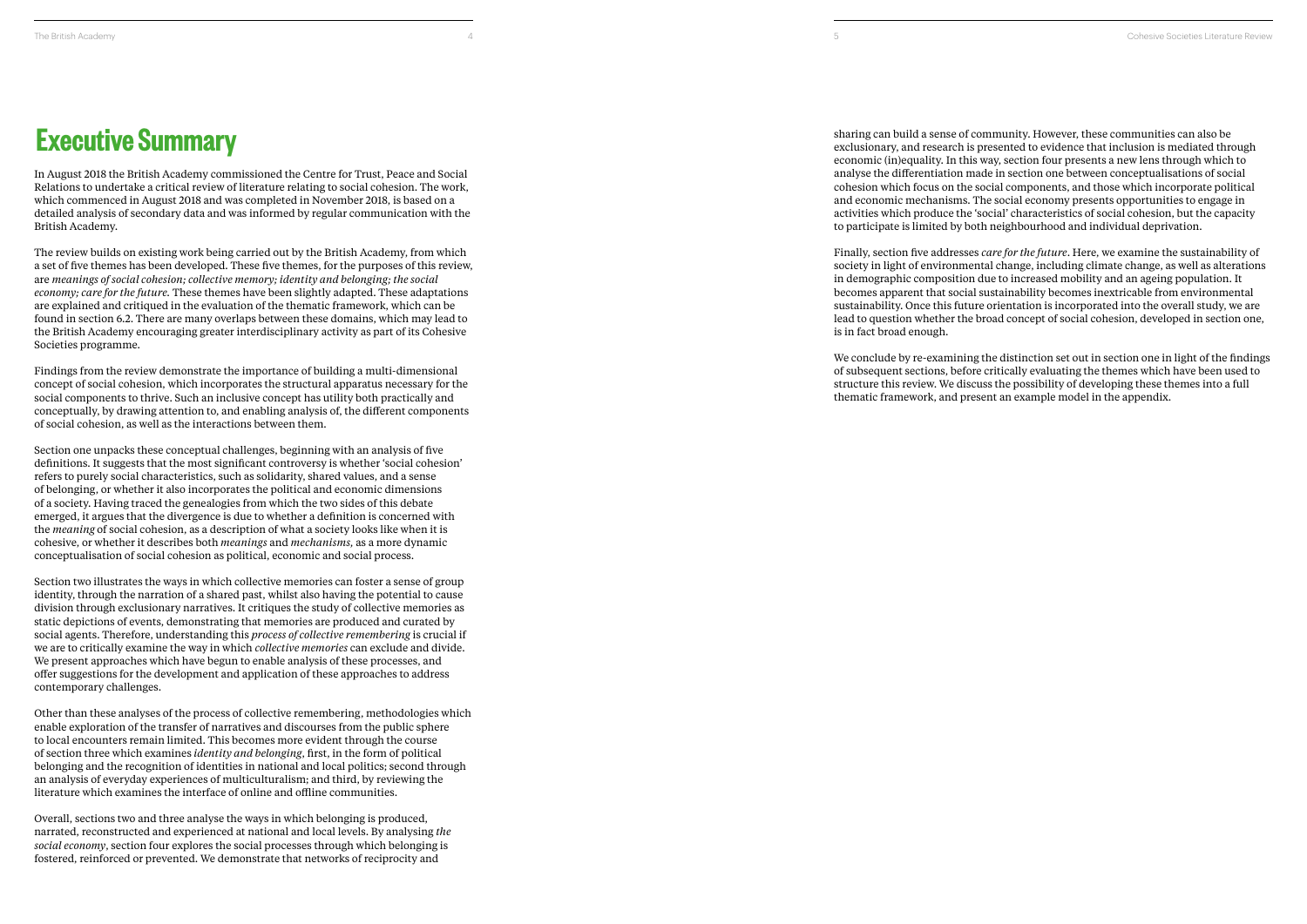#### **About the authors**

Imogen Baylis is Research Assistant and Doctoral Researcher at the Centre for Trust, Peace and Social Relations at Coventry University.

Harris Beider is Professor of Community Cohesion and Director of Research Development at the Centre for Trust, Peace and Social Relations at Coventry University.

Mike Hardy is Professor and Executive Director at the Centre for Trust, Peace and Social Relations at Coventry University.

**Research Centre** Trust, Peace and **Social Relations** 



#### **Acknowledgements**

The authors would like to thank Anna Bradshaw and the Cohesive Societies Working Group at the British Academy, who devised and commissioned the review. The final piece has benefited greatly from their critique and guidance throughout the process.

From the Centre for Trust, Peace and Social Relations, we would particularly like to thank Aurélie Broeckerhoff for her insightful comments on an earlier draft, as well as EJ Milne, Neil Forbes, Matt Qvortrup, and Chris Shannahan, for their input into the initial design of the project.

# **Introduction**

This literature review was commissioned by the British Academy as part of the scoping process for its *Cohesive Societies* programme. The review will be structured using the five themes developed by the British Academy as a framework for engaging with the existing scholarly work on social cohesion, as well as for organising an ongoing programme of research and activities. We have adapted the order of these themes to create a structure which facilitates the logical progression of the concepts and material to be engaged with in this review. Further, we have altered the title of two themes. First, 'meanings and mechanisms of social responsibility' has become 'meanings of social cohesion' as the complexity of comparing the differing conceptualisations of social cohesion has resulted in this analysis becoming a part in its own right. Second, 'cultural memory and tradition', to 'collective memory', in order to incorporate material which adds to the discussion but which would not fit easily under the rubric of 'culture'.

The benefits, limitations and potential for further development of both of these themes will be discussed in the evaluation of the thematic framework (section 6.2). Other than these two changes, the thematic framework remains intact, and has provided the foundation for an unusually broad and uniquely interdisciplinary exploration of social cohesion.

Engaging with such a broad range of disciplinary approaches has indicated, unsurprisingly, that some areas of study are well-developed, while others could benefit from further work. As will become apparent, some disciplines are far more visible in certain themes than in others. In general, the literature in themes one, *meanings of social cohesion* and two, *collective memory,* tends towards macro-level analysis, with historical, political and sociological theory being well represented in both. Empirical quantitative social and economic research is also present in the former, and a less voluminous but methodologically, theoretically and politically significant body of ethnographic work in the latter. Themes three, *identity and belonging,* and four, *the social economy,* include a much higher concentration of ethnographic work, from anthropology, sociology and geography departments. Theme four also includes research produced by social psychologists and business scholars (particularly those with a consumer or marketing focus). Theme five, *care for the future,* spans a range of disciplines and approaches, from urban planning and sustainability to gerontology and demography.

We have tried to remain vigilant of the implications of these patterns for future research, although we hope this review will prompt and facilitate much discussion on the potential for further work and interdisciplinary collaboration. The appendix indicates areas of study in which there seem to be a need for further development, both within and between themes. These suggestions are, of course, not exhaustive.

It is worth noting at the outset that our biggest challenge in working with these themes has not been finding connections between them, but preventing them from running into one another. We will indicate in the conclusion some of the ways in which these themes could interact further. We suggest that through further exploration of these interactions, the themes could evolve into a more fully developed thematic framework, and introduce one such model in the appendix.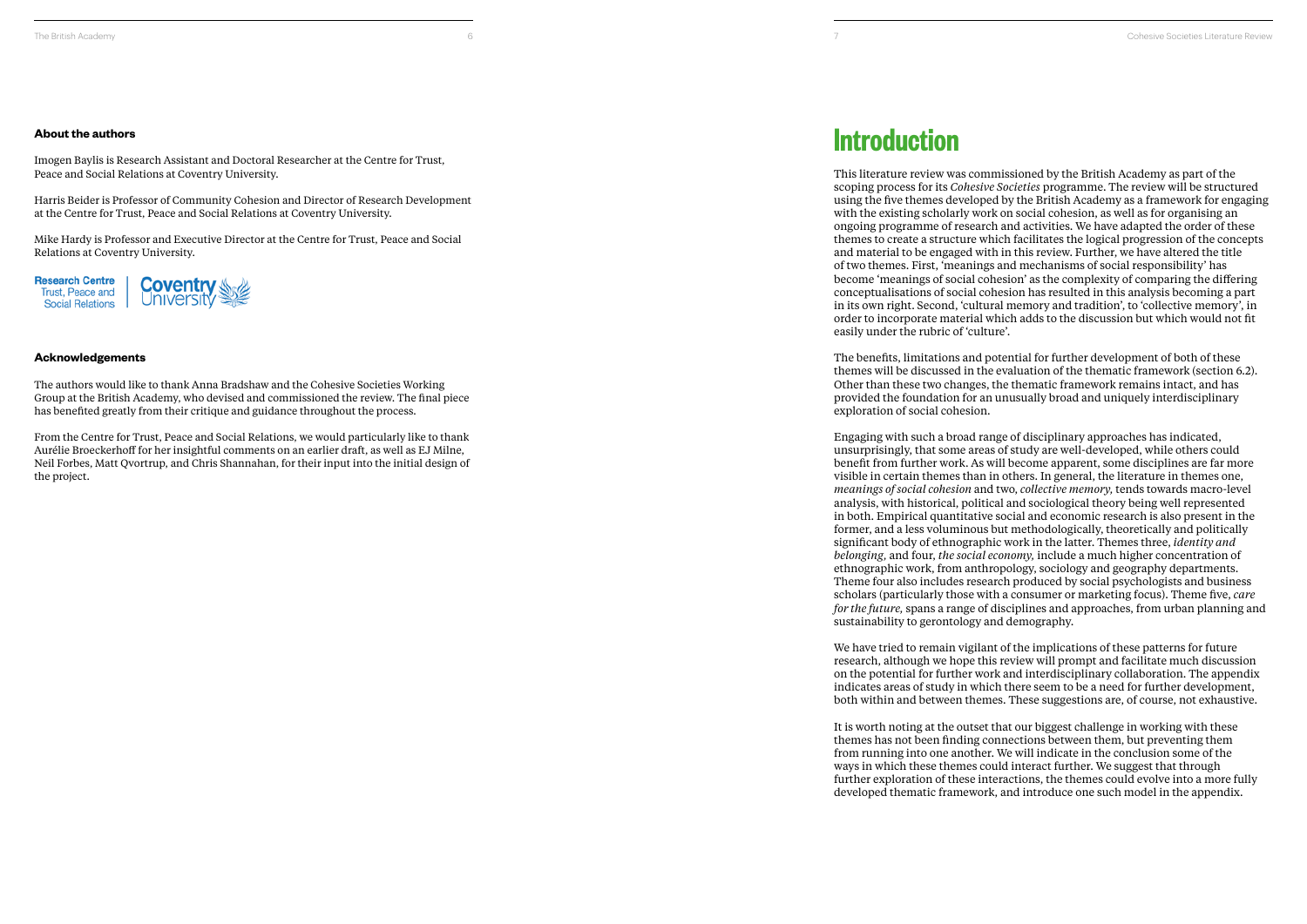# **1.0 Meanings of social cohesion**

This section will provide the theoretical and conceptual context for subsequent sections. It will begin by examining a range of definitions of social cohesion, before tracing the political and theoretical development of these conceptualisations through history. By doing this at the outset, we hope to contextualise the studies reviewed in subsequent sections, most of which approach a specific element (or elements) of social cohesion. Further, we hope this will illustrate some of the ways in which the findings of these studies fit into the broader meaning of social cohesion.

### **1.1 Introduction**

Any definition of social cohesion is shaped by the historical trajectory of political theory attributed to the development of the concept. In turn, this impacts the research designs of those studying it and, crucially, the steps policy-makers take to try to improve it. In essence, the 'meaning' attributed to social cohesion greatly impacts the 'mechanisms' thought to foster it. Therefore, definitions employed by academics influence how social cohesion is studied (within which disciplines; using which methods) just as definitions employed by policy communities influence the ways in which they attempt to enhance social cohesion (by which institutions; using what kinds of initiatives).

We will begin by identifying challenges faced when defining social cohesion, before analysing prominent definitions. We will then move on to unpack the genealogies of political thought which have influenced these differing definitions. Through this analysis, we find the most significant divergence to be whether definitions are entirely social (about solidarity, shared values, and a sense of belonging) or whether they incorporate structural conditions (deprivation, inequality, discrimination).

Analysis of the empirical evidence of the interrelationship between the social and structural elements of social cohesion leads us to argue for a differentiation between two kinds of definitions: those which offer a static description of a cohesive society, versus the dynamic conceptualisation of social cohesion as a political and economic process. Paradoxically, explicating the opposing aims of definitions could in fact provide consensus on the conceptualisations themselves: the disagreement lies in what the definitions aim to do. This will be discussed in the conclusion to this section.

#### 1.1.1 Definitional challenges

In both scholarly and political or policy contexts, the term 'social cohesion' is often used normatively (Green et al., 2009:5). It is sometimes defined by 'socially 'desirable' attributes', (ibid.:6) such as 'shared values', 'a sense of belonging', 'community identity', 'tolerance and respect', 'interpersonal and institutional trust', 'civic cooperation', 'active civic participation', and 'law-abiding behaviour' (ibid*.:8).* Unless the relationships between these attributes are known, the concept cannot have coherence or internal logic.

Even to move beyond the problem of an attribute-based definition, many of the attributes 'remain contested' (Delhey et al.:430). While almost all approaches incorporate a range of social and political attributes, there is little consensus on whether inequality, value consensus, ethnic homogeneity and subjective well-being should be included (ibid.). Of further difficulty is that social cohesion is often defined by its causes or effects, which is a problem not only because it 'narrows the range of phenomena that may be analysed as possible incidents of social cohesion, but also because it then prevents any analysis of the causes and effects which are already endogenous to the definition' (Green et al., 2009:6). Finally, social cohesion is used to refer to various levels of analysis, from supra-national (for example, by the European Commission) to community (Green et al., 2009:6).

#### 1.1.2 Prominent definitions

To exemplify these challenges, below are five academic and policy definitions of social cohesion. Green, Janmaat and Han group definitions depending on the extent to which the following dimensions are incorporated in the definition (see Green et al 2009:9, drawing on Bernard, 1999): liberty (of the individual or the group), equality (relating to the economic, political representation, or opportunity), and solidarity (such as shared values or collective beliefs). We find this to be a helpful organising framework, and have further unpacked it beneath the definitions.

> A. Social cohesion is a state of affairs concerning both the **vertical and horizontal interactions** among members of society as characterised by a **set of attitudes** and norms that includes **trust, a sense of belonging and the willingness to participate** and help, as well as their behavioural

B. Social cohesion refers to the **property** by which whole societies, and the individuals within them, are **bound together** through the action of specific **attitudes, behaviours, rules and institutions** which rely on **consensus** rather

C. Social cohesion […] is simply the property which keeps societies from falling

- manifestations (Chan, Po and Chan, 2006:290)
- than pure coercion (Green et al., 2009:19)
- apart (Janmaat, 2011:63)
- **community** (Maxwell, 1996:13)
- (The Council of Europe, 2005:23)

D. Social cohesion involves building **shared values** and communities of interpretation, **reducing disparities in wealth and income,** and generally enabling people to have a sense that they are engaged in a **common enterprise,** facing **shared challenges**, and that they are members of the same

E. Social cohesion […is] society's ability to secure the long-term well-being of its members, including **equitable access** to available resources, **respect for human dignity** with due **regard for diversity, personal and collective autonomy** and **responsible participation**

By comparing these definitions, we can identify a range of components which are sometimes understood to be part of social cohesion. First, the sense of belonging to a community (definitions A and D). Related to this, second, homogeneity of values or attitudes, (B and D). Potentially in contrast to this is 'regard for diversity' (E) which could contradict value/attitude homogeneity. Together, we will refer to these three components as the 'social components' of social cohesion.

Fourth is participation or collaboration, present explicitly in definitions A and E and potentially also in D through being 'engaged in a common enterprise, facing shared challenges', although this could also refer to a sense of shared community if the emphasis is on the *sense* of facing shared challenges, rather than on collaborating to do something about them. Related to this, fifth is the 'rules and institutions which rely on consensus' (B): consensus here indicating the necessity of some degree of participation in order to know that consensus has been achieved. Of this selection, definition B is the only definition which explicitly refers to the institutional mechanisms of social cohesion,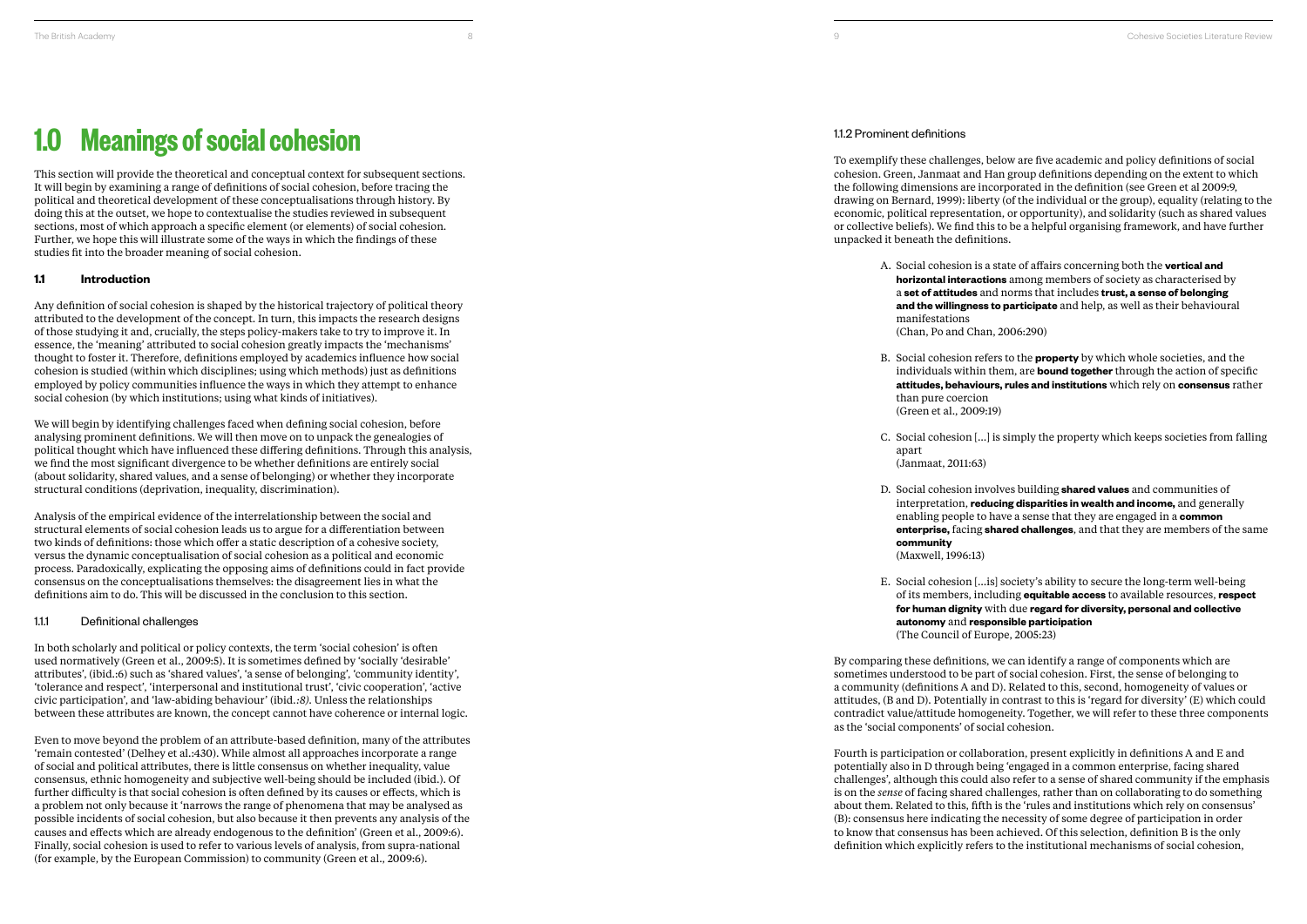indicating the significance of legal and political institutions, although 'participation' could refer to political participation. Together, we will refer to dimensions four and five as the 'political dimensions' of social cohesion, as they refer to the political activity either of individuals as they participate in the political process, or in the political apparatus itself.

Sixth is wealth or income equality, and can be found in definition D. Seventh is 'equal access to resources', mentioned in definition E. This phrase is ambiguous: while it concerns equality and is broader than income/wealth equality, it does not specify what resources are being referred to. If these resources include, for example, education, this use of equality could go some way towards equality of opportunity which, in turn, could indicate an appreciation of the way in which inequality constrains participation (in the workforce; in political life). Other than this, the definitions tend towards a purely economic understanding of equality. Henceforth we will differentiate between 'economic equality', 'equality of opportunity' (referring to differing access to education and employment opportunities), and finally 'political equality' which is closely related to equality of opportunity, but here specifically referring to political representation and participation.

Finally, 'personal and collective autonomy' (E) is the closest we have to liberty and is, in this case, closely linked to the previous statement 'due regard for diversity'.

The intention of presenting these example definitions at the outset of this review is to demonstrate some of the contested issues which emerge in attempts at conceptualising social cohesion. Further, this selection illustrates the broad range of dimensions which can be included in a conceptualisation of social cohesion. In this way, this analysis may help to contextualise the studies presented in subsequent sections, almost all of which address just one or two of these dimensions.

#### **1.2 Social Cohesion: political theory through history**

This section will provide an overview of two key trajectories of theorisation which have influenced these contemporary conceptualisations of social cohesion. This enables us to further unpack this relationship between genealogy and definition. The first is from Jane Jenson, who defines social cohesion as 'shared values and commitment to community' (Jenson, 1998:v). For Jenson, social cohesion is rooted in Durkheimian thought, and is one of three traditions which address the social order, the other two being democratic socialism/Christian democracy on the one hand and (neo)liberalism on the other. Therefore, the social order is, for Jenson, a broader concept than social cohesion. The second trajectory comes from Green and colleagues, for whom social cohesion is as expansive a concept as the social order, and therefore traceable to the earliest theories and practices of democracy. Jenson's conceptualisation of social cohesion is primarily concerned with the social components, Green and colleagues incorporate political and economic dimensions as well.

For Jenson, the concept of social cohesion grew from Durkheim's *solidarisme:* a rejection of liberalism developed 'in a Europe that had been shaken for several decades by rapid social change associated with industrialisation, urbanisation, massive immigration and population movement across the continent, and changing social (including gender) roles' (Jenson, 1998:8). Durkheim viewed the basic unit of society as being not the individual, as it is in liberalism, but the family. He emphasised civil society over democratic institutions, viewing 'associative action in mutual societies […], autonomous unions and cooperatives' as central to a well-functioning society. (ibid.:8-9).

This stemmed from Durkheim's belief that:

*as societies change from pre-industrial communities to industrial societies the place left by the decline of 'collective conscience' is filled by the mutual* 

*functional inter-dependencies created by the division of labour.* […] *Increasing differentiation through occupational specialisation, and the moral individuation which attends it, weaken the hold of the collective conscience over the individual conscience, and collective beliefs thus reduce both in 'volume' and 'intensity'.* […As] *'mechanical solidarity' is weakened* […] *'organic solidarity' arises, based on the functional interdependencies created by the division of labour*. (Green et al., 2009:33, summarising The Division of Labour)

While this Durkheimian thought forms the foundation of Jenson's definition, liberalism represents a point of contention between scholars. For Green and colleagues, who conceptualise social cohesion as incorporating political and economic dimensions, the liberal tradition 'contained within it an implicit theory of social cohesion' (Green et al., 2009:22). In contrast to the Durkheimian formation, outlined above, in liberal thought it is the individual that is the basic unit of society, and the individual's rights which are in need of protection by the state, the role of which should nevertheless be constrained so as to avoid the state's 'natural tendency towards tyranny' (Green et al.:24). This line of thought can be traced to the work of John Locke, for whom man and man alone had the right to the benefits of 'the labour of his body, and the work of his hands' (ibid.). It was further developed in Adam Smith's theorisation of the 'free market' which, if based on self-interest and with minimal state intervention, would be to the 'benefit of all and the maximum public good' (ibid.:25, referencing *The Wealth of Nations*). Of further relevance to this laissez-faire and individualistic formulation is the work of Tocqueville, who emphasised that society would benefit from private association rather than state intervention (Jenson, 1998:7).

For Green and colleagues, the entirety of British politics has been rooted in this individualistic genealogy in all periods since Locke, apart from the post-1945 period of Keynesian economics, which was 'interventionist in macro-economic management but essentially liberal in its politics' (ibid.:53). Being based on this individualism, and built on Smith's confidence in the benefits of the free market, 'Equality never came to be seen as a necessary condition of societal cohesion, nor has the state been seen as its primary guarantor, beyond, at least, in its role in maintaining the basic apparatus of law and order and the welfare state' (ibid:51) *.* The increased equality of income distribution of the post-war period was gradually eroded through the Thatcher years, along with the 'public realm and collective social goods' (ibid.:54). This trajectory of social cohesion in British politics will be extended in the next section through analysis of New Labour's Community Cohesion agenda.

In sum, the foundational difference between these two genealogies is the degree to which social cohesion is considered to consist entirely of social components and therefore based on solidarity, shared values, and a sense of community, or whether the political and economic apparatus of society are inherent. Jenson's definition of social cohesion was firmly rooted in the Durkheimian tradition rather than economic or political systems. Her narrow conceptualisation of social cohesion was an alternative to (neo)liberalism, Christian democracy or democratic socialism, which were considered to be systems for maintenance of the social order. In contrast, Green and colleagues view theories of social cohesion and theories of the social order as responding to the same question. This is because they take a broad conceptualisation of social cohesion which includes the political and economic systems of a society. They attribute the lack of the dimension of economic equality in British politics to the legacy of John Locke and Adam Smith, for whom anything more than minimal state intervention in labour or economic markets would lead to imbalance, ultimately reducing the benefits for society.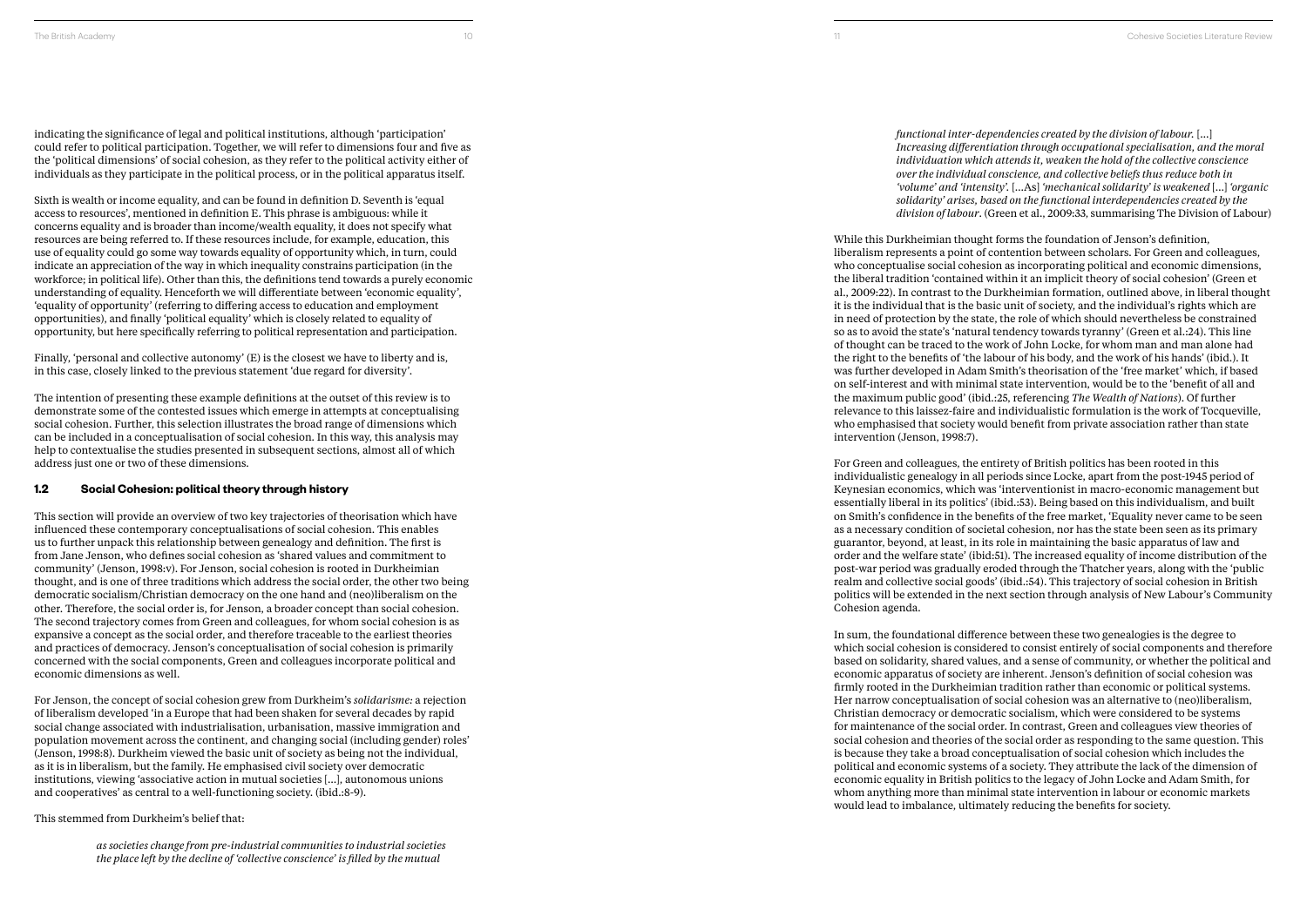#### **1.3 Continuity or rupture? multiculturalism, interculturalism and New Labour's post-2001 Community Cohesion Agenda**

While a full analysis of the Labour government's community cohesion agenda, which emerged in 2001, is not needed here', a brief discussion will nevertheless support our analysis in light of the genealogies of political theory presented in the previous section.

It appears that the definitional challenges of conceptualising social cohesion, and particularly the normative use of 'social cohesion' are as relevant to the political sphere as to the academic. As an example, policy papers produced by Labour as part of the community cohesion agenda slip between 'social cohesion', 'community cohesion' and 'national cohesion' without definition (Worley, 2005:485).

In his 2014 book entitled *The Politics of Social Cohesion in Germany, France and the United Kingdom,* Jan Dobbernack focuses on social cohesion as a political agenda. He uses a social imaginary approach to analyse the social and political events from which New Labour's Community Cohesion emerged. He traces the roots predominantly to the different responses of the Labour and Conservative Parties to the 1993 James Bulgar case<sup>2</sup> and the broader rhetoric on crime. In particular, the Conservatives' emphasis on punishing crime, rather than on the social or societal conditions from which crime had arisen, which many attributed to the lack of care given to the social fabric of society during the successive governments led by Margaret Thatcher from 1979-1990. Tony Blair responded with a moralistic discourse which addressed the causes of crime and community fragmentation (Dobbernack, 2014:135-138). This narrative had been emerging through the 1990s and was developed further in responses to the 2001 riots in Bradford, Burnley and Oldham (ibid.:139). Following the riots, the reports commissioned to investigate foregrounded the ways in which 'the causes of segregation needed to be tackled and how 'parallel lives' should become shared,' (ibid.:133). As a result, 'community cohesion suggested a focus on attitudes and identities, rather than an interest in sociostructural conditions or in the experience of racial or religious discrimination (ibid.:155). The suggested remedies aimed to re-shape these 'dispositions' rather than achieve 'political change' (ibid.).

In many ways, the community cohesion framework was built on a criticism of multiculturalism. For example, the 'Report on the Future of Multi-Ethnic Britain' ('The Parekh Report') commissioned by the Runnymede Trust and published in 2000 proposed that Britain, as 'One Nation' needs to be 'understood as a community of communities' rather than an 'oppressive uniformity' (The Runnymede Trust, 2000:45). In doing this, the report 'advances the idea of an inclusive and progressive national identity' (Beider, 2015:28); one which would address racism and in particular, the idea that 'whiteness is given as the default racial code for British identity' (ibid.:30). Despite the progressiveness of the report, it nonetheless 'marked an onslaught against multiculturalism led by successive governments' (ibid.:38).

Several scholars have highlighted the way in which 'community' came to be used to deflect responsibility away from government and structural issues, and place it on individuals and groups. 'It is perhaps unsurprising that, at the conceptual level, social cohesion should transpose itself into community cohesion and, in so doing, lay the difficulties of modern life at the door of race relations and failed assimilation' (Crowley and Hickman, 2008:1232 summarising Worley, 2005). Similarly, Worley finds the use of 'community' by New Labour to be 'linked to the notion of active citizenship, individual responsibilities to community and especially participation in paid work' (2005:486).

As an attempted 'mechanism of social cohesion', New Labour's Community Cohesion agenda downplayed the role of systemic economic factors such as employment and equality (of any kind) and foregrounded the responsibility of individuals and communities. Both the liberal genealogy of political theory stretching back to John Locke, and the more recent Durkheimian trajectories are relevant here. The former because of the emphasis on individual (economic) responsibility for oneself, in which the role of state institutions to facilitate economic equality is downplayed. The latter due to the emphasis on the collective, here in the form of cultural homogeneity which was viewed as being necessary once multiculturalism had 'failed'.

For Cantle, the Community Cohesion agenda was an attempt to move beyond what he saw as the separatism of multiculturalism. Reflecting in 2015, he wrote 'Whilst retaining a focus on tackling inequality and disadvantage, [community cohesion] suggested that it was important to find ways in which people could relate to each other across boundaries, rather than within boundaries' (Cantle, writing in Antonsich, 2015:4). Cantle criticised academic work on multiculturalism for its lack of interdisciplinarity, and particularly its inattention to Allport's early work on 'contact theory', more recently developed by Hewstone (ibid.:5). A further criticism addresses the changing nature and increasing complexity of identities, suggesting that multiculturalism, both in academic and policy form, is no longer appropriate (ibid.7). Cantle's argument for interculturalism was built on similar foundations to the community cohesion agenda, while perhaps developing the centrality of the increasing plurality of identities further. He proposes that interculturalism should aim to break down barriers and facilitate contact, create shared spaces for encounter, where prejudice and stereotypes can be undermined', resulting in a 'wider community narrative' (ibid.:8).

A number of scholars have promoted the utility of interculturalism. Notably, Sarmento (2014) developed the idea of interculturalism as an epistemology; a third space which transcends opposing identities. Xu (2013) proposed that intercultural communication research should draw on both critical perspectives, enabling analysis of differential power relations, and dialogic ones, to explore the ways in which specific dialogues evolve, and individuals embody different identities depending on context. Many policy initiatives have also drawn on intercultural dialogue as a policy tool for enhancing social relations, particularly in diverse contexts, the most well-known initiative being the Council of Europe's Intercultural Cities Programme, which Zapata-Barerro described as being at the 'epicentre of this explosion in interest in Europe' (2015:13).

However, both the academic and policy formulations of interculturalism have come under heavy criticism. The former for being vague and ambiguous (Ludwinek, 2015); for being Eurocentric (Asante, 1983); and for fitting within multiculturalism rather than being a theoretical framework in itself (Modood in Antonsich, 2015; Modood and Meer, 2012). For their turn, European intercultural policies and initiatives have been criticised, similarly, for being imprecise and ambiguous, (Augustin, 2012; Näss, 2010); for diverting attention away from structural inequalities and causes of conflict (Phipps, 2014); for creating an exclusionary European identity (Aman, 2012); and for securitising intercultural dialogue thereby creating a sense of urgency whilst compromising the possibility of engaging with useful dialogue (Malvig, 2005:35).

<sup>1</sup> See the parallel Cohesive Societies Policy Review (Donoghue and Bourke, 2019)

<sup>2</sup> Two-year-old James Bulger was kidnapped and murdered by two ten-year-old children in 1993: see Hay, 1995 for analysis of the discourse surrounding the case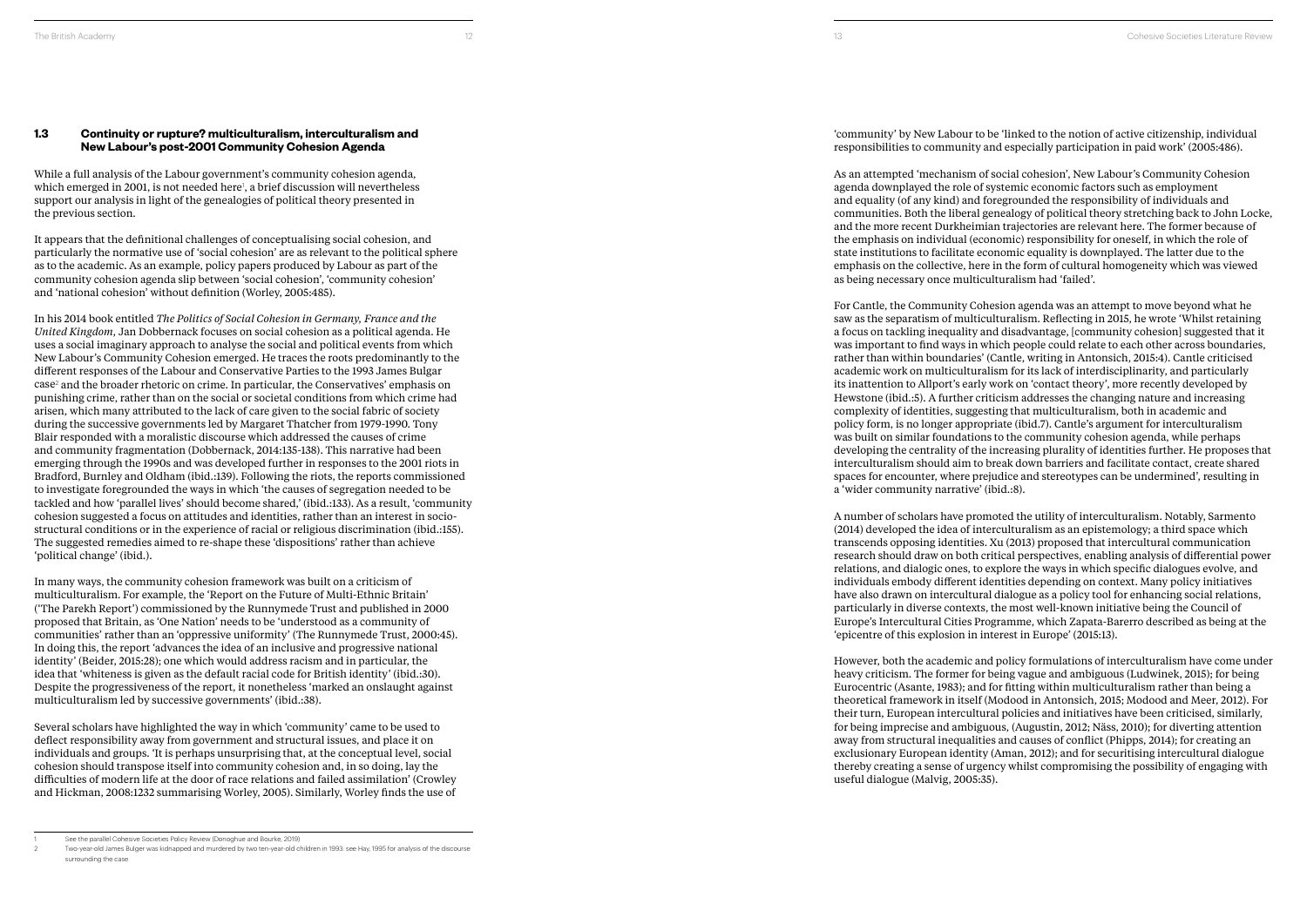#### **1.4 The economics of social cohesion**

It is clear that social cohesion, and its components, is a contentious issue both in academia and in politics. We turn now to the empirical research which examines the relationship between these components. As Janmaat has noted, exploration of these components is necessary so that we may 'know whether some proposed version of social cohesion refers to an actual real-life phenomenon or merely to a hypothetical version of affairs' (2011:62). In particular, we hope to explore the feature which has led to the most pronounced divide between scholars of social cohesion: the relevance of equality to the purely social components.

Jenson questions whether too much attention to social cohesion as 'shared values and commitment to a community' (1998:v) may in fact 'blind us to other equally important matters such as social justice and equitable outcomes' (ibid.:vii). She cites a (1997) OECD paper which notes the following as 'longer-term societal implications' of neoliberal economic policies: 'increasing income polarisation, persistently high levels of unemployment, and widespread social exclusion' (ibid.:6). A focus on economic growth alone does not enhance equality, and seems to do the opposite without sufficient state intervention, in turn increasing economic polarisation and societal fragmentation.

In their study of generalised social trust using data from the World Values Survey (WVS) among sixty countries, Delhey and Newton examined the relationship of more than thirty independent variables to trust. The question on generalised social trust asked in the WVS is as follows:

> *Generally speaking, would you say that most people can be trusted or that you can't be too careful in dealing with people*<sup>3</sup>  *(Delhey and Newton, 2004:11)*

The researchers found that 'Wealthy and economically egalitarian societies are trusting societies, although wealth seems to matter more than equality, except in the wealthiest countries, where both make a contribution' (2004:27). Interestingly, they found ethnic homogeneity and Protestantism to be the most significant predictors of social trust, the latter finding being attributed by the scholars to 'the Protestant ethic' having 'an historical imprint on a culture of equality and the importance attached to persistently trustworthy behaviour' (ibid.), thereby inadvertently attributing this finding to equality and a culture of trust rather than the overall religion.

Few studies have attempted to test causality, most being limited to correlation. Testing causality, Rothstein and Uslaner find that equality (of both income and of opportunity) causes social trust. They offer two explanations. 'First, optimism about the future (which is a key determinant of social trust) makes less sense when there is more economic inequality' (Rothstein and Uslaner, 2005:51). 'Second, the distribution of resources and opportunities plays a key role in establishing the belief that people share a common destiny and have similar fundamental values' (ibid.:52). Testing the relationship between economic inequality and social cohesion, the latter being measured through participants' perceptions of 'familiar and supportive neighbourhood networks' (2015:87), Colic-Peisker and Robertson (2015) find that gentrification can have a negative impact on social cohesion.

Other studies have found that social cohesion enhances economic growth. McCracken outlines evidence of a causal link '*from* social cohesion to macroeconomic performance' (2003:218), although the author's usage of 'social cohesion' is unclear and inconsistent. Also using WVS data, Knack and Keefer find that 'trust' and 'social capital' are significant for 'measurable economic performance' across 29 economies (1997:1251). Dearmon and Grier find that trust 'exerts a positive direct influence on real per-capita GDP' and further, that it 'enhances the efficiency of existing human and physical capital inputs' (2009:210).

While the loss of (a non-existent) ethnic and cultural homogeneity due to immigration is regularly cited in the news media as a cause of social fragmentation, most of the evidence indicates that this is not the case, and that homogeneity of various forms in some contexts has the opposite effect. For example, Belk reviews literature on gated residences, as an example of highly homogeneous communities in terms of both wealth and class, and often also of ethnicity. Evidence indicates that people tend to feel isolated, remote from neighbours, distant, and have a low sense of community compared with those living in non-gated communities, as well as a comparable sense of security (Belk, 2017:253-4). In a meta-analysis, Meer and Tolsma find that ethnic diversity does not predict perceptions of social cohesion (2014). Further, Sturgis and colleagues (2012) found a positive correlation between diversity and perceived social cohesion in London neighbourhoods. These findings provide weight to the conclusion that economic factors may have been underplayed in some definitions of social cohesion, and that shared values and consensus may have been overplayed.

#### **1.5 Conclusion**

We have differentiated between definitions of social cohesion which describe the purely social components of a cohesive society, and the more dynamic conceptualisations which view social cohesion as a political, economic and social process. The empirical evidence presented could lead us to infer one of two things. Either, a narrow definition of social cohesion which incorporates elements such as solidarity, shared values and a sense of belonging is inadequate, as these social factors rely on structural conditions. Or, if defining social cohesion in this narrow sense, it must be clear that this definition describes a societal state of cohesion, but that this state of societal cohesion cannot be enhanced by policy programmes which focus on the social aspects alone, but must also address the wider structural issues.

It could be that distinguishing between these two kinds of definition – the static description of a state of cohesion, versus the dynamic concept of social cohesion as political, economic and social process – might lead to some consensus between purely social definitions and those which incorporate structural elements. We urge scholars and policymakers to be mindful of this distinction, and to be specific about what they intend to achieve with their definition: a description of what cohesion might look like in social terms, or a conceptualisation of cohesion as an ongoing societal process.

Further research is needed to understand the relationship between the social and structural components of social cohesion. Empirical research has focused on social trust as an indicator of the social components, and has taken place almost entirely using crossnational comparisons. Exploration of other indicators and different levels could be highly productive. There is currently very little understanding of the mechanisms through which trust towards strangers develops (Ulsaner, 2000). We suggest that investigation into such mechanisms could productively overlap with some of the social economy practices examined in part four of this review.

There are, of course, problems with this question. As Delhey and Newton note, it is only one indicator, answers can only be binary, and 'most people' is an ambiguous phrase (ibid.:11). Uslaner tested the rigour of this question by conducting a factor analysis on the variables from the 1996 Metropolitan Philadelphia Survey, and found that the standard WVS question on trust 'loaded highly on the stranger factor indicating that this question is a good measure of generalised trust (Uslaner, 2000:575)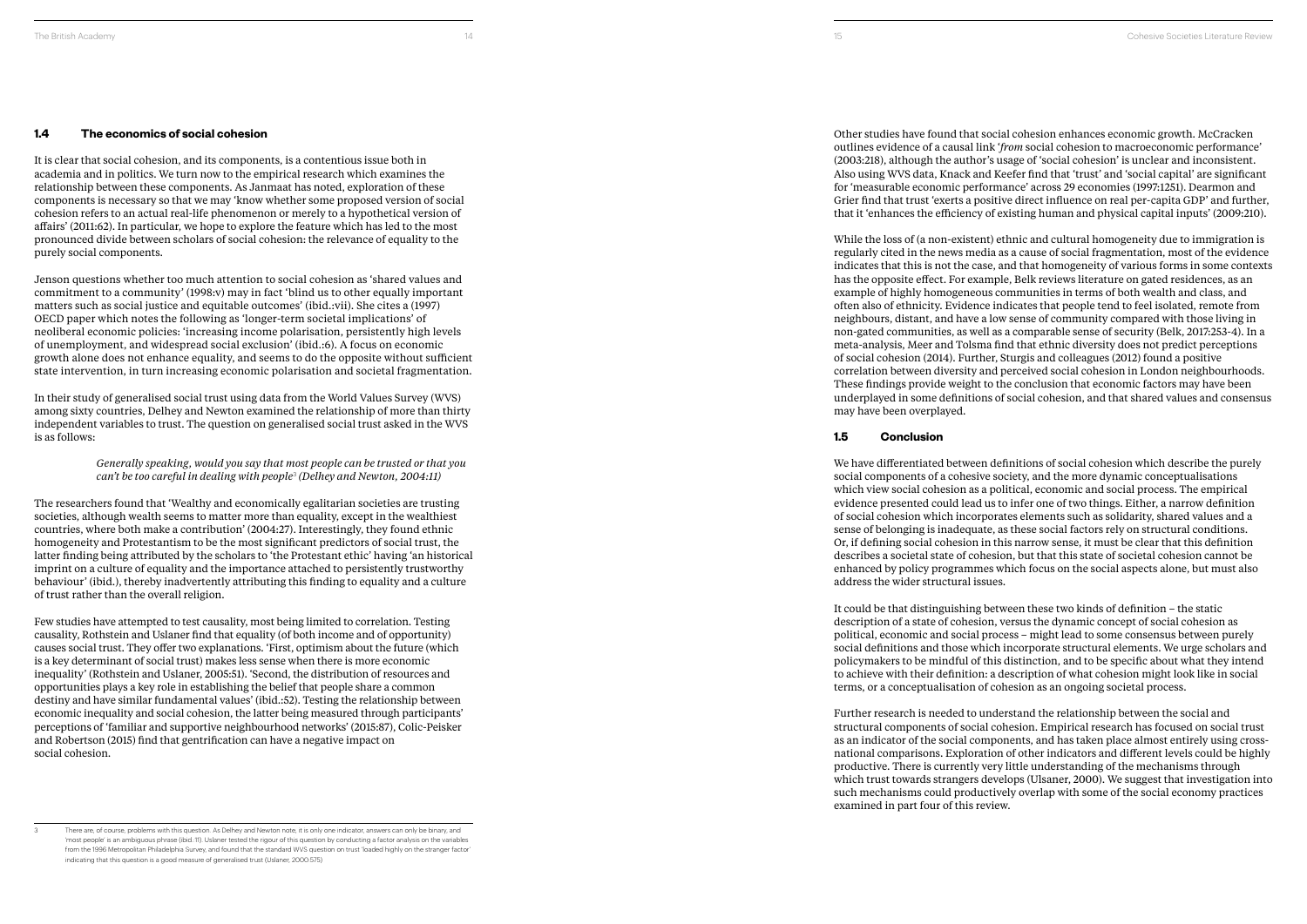# **2.0 Collective memory**

In section one we differentiated between definitions of social cohesion which described the social elements of a cohesive society, and the more dynamic conceptualisations which incorporate the structural conditions necessary for those social components to exist. This section will explore the ways in which collective memories can strengthen the social components by creating a shared social imaginary or, conversely, they can produce division through exclusionary narratives. The theme of equality will still be relevant but here, rather than economic equality, the focus will be on power and domination; the ways in which structural inequalities can be preserved through exclusionary narratives.

#### **2.1 Introduction**

Since the study of memory was 'liberated' from the individual to be claimed as a social phenomenon by a range of social science disciplines, the study of collective memory has become a multifaceted and dynamic field of inquiry. We will begin, in sections 2.2 and 2.3, by identifying and unpacking the dimensions explored within this range of disciplinary spaces, before presenting case studies through which we can explore the themes of power and domination in section 2.4.

This exercise has unearthed a number of problems which it is necessary to foreground at the outset of this analysis. The first is the issue of the 'collective': Who is depicted as part of the 'collective' and who is excluded or Othered? To whom does this memory belong? Who has the platform to tell this story, and why? Who has been silenced?

While national narratives and the representation of a shared past can play a positive role in fostering social cohesion, it is imperative that these questions are interrogated. Much scholarly progress has been made over the last three decades in developing methodologies which facilitate exploration of the ways in which collective memories influence, are enacted through, and incorporated into, everyday experiences. The social processes of collective remembering will be explored in section 2.5. Ethnographic, feminist and postcolonial scholars have developed methodologies which not only examine the lived experience of macro-level political events, but also enable exploration of the nexus between individual and collective memory. Research developed in these spheres will be examined in section 2.6, thereby providing a link between the production and experience of collective memories, leading into section 3 on identity and belonging.

#### **2.2 From individual to collective**

The empirical evidence that memory is, or can be, a collective phenomenon comes mostly from studies of the intergenerational transmission of trauma. For example, Scott and Zac (1993) found that World War II was considered to be one of the most significant events of the past fifty years across age groups in their sample, despite younger generations having not lived through the experience. Similarly, 44 per cent of Paez and colleagues' sample considered their parents to have experienced the most traumatic events within the population (Paez et al., 1997). Neither of these studies provide evidence of a collective experience, but do indicate that people consider their social group to have a shared past of which they are a part.

Despite the lack of consensus over the epoch from which the desire to create collective memories originated, the analyses of these scholars do have one feature in common. Whether it is rapid change, traumatic events, the building of the nation-state or globalisation, all are contexts in which there was a need to further understand, reformulate, or re-assert the collective identity. Engaging with the meaning of past experiences or events is part of this process. Building on Halbwachs' approach to social and collective memory, for Paez and colleagues, 'the function of socially shared images of the past is to allow the group to foster social cohesion, to develop and defend social identification, and to justify current attitudes and needs.' (1997:147).

Zerubavel discusses the ways in which we remember through our social environment. For example, a close relative, spouse or friend might remember something from our past which we ourselves have forgotten (1996:285). Further, our memories are distorted by, and interpreted through, our social surroundings (ibid.). Rather than being entirely personal processes, remembering is 'regulated by unmistakably social *rules of remembrance* that tell us quite specifically what we should remember and what we can or must forget'

(ibid.:286). Zerubavel argues that much of what we experience as memory is second- or third- hand; passed down through stories, or other experiences through which we engage with a memory. Thus, memory does not necessarily have to relate to personal experience, but rather, 'being social presupposes the ability to experience events that had happened to groups and communities to which we belong long before we joined them as if they were part of our own past' (ibid.:290). He refers to this as *sociobiographical memory,* to which he attributes 'the sense of pride, pain, or shame' we experience regarding events which happened to our community but not to us personally (ibid.).

The idea of experience is also addressed in the work of Maurice Halbwachs, to whom the first investigation into memory as a collective phenomenon is often attributed. Halbwachs distinguished between 'autobiographical memory' - that which we have directly experienced; 'historical memory', which we come to know through records; 'History' to which we have no ''organic' relation', and 'collective memory' which is 'the active past that forms our identities' (Olick and Robbins, 1998:111). Pierre Nora has a somewhat cruder differentiation between memory and history, the former referring to the oral remembering of 'archaic societies', the latter to the dominant reconstruction of the past (Legg, 2004:494-495). For both Zerubavel and Halbwachs, the collective dimension of memory is not necessarily about having direct experience of those memories which are important to our collectivities, but about the ways in which memories are mediated through social context.

#### **2.3 The desire to remember**

Just as questions of social cohesion are asked more frequently and with more urgency during periods of rapid change, several scholars attribute the desire to commemorate or memorialise to phases of societal transformation. Public remembering can create the image of a shared past, even when that past may have been experienced by different people in different ways. It depicts cohesion; bringing together different portions of the living population, as well as creating connections between generations past, present and future. Edward Said attributes the search for memory and a 'recoverable past' to the rapid change of the late  $20<sup>th</sup>$  century (2000:179). Conversely, Rajagopalan traces the origins to the nation-state building projects of the late 19th Century. For Runia, the 'desire to commemorate' is the 'prime historical phenomenon of our time' (2007:314), although this statement falls short of explaining why commemoration might be more significant now than in earlier epochs. Pierre Nora also views the desire to create new memories as a feature of modernity, which he attributes to processes of 'globalisation, mediatisation, democratisation, and massification' that result in modern media being substituted for collective memory (Legg, 2004:483-4).

The idea that there is a societal need to articulate a shared past during periods of change arises in Marschall's investigation into processes of remembering and forgetting in postcolonial contexts. However, for Marschall, the change in question is of a more political nature: 'In all societies, major political change or the emergence of new sociopolitical forces tend to be reflected in radical or gradual transformations of the public landscape of memory, as existing heritage becomes contested and the new order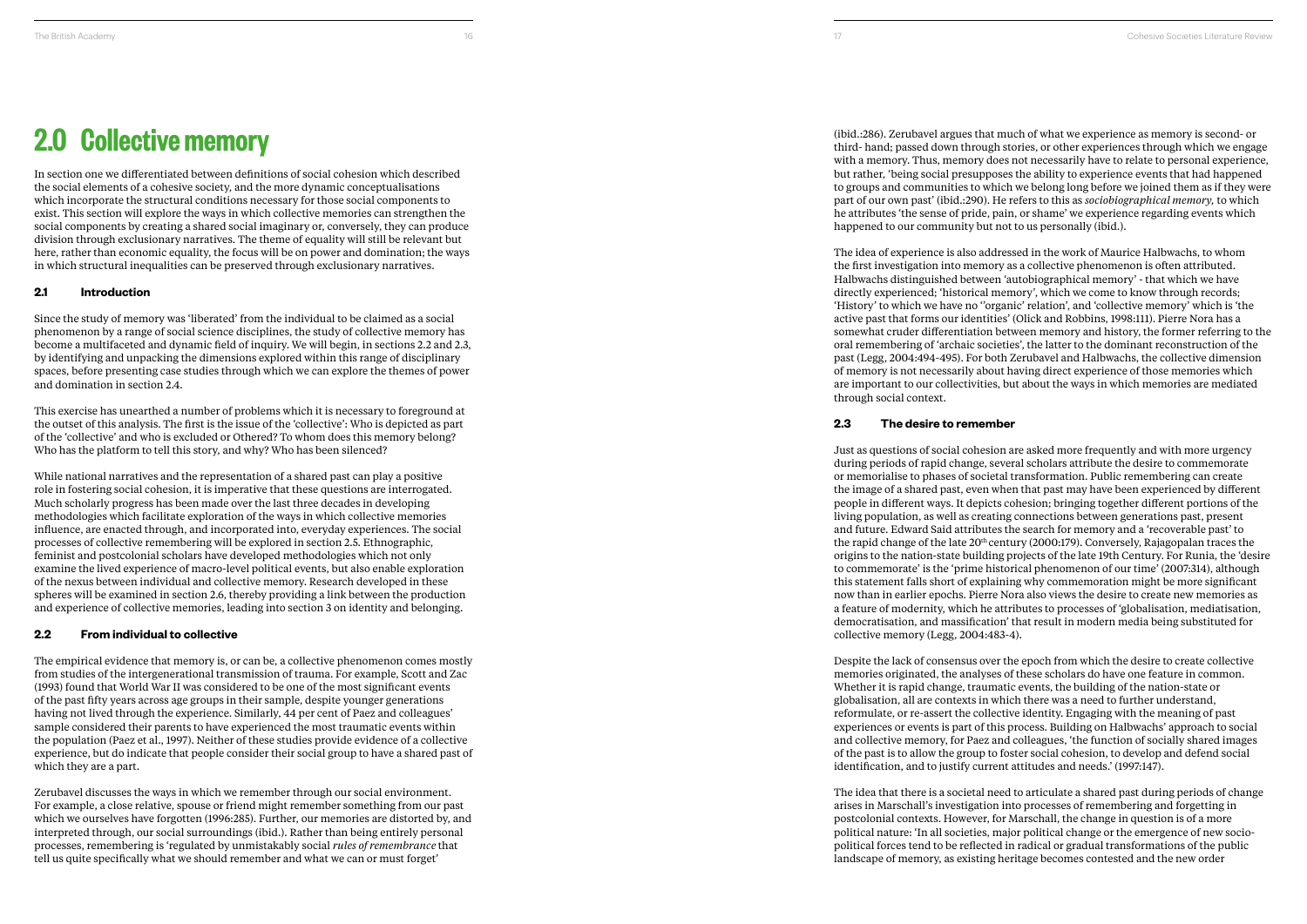attempts to legitimate itself through reference to the past' (Marschall, 2008:347). In this interpretation, the act of remembering is not only a mechanism for the collective to process events, but is a political act of legitimisation. This brings us back to the question of control: who has the platform to produce and disseminate these narratives?

#### **2.4 Collective memory and the state**

By approaching the study of collective memory through the symbolic activities, events and constructions which take place in public space, these historical approaches have tended (though not exclusively) to foreground state activity and therefore national, dominant or elitist narratives. A number of scholars have criticised this bias: unpacking the relationship between collective remembering, power, dominance and the reconstruction of history demonstrates that memory can be used instrumentally.

As discussed previously, history and memory can be conceptualised as different (though interrelated) phenomena. If history is a reconstruction, as Paul Connerton (1989) tells us, who does the reconstructing? ToIia-Kelly criticises those academics such as Nora and Halbwachs who have 'engaged with a 'collective' but one that is a singular and national collective' (2010:12). Within a post-colonial paradigm, she questions how such conceptualisations of the 'collective' could be relevant to mobile diasporic populations. Olick and Robbins, too, find the uncritical production of history which prioritises the national above all else to have 'often provided political legitimation for nationalism and other more reconstructive identity struggles' (2010:110). These critiques question the utility of such national narratives for social cohesion. Thus, the study of social memory inevitably comes around to questions of domination and the uneven access to a society's political and economic resources' (Alderman and Hoelscher, 2004:349).

Such privileging of national stories and national identities does not only take place in the academic sphere, of course, but is embedded in political discourse and practice, indicating that such prioritisation can be used instrumentally by political elites, as well as dominant classes (cf. Hobsbawm, 1983:277). This privileging within the political arena is possible because the state controls public space and, in particular, public historical records (Olick and Robbins, 2010:126-7 drawing on Wilson et al., 1996).

For example, writing of post-colonial South Africa, Marschall analyses the ways in which the memory landscape of the public sphere is actively transformed through naming practices and the curation of important historical sites in the post-colonial space (Marschall, 2008:3514). In particular, the debate over whether or not to replace the name Cape Town with Tshwane: the majority of resistance to this change coming from white South Africans, for whom 'the cultural familiarity of the name, the continued presence of the time-honoured monument, convey a reassuring sense of stability and security in a rapidly transforming environment and society' (ibid.). These debates are particularly complex in postcolonial contexts: as the colonial past is remembered (or forgotten), the relationship between coloniser and colonised is transformed, and the colonial past is interpreted through the lens of the present (cf. Rajagopalan, 2008:308). In the UK context, we can use the example of the Cenotaph in Whitehall which is, for some, a 'memorial to the fallen' and to others, a memorial of 'the UK's imperial past' (Rigby, 2009:80).

In a study of the efforts by white ex-colonialists to preserve colonial cemeteries in the Indian sub-continent, Buettner reminds us that these physical sites of contestation are not isolated: the connections between ex-colonisers and ex-colonies live on in the ongoing relationships between people, and their continual movements and migrations. Buettner remarks that these cemeteries 'act as a barometer that signals how the excolonized and ex-colonizers alike not only approach the physical relics and spaces of empire but also reassess the colonial era more generally, imparting them with a diverse range of meanings specific to a historical moment' (2006:7). The British Association of Cemeteries in South Asia (BACSA) was founded to preserve cemeteries in the subcontinent, but have been just as influential, probably more so, in shaping discourses about colonialism in Britain, indicating one of the ways in which colonialism continues to connect the nations. BACSA members continue to voice a 'colonial nostalgia' in both the UK and the Indian sub-continent, which goes largely unchallenged in both.

Museums offer another important site for the analysis of the interpretation and reconstruction of history through the lens of the present. Ghosh offers a critique of the British Library exhibition of 2002 entitled *Trading Places: The East India Company and Asia, 1600-1834* (Ghosh, 2008:101). For Ghosh, the timeframe of this exhibition enabled the curators to avoid commenting on or addressing slavery, colonial revolts and land rights, painting a nostalgic and uncritical picture of colonialism. Brockmeier offers an interesting commentary on museums as sites of cultural memory: 'Museums do not only have histories that are closely connected to larger cultural histories (including particular concepts of history); they also represent attempts to conceal their own historical perspectivalism, that is, they 'transform History into Nature' (Brockmeier, 2002:19, referencing Sherman & Rogoff, 1994). Arguably this is true of many of the examples referenced above: narratives are interpretative in the same way that museum exhibitions are, and political discourse perhaps even more so, in that political discourse uses these interpretations instrumentally. This idea of presenting interpretations of history as 'natural' rather than constructed, could be no better demonstrated than in Alderman and Hoescher's reference to the debate over the use of Robben Island in the 1970s: 'Resort planners sought to deflect growing criticism of the National Party government by publicly remembering the island's 'natural' environment, a remembering that allowed for public forgetting of its political role.' (2004:347). Here the debate is not just concerned with the construction of memory in a neutral space, but in the physical location of significant political events: sites which could either be used to preserve or forget.

The temporal aspect is key in this analysis of the reinterpretation of historical events and historical relationships. As these sites of memory become sites of contestation they are debated, with contemporary generations reinterpreting the actions of past generations, to which they attribute new meaning. Multiple generations are involved in this process, but each is likely to have a different relationship to the events in question.

### **2.5 Social agents and the production of collective memories**

While the previous section examined the ways in which powerful institutions control platforms and spaces through which collective memories are actively constructed, this section will examine the role of social agents in producing and shaping these constructions. By doing this, we continue exploring the ways in which collective memories are actively produced, but here we move beyond the state as an entity, to focus instead on the role of individuals and their actions in forming or reformulating these memories. By doing this, we begin to explore the idea of collective memory as social process (cf. Alderman and Hoelscher, 2004:352).

As an initial example through which to unpack this theme, we look at education as an arena in which the intergenerational transmission or reinterpretation of collective memories takes place. By examining the way in which history teaching was shaped by a change in education policy under Michael Gove as Minister for Education, prompting the adaptation of the curriculum and production of new textbooks, Grindel demonstrates a multi-layered process of individual action leading to a reconstructed narrative of history

<sup>4</sup> See also Zerubavel, 1996:286 on the official rule forbidding television and radio broadcasters from using Arab place names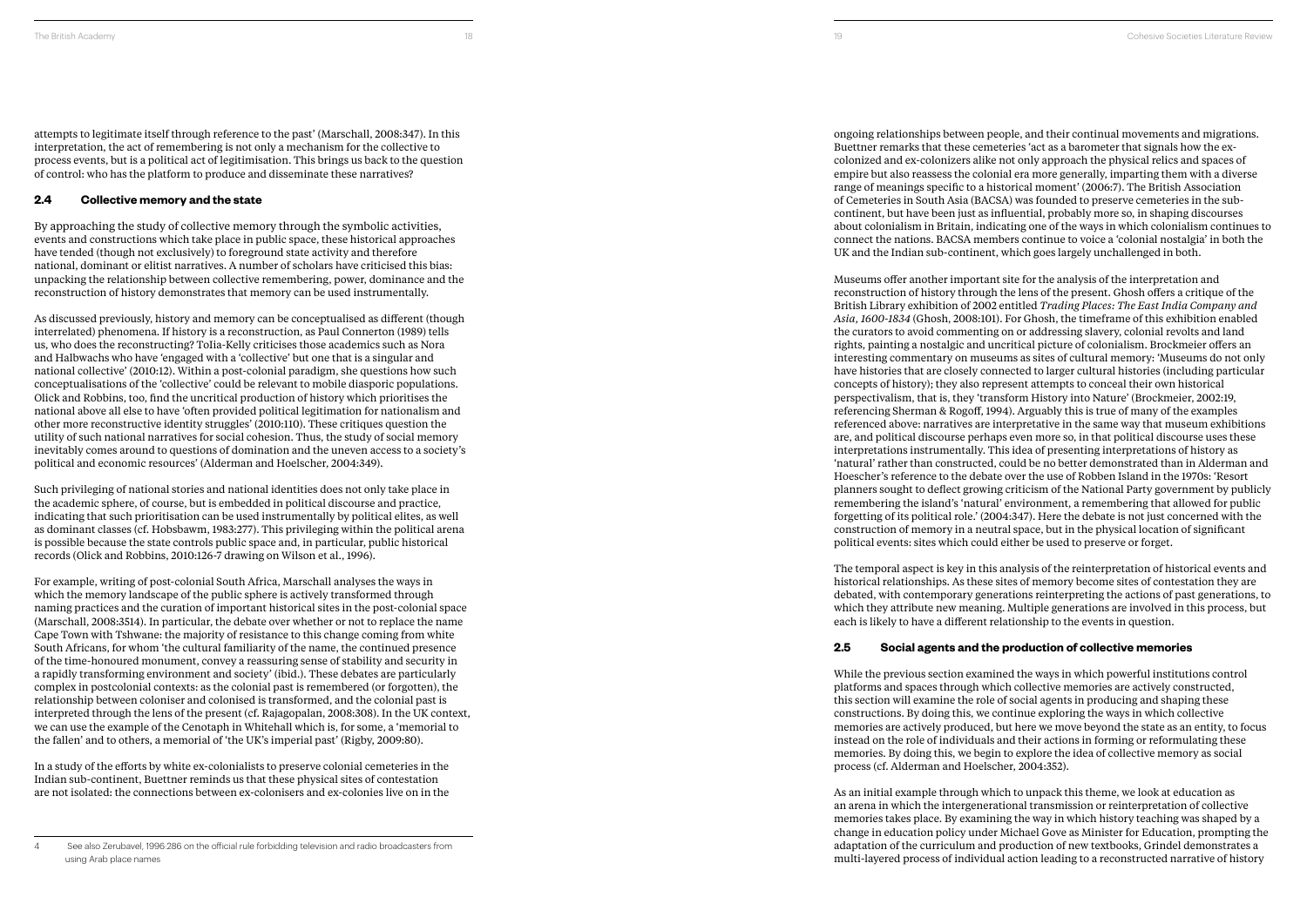delivered to schoolchildren across the country. According to Grindel, Simon Schama, who was appointed to provide recommendations for the new curriculum, viewed the role of history education to be the enhancement of children's knowledge of their heritage, and the strengthening of national identity (Grindel, 2013:36). Grindel articulates the dilemma faced by those designing history curricula as 'a clash of expectations between the need for a unifying, canonical, coherent narrative whose chronological nature provides orientation in an increasingly heterogeneous society, and the urgent call for a history that recognises empire as an integral part of Britain's national history and that does not edit out its difficult past' (Grindel, 2013:43). Interaction is not only part of the production of collective memories, but also their performance.

Memories are not only constructed, communicated and remembered through narrative and discourse, but performed and enacted through rituals and events. Alderman and Hoelscher give the example of tourism professionals who embody and perform historical narratives (2004:352). Exploring performance both in its social and theatrical sense, Barbara Tedlock examines theatre and storytelling as processes through which communities remember the past, and are 'often embraced as forms of political commentary, catharsis and group healing by indigenous peoples who have experienced ethnic, cultural and social displacement, grinding poverty and horrendous acts of violence' (Tedlock, 2009:109).

These studies help us move further beyond the analysis of collective memories as the depiction of event. They indicate the need to engage with memory not just as something which is experienced socially, but which is produced by individuals with interests and motivations.

### **2.6 The social process of collective remembering**

The boundary between individual and collective memory has become ever more blurred through the literature explored thus far. It seems that memory is something which is experienced both individually and collectively: that individual memories of direct personal experiences are mediated through social context; that collective memories are produced through individual actions as well as social interactions; and that individuals are producers and performers of memory as well as recipients and storers. While we have presented theoretical arguments for understanding memory as a collective phenomenon, and examined the way in which social agents play a role in producing or constructing these memories, so far we have not sufficiently addressed the collective experience of remembering. It is to this we now turn, and through doing so also aim to interrogate the nexus of individual and collective memory.

Scholars across the disciplinary spectrum have been working in more recent years to counter the focus on dominant or national narratives. Postcolonial and feminist scholars have been particularly innovative in creating methodologies which enable a deep exploration of the ways in which collective memories manifest in the lives of individuals.

Tolia-Kelly's ecological approach aimed to overcome power differentials and avoid epistemic violence through participatory research (2010:4-5). Her focus is on *memoryhistory,* thereby overcoming the dichotomy between memory and history inferred by scholars such as Halbwachs and Nora. With this framework, she explores the 'materials of home' as a 'source of social history in the form of material cultures' […] which 'situate and refract biographies, and social narratives' (ibid.:11). By doing this, Tolia-Kelly disrupts the link between place and memory, thereby developing a methodology for the exploration of diasporic identity and experience. This approach also disrupts the idea of 'collective memory' as a sphere of study relating only to the dominant or national.

While Tolia-Kelly offers an approach for studying social history through individual experience, memory and possession, Haug and colleagues offer 'memory work' as an approach through which a group can undergo a process of collective remembering.

Their overarching research question was of 'the process whereby individuals construct themselves into existing social relations. […] The 'how' of lived feminine practice' (33). They explored this question through the collective writing of stories and by doing so moved beyond individual experience to understand what they all shared: 'As long as our experience was encased within obstinately repetitive gestures, it was impossible – since we had not yet begun to remember *collectively* – to say anything of any consequence about the practices of femininity, whose nature could not be deduced from any known

body of laws' (Haug et al., 1999:39).

In 'the sense of memory', inspired by Avtar Brah's 'the sent of memory' and building on Haug's *memory work*, Ali situates her approach within the feminist autobiographical tradition, developed to challenge 'masculinist forms of autobiography' by showing 'the importance of what might be learnt from personal, private stories' (2012:91). Ali conducted interviews with her mother and siblings, in which they shared and discussed memories of their childhood. Through the process of the interviews, and as she and her family heard one another's accounts, events and experiences were adjusted, reformed and re-interpreted: 'We might see this as narrative revisioning and reality construction that relies on the accumulation of experience and, most importantly, the effects of memory work' (ibid.:94). Together, these studies begin to develop the theorisation of collective remembering and a method for studying it. Research in this field is limited, and further work would be extremely productive.

#### **2.7 Conclusion**

As social beings, it seems that humans have a need to create, or connect with, the shared past of our social groups. However, the way in which this is done varies: from stories, rituals and performances, to national memorials and ceremonies. The social aspect of memory is multidimensional, depending on the level of analysis, and on whether the focus is on the social experience of memory, the social production of memory, or the way in which individual memories are mediated through social contexts. This has produced a very broad range of literature which engages with this array of examples and theoretical dimensions.

We have not yet interrogated the distinction between cultural and collective memory. It could be that collective memory is the more useful paradigm for exploring processes of collective remembering, but that collective memory becomes a cultural memory when it is mobilised for a specific purpose. Identity politics could be a significant dimension; as cultural memories may be transformed within the context of political struggles. As far as we are aware the distinction has not been fully theorised, as scholars tend to use the two terms interchangeably. This would be a productive area to pursue, and one which we will return to in the evaluation of the thematic framework (6.2).

We have attempted in this part of the review to problematise national-level collective memories. In particular, the way in which collective memories controlled by the state, state representatives, or dominant classes can reproduce hegemonic narratives whilst relegating oppressed peoples to the peripheries of a nation's history and identity. Educational spaces might be particularly significant as sites for studying the intergenerational transmission and reformulation of knowledge, as well as the development of national identities. We have sought to engage with approaches which offer a variety of perspectives, and view postcolonial approaches to be particularly significant in the UK context, in which there continues to be a degree of colonial amnesia. Such a critical analysis of the process of collective remembering must be central to a study of social cohesion. Without understanding the discourses, narratives and imagery through which people are and have been excluded, we cannot begin to develop initiatives to promote inclusion.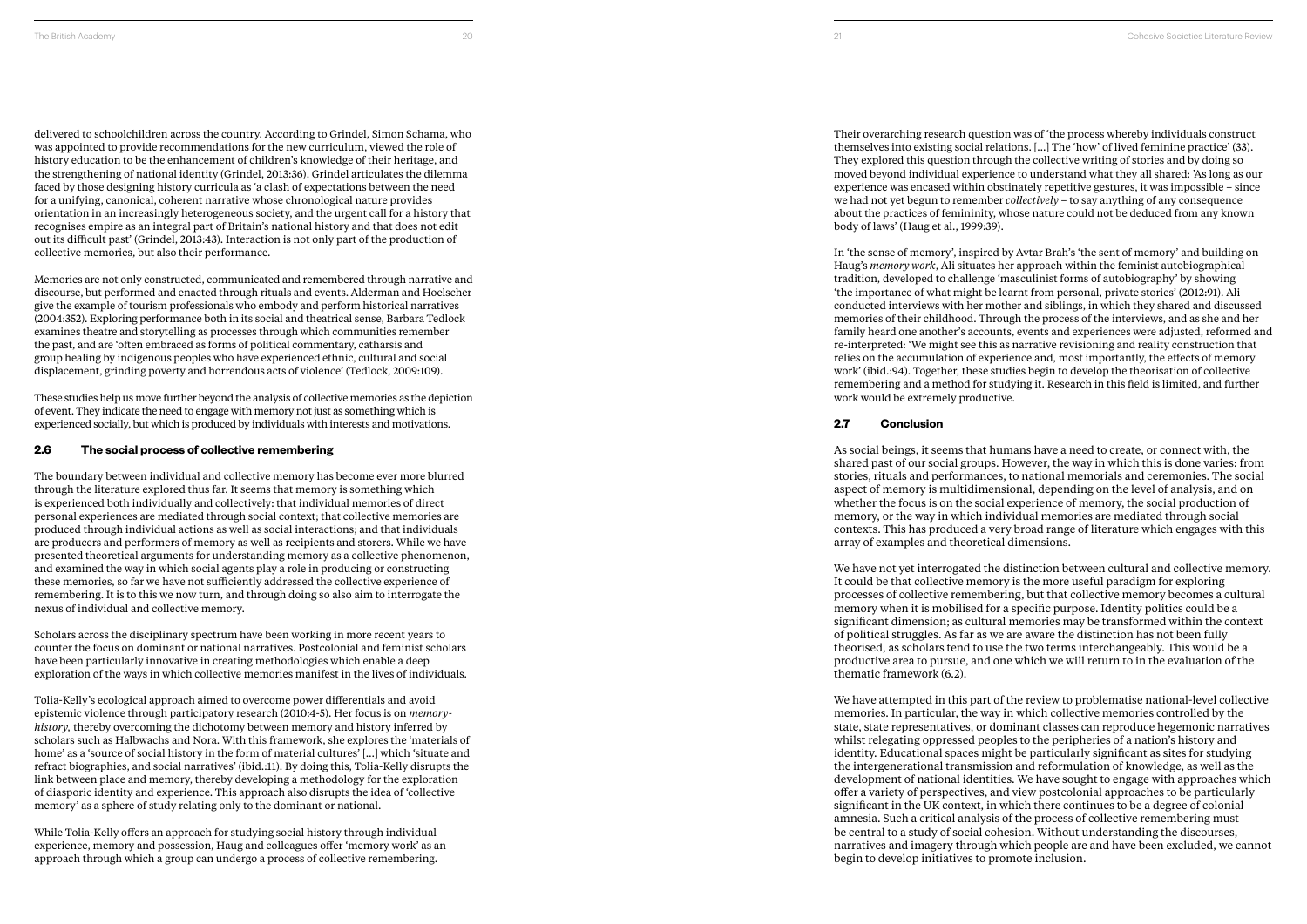See also Chris Toffolo (2003) on identity politics as the Other of modernity

# **3.0 Identity and belonging**

In the previous section we explored the ways in which collective memories could include people in, or exclude them from, the national 'imagined communities'. Section two was concerned with the production and control of these memories at the national level and, to a lesser extent, the lived experience of collective memories. In this section we will continue to balance macro- and micro-level approaches through the analysis of, first, political theorisation concerned with identity, participation, belonging and rights at the national level, and second, the ethnographic research into experiences of identity and belonging in local contexts.

#### **3.1 Introduction**

Section 3.2 will explore the nexus between conceptions of identity (both individual and collective), justice, and political processes. Once individual identity comes to be understood as constituted in and through social interactions, the concept of identity becomes stretched to incorporate collective identities. But how does this translate into political belonging? Is recognition of collective identities sufficient, or does a system need to be developed in which social and/or cultural groups have sufficient representation and power to shape the cultural landscape and political decisions? The scholarship presented touches on some of the themes explored in part one, and looks at the ways in which political participation (thus belonging to the political community) takes place locally as well as nationally.

Following this, section 3.3 will move on to explore everyday experiences of identity and belonging. Given the extent to which digital technologies mediate relationships and identities in the contemporary communicative landscape, section 3.4 will analyse literature which explores the interface between online and offline identities. The section therefore offers a grounded exploration of belonging, which will be enriched in the subsequent section on the social economy, as the processes which these networks are forged, facilitated and strengthened are further discussed.

#### **3.2 Identity and belonging in political theory**

Charles Taylor hypothesised that once states transformed into democracies, and identities were no longer linked to state hierarchy, the dignity of all people became prominent, rather than being attached only to the higher echelons of society. In this process, the 'due recognition' of all people and identities became a 'vital human need' rather than a 'courtesy' (1992:26). But this was an *individualised* form of recognition, articulated by Rousseau as based on an inner morality, which was to do with following one's own voice, being true to oneself, and therefore originality and authenticity (ibid.:31). However, once it came to be understood that humans are dialogical beings, and therefore that individuality is formed through social interactions, it became apparent that these social interactions could also be damaging: 'The projection of an inferior or demeaning image on another can actually distort and oppress, to the extent that the image is internalized' (ibid.:36). In recognising that individuals and groups have not experienced the same conditions historically, some scholars and policy-makers have come to realise that different groups need different measures to experience the same equality. Thus, from a 'politics of equality' grows a 'politics of difference'. According to Taylor, 'reverse discrimination' measures are one such example: they are attempts to counteract historical inequality in the contemporary context (ibid.:40).

In this account, Taylor demonstrates the interrelationship between individual and collective identities, as well as rights. Many scholars acknowledge the significance of recognising group identities, whether that be community, social or cultural groups.

Such recognition is often understood as a pre-requisite for justice and equality. For example, Deveraux argues for *cultural pluralism* as a framework not just for acknowledging the presence of diversity, but for securing basic 'respect and recognition to culturally diverse groups' (2000:6). Her framework includes the right of minorities to shape the cultures of the societies in which they live, rather than merely being 'tolerated'. This capacity to shape the political process is reached through 'deliberative liberalism', a thick, inclusive and participatory conception of democracy, influenced by Habermas' *discourse ethics.* Devereaux argues that deliberative liberalism is compatible with liberal values, as long as group and cultural identities are recognised rather than just individual identities, and as long as justice is secured for groups not just for individuals (ibid.:11).

Both Taylor and Devereux view the recognition of group identities as a pre-requisite for group-based rights, which is itself the basis of equality, given that different social, cultural, religious, linguistic and ethnic groups have experienced various forms of historic inequality. Devereux offers deliberative liberalism as a mechanism for incorporating a broad range of politics into a political system. Amin also views public deliberation as central to a diversity-friendly political system. He argues for emphasising a micropolitics of public deliberation and active citizenship, thereby taking a political, rather than cultural or racial, view of national belonging. He argues against a view of community cohesion which is largely based on shared values, trust and social solidarity, because communities are not homogeneous, therefore there is no need for neighbourhoods to be integrated or to reach consensus (2002:972). Instead, Amin emphasises 'Open and critical debate, mutual awareness, and a continually altering subjectivity through engagement' (ibid.:973). This is necessary because deprivation, social exclusion and racism are longer term factors which create social divides, but local variation in social cohesion is explained through local factors (ibid.:965) and therefore national policies will not provide solutions to each context (ibid.:976). Instead, citizens must be empowered to deliberate.

Juteau and Schmitt (2003) problematise the universalism-particularism debate by arguing for the centering of historic and contemporary power relations in discussions over majority and minority relations, and the securing of group-based rights. Drawing on Bader (1995) they argue that more attention needs to be paid to the construction of difference; the way in which groups become 'differentiated' 5 . It then becomes apparent that minority demands are sometimes interpreted as a 'quest for identity' (Juteau and Schmitt, 2003:258) when in fact they are rejecting the 'pseudo-universalism' of the majority. In this way, 'while majorities defend universalism as a tool for equality and lament the fracturing effects of particularism, they impose their own specific identity, close their boundaries, and reinforce their domination.' (ibid.).

Geoffrey Levey argues that a particular form of multiculturalism, which he calls 'The Bristol school of multiculturalism', or BSM, has its roots in Taylor's 'recognition theory' (Levey, 2018:6). The main theorists of the BSM are Tariq Modood, Bhikhu Parekh, Nasar Meer and Varun Uberoi, who collectively develop a distinctly inclusive form of multicultural thought, which 'seeks inclusion and a sense of belonging in the national community' (ibid.:1). It is a 'bottom-up' approach involving a struggle for political recognition which, if 'rightly conceived' establishes 'a politics and political order that are suitably responsive in kind' (ibid.:7).

This form of multiculturalism has been highly contested. Thomas Sealy analyses criticism of multiculturalism coming from three groups of critics: that of interculturalists, and particularly Ted Cantle; those studying 'everyday multiculturalism'; and proponents of superdiversity. One by one, Sealy unpicks and rebuffs the criticisms coming from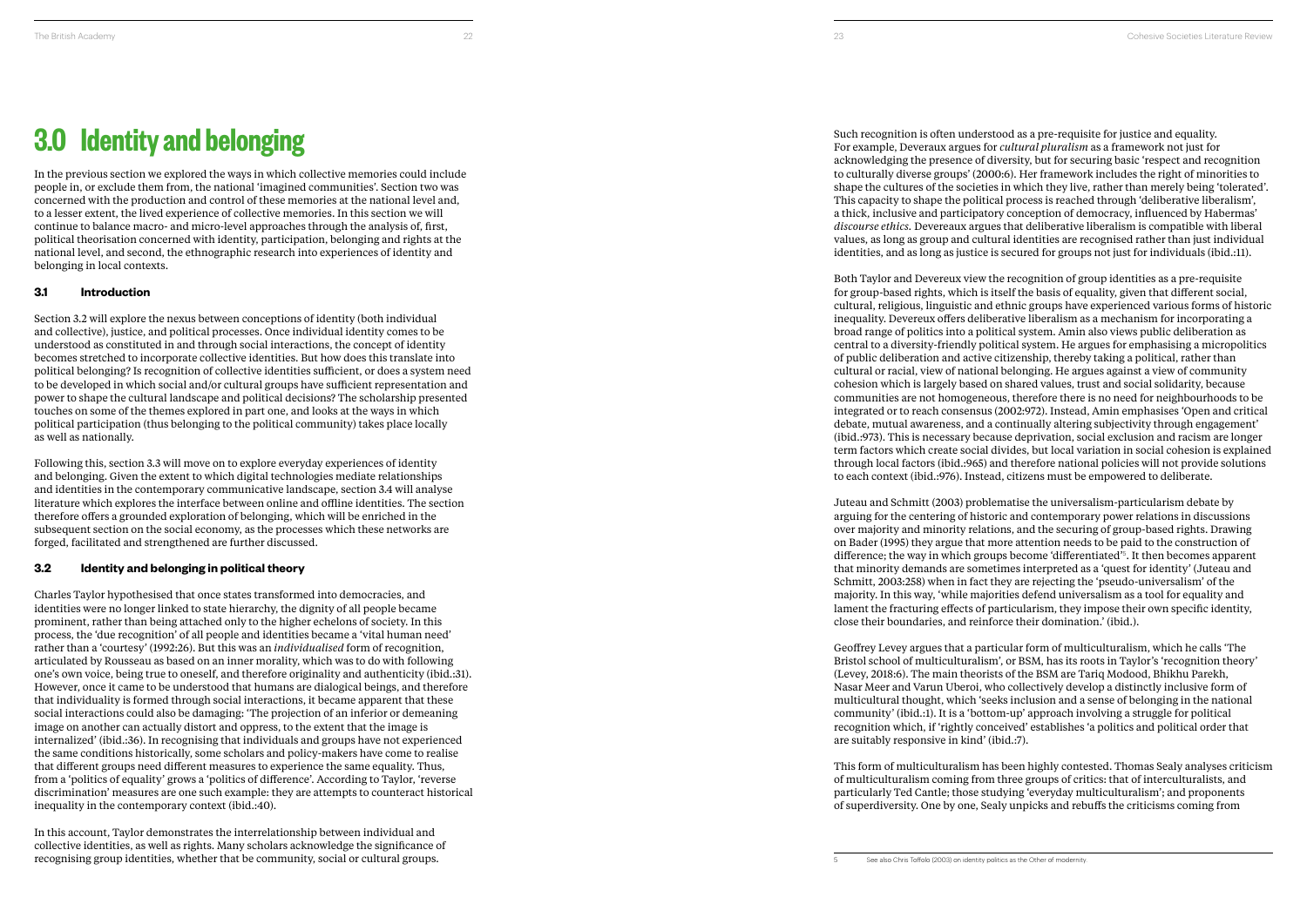these three camps. In particular, he argues that Cantle's interculturalism caricatures multiculturalism, portraying it as too focused on national identities, whilst reifying categorical singularities against 'empirical multiplicities' (Sealy, 2018:695) and situating dialogue as only a 'hasty revisionism' (Sealy, 2018:698, referencing Cantle, 2016). Sealy demonstrates that this portrayal is at odds with many prominent scholars of multiculturalism.

In his 2008 work, Bhikhu Parekh presents the need for a global ethics in an increasingly globalised, interdependent and therefore plural world. This framework provides a thought-provoking contribution to the discussion of national-level political systems for ensuring justice in plurality, and provokes us to think about how these national solutions might interact with one another in the global political space. Living in this global context means that what happens to people outside of our national territories matters to us both morally and practically. Furthermore, there are many challenges which we now face as a global community, such as 'climate change, drug and human trafficking, terrorist threats, pollution, infectious disease and environmental degradation' (Parekh, 2008:205). For Parekh, these challenges demand new ways of not only living together, but working together. The three components of Parekh's global ethics are (1) equal worth (not rights): given that humans have capacities which are unique to them, they have 'intrinsic value and worth' (ibid.:217). (2) human solidarity: due to the increasing interconnectivity of people and societies, we have responsibilities to other people and to future generations, which includes a responsibility to the environmental well-being of our planet (ibid.:226). (3) respect for difference: since different communities develop different 'forms of life', 'capacities and emotions', and cherish different 'values and ideals', these different communities complement each other. (ibid.:226). Together, Parekh proposes that these three principles would lead to a world in which humans were equally valued, free and fostered purposeful relationships to overcome our shared challenges.

#### **3.3 Ethnographic approaches to identity and belonging**

Above, we have seen the difficulties of embedding a range of cultures and identities into political systems. A number of scholars have also highlighted the difficulties of studying identity, or identities. Brubaker and Cooper (2000) critique much social sciences research for using the term 'identity' in a vague and normative manner, rather than analysing it as a social construct. Others have promoted use of the term *identification,* rather than as a way of exploring the dynamic and processual nature of identities (Hall and du Gay, 1996; Adriaens, 2014; Benton and Gomez, 2014) and the way in which they are performative narrations of the self (Adriaens, 2015 following Giddens).

Significant work on identity has been made in the context of diasporic identity, which challenges more traditional place-based conceptions. For example, Brian Kieth Axel understands diaspora as a 'globally mobile category of identification' (2004:26). Speaking of the diasporic 'I', in which the context of diaspora is 'generated in the moment of enunciation by a specific process, one by which collective, the anteriority, and futurity are invoked and instantiated' (ibid.). Axel disrupts fixed notions of identity. Belonging is also used by scholars to denote a range of experiences and perceptions, as will become evident through the literature explored below. In many studies and for many participants, it is associated with place, but can also have a performative element. As Gidley, Hanson and Ali note, '*Belonging* includes an affective, emotional dimension – not just being but also longing' (2018:8, italics in original, drawing on Probyn, 1996). Ethnographic methodology has enabled exploration of the sense or perception of belonging, which is central to the concept, given that social reality is constructed, and that people's perceptions, and the behaviours which stem from these perceptions, are essential building blocks for this construction (Colic-Peisker and Robertson (2015:86).

The scholars justify this term on page 2021 of their article

#### 3.3.1 Everyday multiculturalism

There has been a rich body of work exploring everyday multiculturalism, and particularly the concept of conviviality; a mode of analysis for engaging with everyday belonging, particularly in plural or diverse contexts. For Amin, to study conviviality is to study everyday encounters, and the way in which difference is negotiated in daily life (Amin, 2002). For Gilroy, convivial behaviours are the 'resources for the undoing of racism' which had 'evolved spontaneously' and were taking place 'at the interpersonal rather than the structural level', (Gilroy, 2006:6). It is a banal form of creative tension management. Conceptualising conviviality in this way shifts the focus from clash narratives to everyday negotiation (Gilroy, 2006:7; Neal et al, 2013:309). It also challenges the dominant political discourse which tends to 'mobilise and incorporate a nostalgic vision of a homogeneous society that never existed.' (Neal et al., 2013:318).

Wise and Velayutham (2014) explore three dimensions of convivial multiculture in Singapore and Sydney. The first is 'spatial ordering': the way in which the built environment 'structures and circumscribes human interaction' (Lofland, 1998). 80 per cent of Singaporeans live in government-built housing, which has quotas reflecting the national ethnic composition meaning that the main ethnic groups (Chinese, Malay, Indian) are represented in the same ratio in each estate, with new permanent residents being ascribed a new quota as they arrive. These estates have substantial public spaces, meaning that intercultural encounters are built into everyday life. Children begin to learn with their neighbours as soon as they enter school. In examining the 'intercultural habitus' in Singapore, the scholars explore the communicative mechanisms through which people interact across and between languages. They identify particular patterns of talk which facilitate this, involving humour, knowledge of words in Hokkien, Tamil and Malay, truncated speech patterns which facilitate 'efficient and effective' communication across languages, and 'language switching' to accommodate whatever languages are represented in a scenario (ibid.:421). Finally, they explore the role of key individuals who 'seem to knit together connections between people of different backgrounds in the community' (ibid.:415). The Singaporean context is, of course, very different to the UK context, and has political, demographic and historical characteristics which enable policies like this to be implemented. However, the study does demonstrate the extent to which interactions facilitated through environmental and educational conditions can result in a population with a strong 'intercultural habitus' (cf. Watson, 2006, who advocates analysis of the physical and spatial environment, rather than viewing public space in a purely Habermasian sense).

Stuart Hall's concept of 'multicultural drift' is also important here, as Watson and Saha (2013) demonstrate in their article on mundane multiculturalism. Following fieldwork in two London suburbs (to counter the usual more common inner-city setting for multicultural research) they found complex and varied notions of belonging amongst the 'Asian' <sup>6</sup> participants. The scholars found educational opportunities to be the main motivation for moving to Redbridge and Tooting, among other family-oriented reasons. There were gendered and generational differences in conceptualising attachment to spaces, with the younger generations voicing the most 'natural' and unquestioned belonging, while older generations who migrated have a longer and more complex journey of belonging. Some of the older participants also voiced a nostalgia for a time when Redbridge was more ethnically mixed. The scholars referenced two participants who lamented the loss of some of Redbridge's trees, one of whom blamed the large number of Asian families who moved in and cut trees down (Watson and Saha, 2013:2026). As the scholars note, this nostalgia in some ways mirrors studies with white participants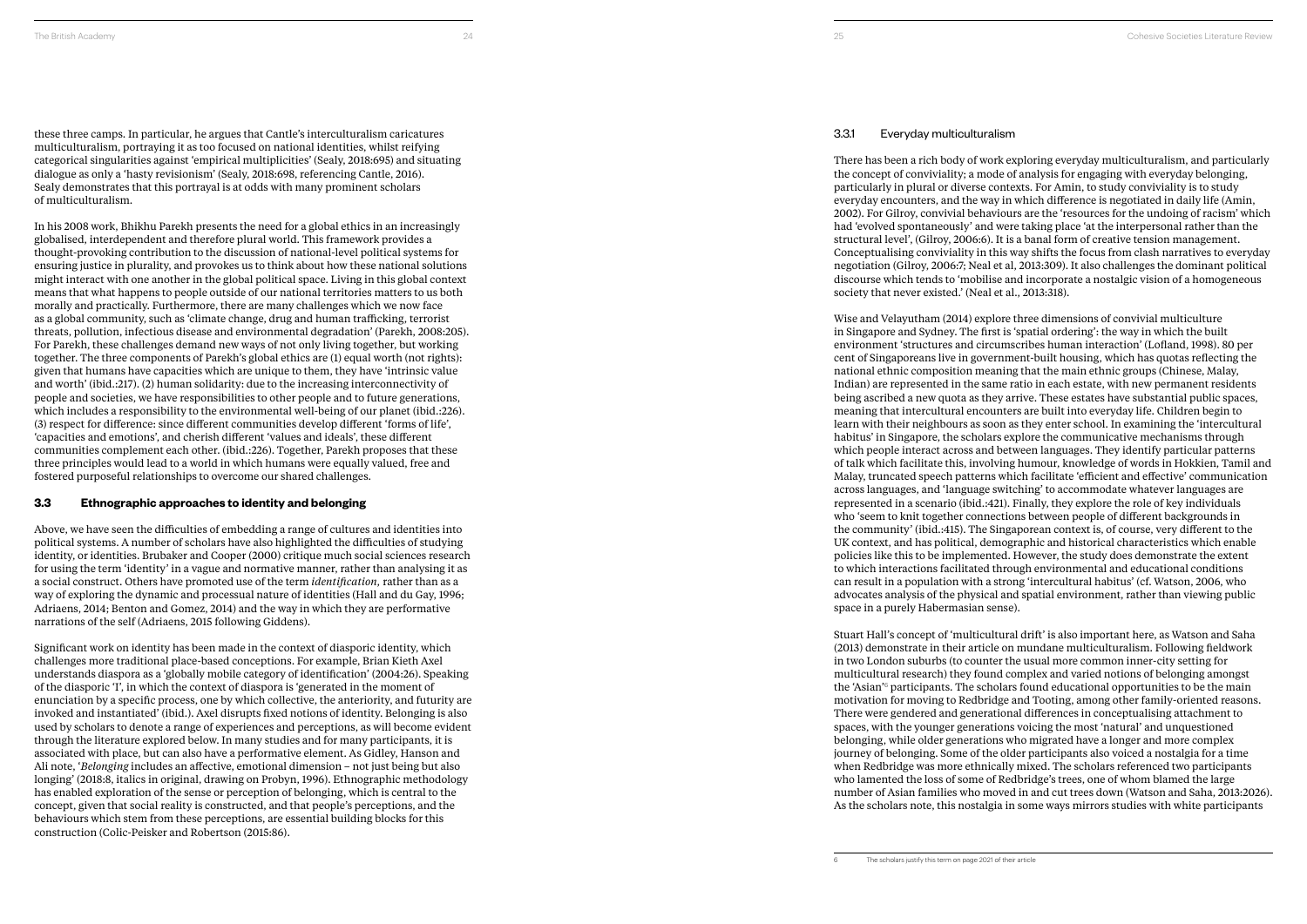(Butler and Hamnett, 2011). The school-aged participants emphasised the importance of food in their attachment to place (ibid.:2029-2030) both inside the home and in the wider locality. Some of the girls voiced the need to restrict their friendship networks to others from Asian families either because of common interests or family requirements about places they could and could not visit and activities they would not be allowed to, or want to, take part in. Some of the girls also spoke about geographical self-restriction due to experiencing sexual advances or the potential for violence in particular places (ibid.:2031).

Despite the rich data produced from these explorations of everyday multiculturalism, these approaches do not go uncriticised. In the UK context, Neal and colleagues (2013:318) found that the presence of everyday conviviality did not necessarily correlate with deeper connections or more meaningful interactions, whilst questioning whether it is the fleeting interactions which are most important, and realistic, in order for societies to be at ease living with difference. However, it is important to bear in mind the continually changing nature of diversity: as with most ethnographic research, findings cannot be generalised. Similarly, Valentine is wary of the power of local encounters to achieve societal transformation (Valentine, 2008:334) and differentiates between everyday courtesy in public spaces on the one hand, and 'respect for difference' on the other: people can be both civil and prejudiced (ibid.:334). A further critique is that everyday multiculture approaches do not adequately deal with 'power, inequality and discrimination' (Sealy, 2018:710), and that conviviality research celebrates pleasant encounters whilst ignoring racist ones (Nayak, 2017; Wise, 2006). Nayak disrupts this trend through her analysis of racism in everyday interactions, in which racist encounters force racialised bodies out of certain spaces, including the national imaginary.

Further, Sealy argues that everyday multiculture approaches, while not positioning themselves as alternatives to multiculturalism, do 'read against it' (Sealy, 2018:710) by characterising it as a 'top-down approach' lacking empirical substance (ibid.:699, referencing Wise and Velayutham, 2009). However, Sealy argues that these approaches do not adequately deal with 'power, inequality and discrimination (ibid.:710), but does suggest that there is potential for a complementarity between multiculturalism and everyday multiculture approaches.

#### **3.4 Online-offline communities**

This section will outline research into identities and experiences of belonging at the interface of online and offline spaces, unpacking the potential for digital technologies to facilitate and enhance local community networks. As noted in the final project report of Foresight Future Identities, 'People have become accustomed to switching seamlessly between the internet and the physical world, and use social media to conduct their lives in a way which dissolves the divide between online and offline identities' (Foresight Future Identities, 2013:1). Goodspeed argues for an understanding of community which is no longer place-based, suggesting that places could be understood as 'merely venues for social and economic exchanges primarily orchestrated through digital systems' (Goodspeed, 2017:9). As will be indicated in the appendix, we feel that this is an area in which further research could be highly productive

In their analysis of a Social Street, Mosconi and colleagues (2017) examined the ways in which online and offline engagement was fundamentally interwoven, as online residents' groups resulted in material outcomes in the community. The Social Street itself, they argued, was not a community, the notion of which they found to evoke homogeneity and small-scale interaction. Rather, they prefer the term 'networked public' which incorporates difference and embeds the digital and place-based communities together.

Rob Cover (2016) uses an approach informed by Butlerian performativity to problematise the dichotomy between online and offline identities. Drawing on Foucault and Butler, Cover explores the ways in which the many activities engaged with on social media (in this case Facebook), are all part of the process of identity performance. In this way, social media is a highly relational form of subjectivity and therefore provides good opportunity to further Butlerian and Foucauldian conceptualisations of identity construction and performance.

In their analysis of local twitter networks, Bingham-Hall and Law find that a 'small and highly connected cluster of visible local entities such as businesses form a clique at the center' (Bingham-Hall and Law, 2015:1) of the local network in Southeast London. The individuals in the network follow these businesses but not each other. From these findings, the scholars argue that the network is not a 'community' in itself, nor a 'revival of civic life in cities' (cf Metzgar et al., 2011) but does, 'through the creation of informational commons, help create a more intangible 'sense' of community and shared concern' (ibid.:15). They argue that although the Twitter network, which consists of 'geographically localised network concentrations consisting of following relationships', may suggest a 'community' that is 'created *in* place and *through* social media', following Latour, such relationships 'should not be seen as stable entities, but as potentialities' (Latour, 2007, paraphrased by Bingham-Hall and Law, 2015:15). The scholars warn against viewing the network as an end in itself, but suggest it should instead be seen as 'one tool in service of neighbourhood civic life' (ibid.:15).

Wallace et al (2016) look at the ways in which ICT enables the development of 'a sense of community and social cohesion' (427) in the rural Scottish villages they studied. They follow David Lockwood's differentiation between social integration and system integration as their theoretical framework. The former is about relations between actors and groups, the latter about different parts of a social system so, for example, the extent of division between different classes, ages and other local fractures. Through research undertaken in two rural Scottish villages, they conducted interviews with residents, and analysed online media presence and networks related to the locality. They found that social relations and digital networks were highly intertwined, and that social networks could, on the one hand, foster social cohesion, by enabling people to communicate with others in their locality, but on the other, also undermine it when people chose to maintain networks with people in other locations rather than embed themselves in their local community.

These studies indicate that digital communication platforms, in some contexts, facilitate offline community-building and can even, in the case of the Social Street example, lead to the development of initiatives which can benefit the wider community. The analysis of twitter networks demonstrates how digitally-enabled networks can be used to study the pathways of social systems, as well as the differing roles, access, constraints, actions and interactions of the social actors in those systems. This could usefully be related to assemblage theory in future research.

A final example looks not so much at the networking capacities of digital platforms, but at the way in which consumption of media, and the interactions which take place around that consumption, impact on social relations. Georgiou analyses the production of ethnic identities through media consumption in the Cypriot Community Centre in North London. Greek and Turkish Cypriot identities are navigated in this context through the activities which take place, and in particular the type of media which is consumed. She finds that Greek Cypriot activities, and the television channel in particular, dominate the space, reproducing 'ethnic relations in the country of origin' (2001:326), although Georgiou also notes that such communal spaces would not exist at all in Cyprus. In this way, the diasporic space is a more inclusive location of belonging.

#### **3.5 Conclusion**

Scholars such as Devereux, Parekh and Amin foreground the significance of public deliberation as a means not only of fostering a sense of belonging, but of creating an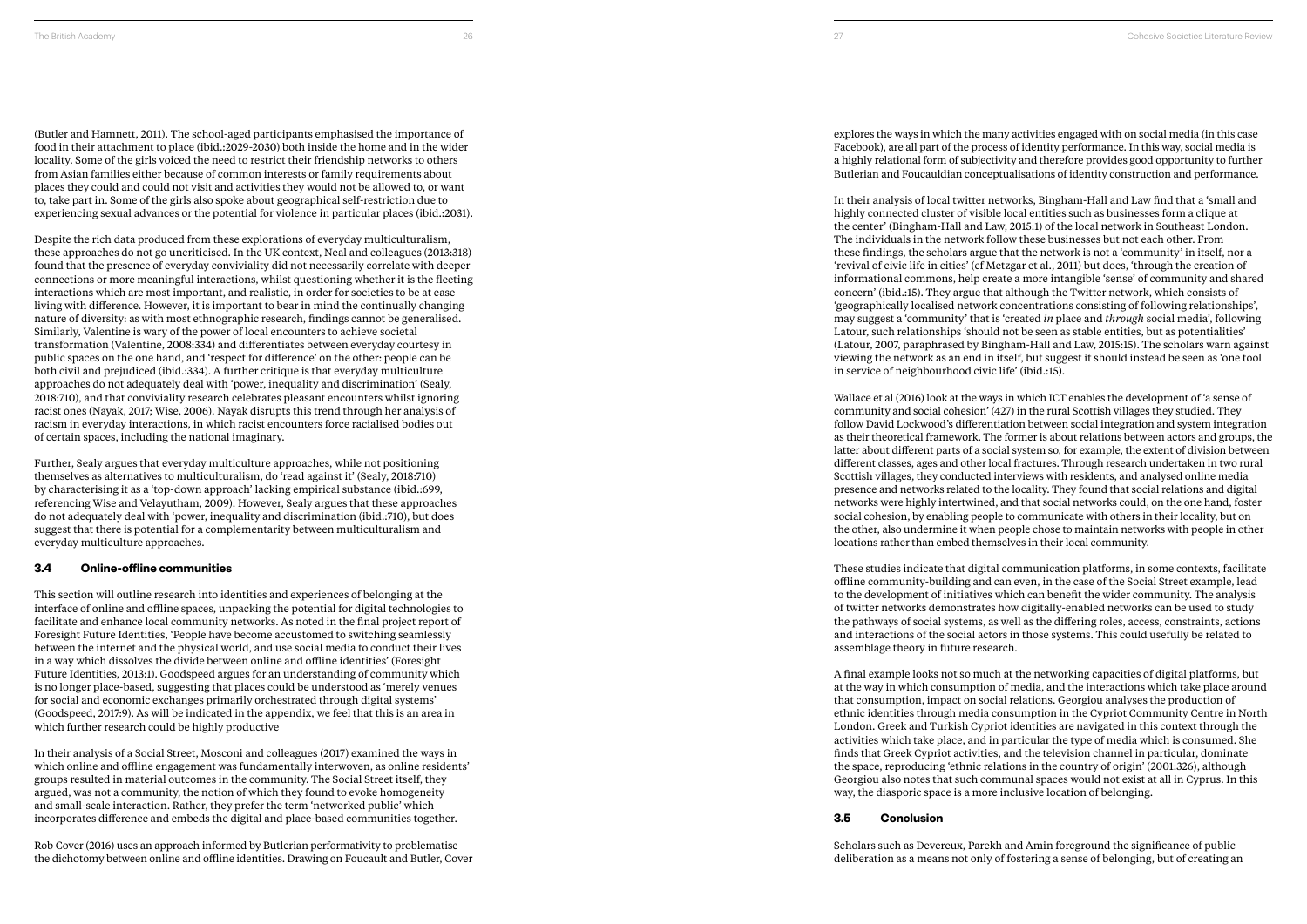inclusive politics in which multiple voices and perspectives are part of the political decision-making process. While the degree of active political participation envisioned may be ambitious, it provokes us to consider an understanding of belonging that is not prescribed by national-level discourses but forged in and through local communities, whether this is through engagement with organised local politics, or informal networks of belonging. In relation to the discussion of part one, this offers an interesting perspective, and the potential to add a further dimension to the distinction between the social and structural elements of social cohesion: perhaps local political or other community activity offers the potential to bridge this divide.

Moving forward, the research examined in section three indicates that exploration of the interface between local and national identities and experiences of belonging on the one hand, and between online and offline communities on the other will be extremely fruitful areas of research. The studies cited demonstrate the potential for these spaces to enhance our understanding of the ways in which people feel connected to those around them in contemporary contexts. This also indicates the potential for interaction between research into identity and belonging, and collective or cultural memory, by exploring, for example, the ways in which narratives of national identity influence experiences of belonging.

# **4.0 The social economy**

Building on the exploration of experiences of identity and belonging in section three, we will now examine some of the processes through which the social components of social cohesion develop. The social economy has taken different forms in different epochs (Moulaert, 2005:2037). Space does not permit a full analysis of the history of the social economy, so we refer the reader to McMurtry (2004) and Moulaert (2005) who both provide fascinating and detailed accounts.

#### **4.1 Introduction**

Here, we will make do with a presentation of key definitions and distinctions of the social economy and related concepts in section 4.1.2 before moving on to the relevant empirical literature in the remaining sections.

Section 4.2 will examine the ways in which the social economy can build a sense of community, through analysis of reciprocity and sharing in both the experimental and ethnographic literature. It will then broaden to present literature which argues for the social economy as having the potential to be a transformative politics or alternative economic system which challenges individualist capitalism, rather than merely offering the potential to build a sense of community within the current system.

Section 4.3 will present cases in which segments of the social economy have hindered rather than helped social cohesion. There will be a particular focus on the over-use of the term 'sharing' in the context of digital platforms, and the social benefits of this kind of sharing will be critiqued.

4.1.1 Definitions and distinctions

As mentioned above, in place of a full analysis of the range of conceptualisations of the social economy, we will present key definitions and distinctions between concepts here. We aim to clarify the boundaries around these concepts where possible, and make explicit their overlap when not.

**The social economy.** Definitions of the social economy vary dramatically in breadth, from narrow definitions in which it is 'Essentially […] made up of social enterprises and voluntary organizations that are actively trading' (Kay, 2005:168), to much broader conceptualisations, such as that of Moulaert: 'Generally speaking, the term social economy designates the universe of practices and forms of mobilising economic resources towards the satisfaction of human needs that belong neither to for-profit enterprises, nor to the institutions of the state in the narrow sense.' (Moulaert, 2005:2042). We will use this broad sense of the social economy, which allows us to explore the range of concepts and practices set out in the remainder of this section.

**Sharing.** In his 2014 paper, Belk illustrates the way in which the concept of sharing has become confused in the digital age, as it is now possible for digital goods to be 'shared or exchanged with no loss of the original' (2014:9). Digital sharing 'does not cost us anything; we lose nothing and potentially gain much from others' online sharing' (ibid.:10). Drawing on Belk (2010; 2014) Habibi and colleagues distinguish between sharing on the one hand, which is nonreciprocal and doesn't involve money or calculation but does include social bonds, and pseudo-sharing on the other, more similar to exchange, which is reciprocal, involves money and calculation, and does not include social bonds (Habibi et al., 2017:116).

**The sharing economy.** Whilst closely related to, and built on, longer standing informal economies, much of the literature on the sharing economy explicitly focuses on post-2008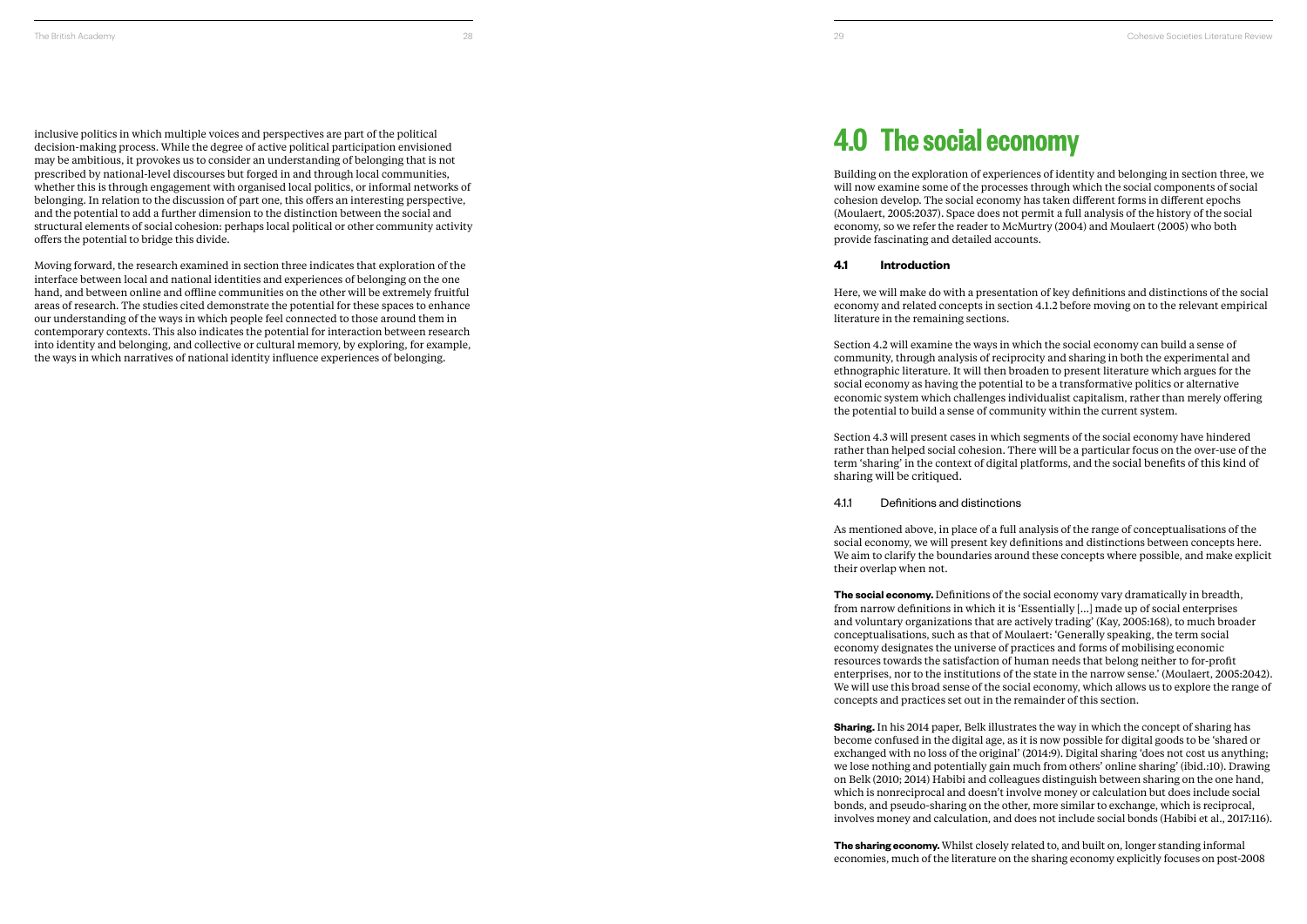digital platforms which facilitate a variety of sharing platforms. The 2008 financial crash and subsequent need to lower consumer costs, coupled with the development of digital technologies, has resulted in the rapid expansion and availability of such platforms over the last decade. It is an umbrella construct (Acquier et al, 2017:1; Hamari et al., 2014:2047) which overlaps with many neighbouring concepts, such as 'platform capitalism', the 'gig economy', 'collaborative consumption', 'peer-to-peer economy', and the 'access economy' (Acquier et al., 2017:1-2). Activities included within this broad term are 'swapping, bartering, trading, renting, sharing, and exchanging.' (Habibi et al., 2017:113). Some scholars advocate for a narrower definition of the sharing economy to enhance empirical applicability. For example, Frenken and Schor define it as 'consumers granting each other temporary access to under-utilized physical assets ('idle capacity'), possibly for money' (2017:4-5).

**Collaborative consumption** is defined by Hamari and colleagues as 'sharing the consumption of goods and services through activities such as renting, swapping, or trading' (Hamari et al, 2014.:2048). Initiatives included by the scholars are Zipcar, Couchsurfing and Airbnb. The concept seems almost indistinguishable from the 'sharing economy', and we refer the reader to Hamari et al (2014), who elaborate on the conceptual relationship.

**Reciprocity.** Ekeh distinguishes between generalised and restricted reciprocity (Ekeh, 1974, cited in Papaoikonomou and Valor, 2016:1337). Group-generalised exchange involves the pooling of resources; benefits are either received collectively (group-focused) or individually (individual-focused). 'Network-generalised' exchange involves individuals giving goods/services to a member of a network and receiving them from another (ibid.).

**Mutuality** usually has a very similar meaning to that of generalised reciprocity. For example, Arnould and Rose use mutuality to describe 'action that signals a relationship of shared sociality'; 'it is not altruistic but socially 'interested','; and 'one may […] give without the intent of receiving directly' (2016:76).

**Social capital** has been a hugely influential concept, developed by a number of scholars with overlapping conceptualisations. Nan Lin traces the roots of social capital theorisation to Marx's work on capital, and amalgamates the range of usages under the conceptualisation: 'social capital is captured from embedded resources in social networks' (2017:3) whilst acknowledging the lack of consensus over whether such assets are acquired by the group or by individuals (ibid.:7). There has been ongoing and intense debate about the rigour, coherence and measurability of the concept. This debate is too voluminous and complex to summarise here, so we will instead direct the reader to Fine (2009) for a comprehensive critique, as well as Fulkerson and Thompson (2008) for a meta-analysis of definitions.

### **4.2 The social economy as a mechanism for enhancing social cohesion**

#### 4.2.1 Reciprocity

While one might expect to find that practices of reciprocity enhance the purely social components of social cohesion, in fact many of the studies indicate that these practices cannot be separated from wider economic and structural forces. Whether or not a study explicitly analyses the broader context, practices of sharing and reciprocity are developed in relation to availability of resources and services in other parts of the economy. Pioneering work on reciprocity began almost a century ago with Malinowski's (1922) monograph on gift exchange, further developed by Sahlins, who differentiated between 'reciprocity' (direct reciprocity between two individuals) and 'pooling' (the precursor to generalised reciprocity) (1974:185-196). Given the longevity of this field of inquiry, it has been studied in a range of disciplines, from anthropology and sociology, through social psychology, to business and marketing. There has been a tendency in all of these disciplines to study reciprocal behaviour, or networks of reciprocity, in apolitical

vacuums. This is true of experimental, ethnographic and case study research designs. This tendency will be critiqued towards the end of this section.

The relationship between reciprocity and group identification seems to go both ways. Findings from social psychology indicate that generalised exchange structures produced higher levels of group identification (individual identification with the group) and group solidarity (positive feelings about the group) in a generalised exchange structure such as freecyle, than a direct one such as Craigslist (Willer et al, 2012). Similarly, Molm and colleagues found that generalised exchange produced higher levels of solidarity than either negotiated direct exchange, or reciprocal direct exchange (Molm et al, 2007). Whereas Anthony (2005) finds that group identity enhances collaboration, resulting in higher production of collective goods (in this case micro-finance loans). However, reciprocity enhances the longevity of this collaboration, because as soon as one person is noncompliant (ie behaves in a non-reciprocal way) others follow suit and the group disintegrates. This indicates that reciprocity may enhance group cohesion and vice versa, although it is unclear the extent to which these findings are generalisable. This is particularly the case in light of other studies which show that a monetary element in transactions can change attitudes to reciprocity. For example, the participants of Papaoikonomou and Valor's study felt that non-monetary exchange systems were more equitable (2016:1343).

Once we move outside of these controlled and contained environments, reciprocity becomes extremely difficult to measure for two reasons. First, reciprocal relationships usually develop over a timespan longer than the longevity of most studies, and second, they often do not involve 'like-for-like' transactions (Nelson, 2000). For example, 'material goods' can be repaid 'with gratitude, emotional support, and loyalty.' (Nelson, 2000:304). Further, people tend to report giving more than they receive indicating that self-reports are inaccurate (Komter, 1996 cited in Nelson, 2000:296).

As indicated above, the disciplines of anthropology and sociology have long histories of studying reciprocity within the everyday social environment. Questioning whether such reciprocal relationships may enhance social inclusion, a number of studies have researched the ways in which support networks are mobilised by parents to cope with childcare needs. Bojarczuk (2017) found that strong ties (with friends and family) were mobilised by single mothers significantly more often than weak ties (cf. Demaiter and Blumer, 2009) indicating that mothers living at a distance to these kinds of networks – or those who have had children in a new location before having the time to build such networks – are vulnerable to lack of support, and may be at risk of social exclusion. In another study on childcare, Nelson found that some of her participants refer to their support network as 'family', based partly on the feeling that they can rely on one another (2000). This indicates that the finding from social psychology that reciprocal behaviour enhances group identification may also be true in 'natural' social contexts.

Studies which examine networks of reciprocity and support whilst incorporating the dimension of diversity are rare. Demaiter and Blumer (2009) in the United States found that race did not play a role in the extent to which respondents were involved in reciprocal relationships or networks, either in terms of racial homogeneity/diversity of the neighbourhood, or of the individuals' networks, once socioeconomic variance had been accounted for. This indicates that socioeconomic position, rather than ethnicity, played the most significant role in predicting an individual's participation in reciprocal relationships. Barwick (2015) tested the hypothesis that lack of diverse networks among ethnic-minority groups was due to their lack of social or networking skills, but found this not to be the case. In studying two neighbourhoods in Germany, one relatively ethnically homogeneous, the other more heterogeneous, she found her Turkish-German, middle-class informants, who all had similar language skills, had more diverse networks in the latter than the former, largely because their attempts to build relations with native Germans were not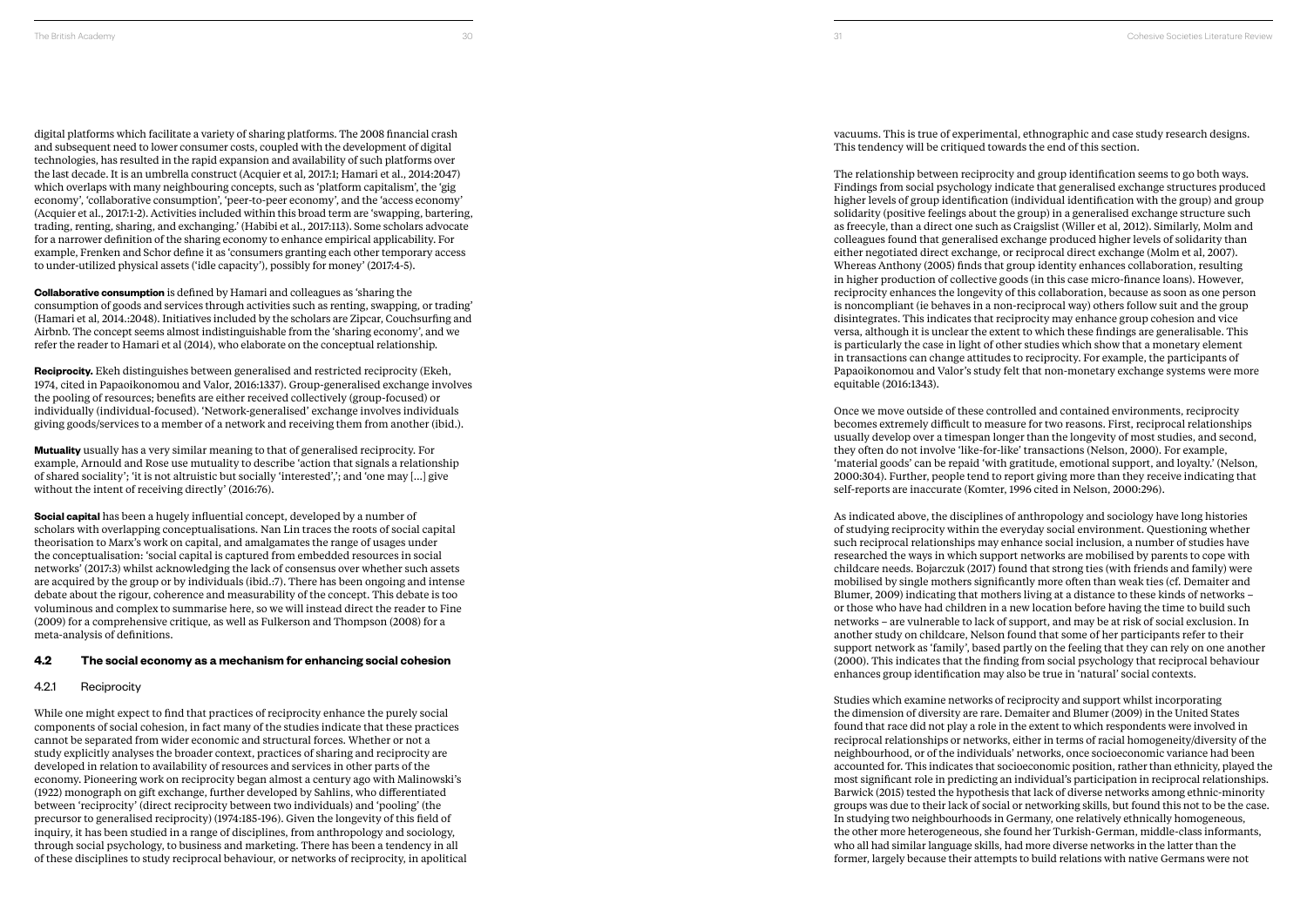reciprocated in the homogeneous neighbourhood. This indicates that behaviours of the majority may influence the capacity of minorities to build diverse social networks.

Social psychology offers an interesting perspective here, and evidence which perhaps has not been fully exploited in related disciplines working on social networks. In particular, the extensive research which explores the nature, mechanisms and measures of prejudice. For example, whilst acknowledging several caveats, Abrams notes that 'Contact between members of different groups fosters positive intergroup attitudes if the contact also involves similarity, common goals, institutional support and equal status' (Abrams, 2010:35) whilst contact 'as friends' is particularly productive (Abrams, 2010:36). Knowledge of factors which both help and hinder the productivity of contact in reducing prejudice could enhance analysis of evidence from case studies examining the diversity of social networks, or the exclusion of people from networks of reciprocity. Further, detailed exploration of the ways in which discrimination towards different groups manifests, and is influenced by an individual's own values (as in Abrams, 2016) would prove insightful in examining patterns of both discrimination and social exclusion.

#### 4.2.2 Sharing

As indicated in section 4.1.2, the 'sharing economy' covers a range of activities. Acquier and colleagues suggest that the three 'promises' of the sharing economy are, first, environmental promises regarding the 'sustainable use of resources' (Acquier et al., 2017:2). Second, social promises in which the sharing economy is 'a tool to generate non-reciprocal exchange (such as gift-giving or bartering), as well as new forms of collaboration, solidarity and social bonding among individuals' (ibid.). Third, the economic promises, in which the sharing economy offers an 'opportunity to break through the limitations of centralized economic and political institutions controlled by bureaucracies and professions by harnessing the power of trust, decentralized peer-topeer networks and markets' (ibid.).

Albinsson and Pererra's (2012) study of sharing events, in which participants donate items they no longer need, and take others which they do, fits all three of these 'promises'. Here, sharing events are community-building places, where the interpersonal interactions are just as important, sometimes more so, than the material items. This is also evident in the extent to which non-material items, such as entertainment, skills, and knowledge are also exchanged. People discuss ideas about social and environmental movements. Interestingly, while the literature on reciprocity discussed in the previous section tended to view reciprocity as something which could be productive for building social relations, for Albinsson and Pererra, reciprocity is less productive than sharing. For them, among sharing communities, all goods are shared, whereas reciprocity is transactional, and therefore more individualistic.

Much of the literature which researches the sharing economy through digital platforms suggests that these platforms encourage relationship-building less than one might expect given the name (to be explored in section 4.3). However, Celata and colleagues (2017) find trust and reciprocity to be essential ingredients which enable these platforms to function, by facilitating the 'scaling up' of sharing networks beyond relationships with known connections. The scholars focused on accommodation-sharing websites, and found that the sharing platforms often had a sense of community, etiquette and a code of conduct, as well as mechanisms for managing digital reputations so that users could choose trustworthy people with whom to engage (Celata et al., 2017). However, by demonstrating that these 'mechanisms of trust' had been deliberately created by the platform developers, one could question whether this type of 'commoditised' trust functions in a comparable way to that of trust developed through organic relationships, or whether this is a new kind of platform-specific trust.

#### 4.2.3 The third sector and social capital

As outlined in the introduction, we have taken a broad understanding of the social economy, in order to analyse the way in which social mechanisms such as reciprocity and sharing can foster social cohesion. It is, perhaps, more common to conceptualise the social economy in a more restricted sense, as consisting of organisations such as cooperatives, mutuals and associations, sometimes also volunteering or third-sector organisations in general. Although the body of literature on this conceptualisation of the social economy is too voluminous to offer a comprehensive review here, we will highlight a few key themes which enable exploration of the relationship between economic and social inclusion offered by this type of organisation.

Evans and Syrett, measure social capital based on six characteristics: 'trust, reciprocity, shared norms, shared commitment, social networks and information channels' (2007:72). They found that existing social capital, measured in this way, had little influence on 'the emergence of the social economies', although social capital which 'cut across and beyond the locality was important, particularly in more urbanized locations' (ibid.:71). They did find that social enterprises developed in clusters, which they interpreted as confirmation that 'the social capital generated by the development of an initial social enterprise' facilitated 'the development of further social enterprises' (ibid.). However, they qualified this interpretation by stating that the mobilisation of social capital in the development of social enterprises did rest on 'its ability to lever in and maximise the use of other sources of capital within the local arena' (ibid.) meaning that social capital is inextricable in these contexts from other forms of capital.

Birch and Whittam use Woolcock's definition of social capital, as 'the information, trust, and norms of reciprocity inhering in one's social networks' (Birch and Whittam, 2008:442, referencing Woolcock, 1998), and acknowledge that the relationship between social capital and the third sector is not easy to capture (ibid.). In their examination of the role of the third sector in the regional development of social capital, they highlight the need to develop social and material resources simultaneously. This is to avoid profit 'leakage' (profit leaving an organisation) which would prevent further social development within it (ibid.:443). They find that the third sector can encourage the development of two kinds of social capital: 'bonding' – in the form of norms and values – and binding – in the form of mutual and democratic processes' (ibid.: 447). Together, these studies indicate that social and economic capital may co-develop within third sector organisations, although the relationship is intricate, complex, and may be context-specific.

### 4.2.4 The social economy as a transformative politics

Much of the literature presents the social economy as a socially-rooted segment of the broader capitalist economic system. McMurtry offers a different conceptualisation: instead of the social economy being concerned with organising socio-economic activities in a socially conscious way whilst fitting within a broader capitalist system, in the way that cooperatives do, the roots of the social economy can be traced to alternatives to capitalism which sit outside the logic of the markets. To carry this view of the social economy forward, social economy practices would need to be situated within a broader political structure, in which the social objectives are prioritised over the economic (McMurtry, 2004). McMurtry argues that such alternatives would have to address not only 'the lifeneeds of their memberships' but, 'very importantly, also society at large' (ibid.:876). In order to do this, we need to 'understand the demands of life prior to their filtration as

7 Birch and Whittam, following Woolcock, 1998 identify four kinds of social capital. The two mentioned here are 'bonds', which are 'in tra-community ties' such as shared norms and values, and 'Binds', which are 'extra-community ties' which bind communities together in networks both in local settings and across broader geographical scales; 'links', (Birch and Whittam, 2008:442)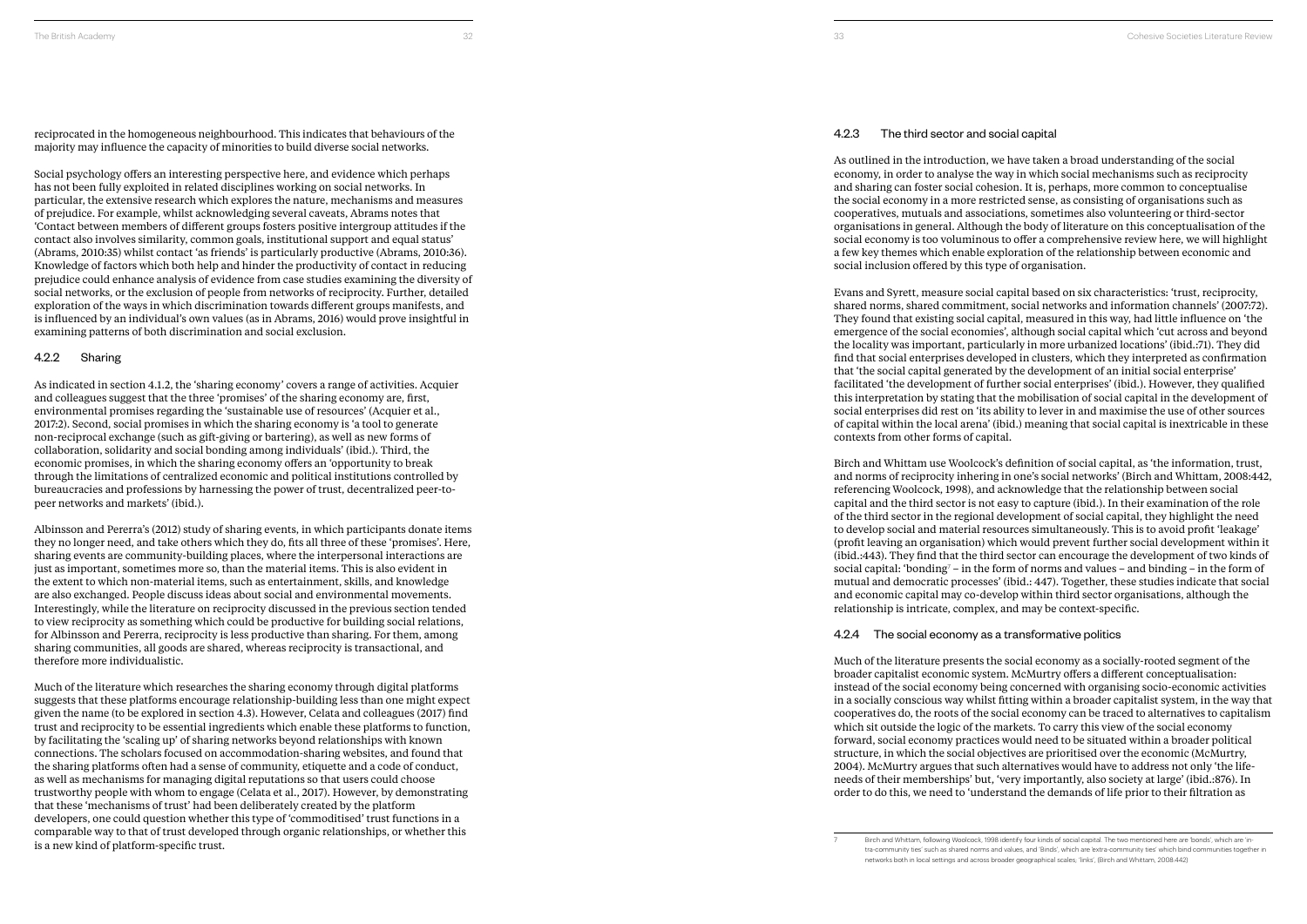market demands' (ibid.). McMutry argues that the rapid growth of social movements since 2001 have in common that 'the demands are rooted in an alternative conception of the social possibilities of existence' (ibid.:877). To join together the social economy as an alternative economic system, and these social movements as potential alternative socio-political systems, could produce 'a practical, community-rooted way to create lifealternatives to capitalist socio-economic and political forms here and now' (ibid.).

Ash Amin also writes that the social economy is on a mainstreaming trajectory, as a thirst emerges for 'post-capitalist possibility based on social participation and an explicit ethic of care.' (2009:5). He gives the examples of 'crèches, community farms, waste recycling projects, ethical trade and alternative finance ventures' which are increasingly being viewed as creating work opportunities and new markets, as well as empowering 'disadvantaged communities' rather than being relegated to the periphery of socio-economic activity (ibid.). In contrast to McMurtry, Amin's framing is not of an alternative to capitalism, but of its transformation to a more 'caring', 'socially responsible' and 'needs-based' system' (ibid.). Simultaneously, the social economy remains contextualised, providing opportunities and alternatives depending on what is already provided for by state and market (ibid.:11). The potential of the social economy, either as an alternative economics or in its capacity to transform, can be conceptualised at local, national and global levels.

Two examples offer contexts in which the social economy has undergone a period of rapid expansion, and are directly connected to local social movements and transformative politics. The first in Greece, the second Spain; both in the context of the withdrawal of the state and necessity of local communities to seek and create alternative mechanisms for meeting daily needs. Blanco analyses Ciutat Meridiana; one of the poorest neighbourhoods in Barcelona. Once a site of urban crisis, Ciutat Meridiana became an arena of social innovation. The locally situated initiatives became tools which facilitated people with housing issues, but simultaneously empowered them politically by increasing awareness of the macro-forces which had produced their vulnerability. Chatzidakis and colleagues offer another fascinating account of the extent to which social economy practices, in this case gifting, sharing, co-producing and caring are rooted in political ideologies which emerge as social practices in particular socio-political contexts, as an alternative system. In this case, the neighbourhood, Exarcheia, is in Athens, and is known for its radical politics and anti-capitalist way of life. Here, sharing practices are part of a broader ethics of caring, not only for one another but for the environment as well (Chatzidakis et al., 2012).

These studies are reminders that practices of sharing and reciprocity need to be analysed within their structural and political contexts. The studies of Blanco and Chatzidakis, as well as Albinsson and Pererra, above, demonstrate that such practices can be rooted in ideologies, be they green, anti-capitalist, anti-consumerist or similar. However, most of the studies in section 4.2.2 explored practices of sharing and reciprocity as coping mechanisms used by individuals and groups to meet the daily needs of themselves and their neighbours. Some of these studies took place in contexts of increasing austerity, indicating that political agendas can create contexts which increase the necessity of developing alternative mechanisms for meeting daily needs. Thus the social economy is political in both senses, being rooted in proximate political contexts as well as having broader ideological motivations.

#### **4.3 The negative impacts of the social economy on social cohesion**

We have seen the potential for a range of social economy activities to build group identity or a sense of community. The development of social economy practices also seems to provide bottom-up mechanisms through which people in social networks can support one another to meet the daily needs of the community. In this section we will look at the negative impacts of the social economy on social cohesion. We will do this, first,

by analysing networks of reciprocity within their local economic contexts, to see the impact of economic privilege or deprivation, as well as (in)equality, on the capacity of a community to develop a social economy. Second, we will take a closer look at the evidence from studies of the digital sharing economy, to see whether such sharing practices do enhance components of social cohesion, or whether they are in fact 'pseudo-sharing',

as Belk (2014) suggests.

Evidence indicates that there may be a greater need for informal support in less affluent areas. For example, 'informal social support is often necessary among low-income networks in this post-welfare reform era, when public supports [sic.] are less available' (Radey, 2015:601). However, being in a less affluent area also created barriers to the creation and maintenance of these support networks. Furthermore, individuals with a lower income tended to face more barriers to participation in such networks than those with a higher income. In one study, it was found that lower-income respondents benefitted less from reciprocal relationships, and that this was exacerbated by the degree of neighbourhood deprivation (Demaiter and Blumer, 2009). A UK-based study found that the socioeconomic context was more significant than individual socioeconomic status in influencing capacity to participate in informal support networks, with these kinds of helping relationships being less frequent in poorer neighbourhoods (Lekti, 2008). Conversely, another study found that gentrification can have a negative impact on longerterm residents who had previously built communal self-help arrangements, but that these were replaced by commercial services as the neighbourhood gentrified (Colic-Peisker and Robertson, 2015). This indicates that more deprived neighbourhoods are less likely to benefit economically and materially from support networks, but that they are also less likely to benefit from the indirect social consequences, such as increased community ties, solidarity and group identification. Further research is needed to understand why this might be the case.

Over the last decade there has been a rapid expansion in the sharing economy, facilitated by technological advances which have resulted in the development of digital platforms which can be used to coordinate sharing. However, sharing practices have evolved as people are no longer restricted to sharing with people in their face-to-face social network. In his (2014) paper, Belk differentiates between 'sharing' and 'pseudo-sharing'. Examples of sharing are 'intentional online sharing of Ephemera' such as opinions and source code (Belk, 2014:14); 'online-facilitated offline sharing' such as via Freecycle (ibid.:15); 'peer-topeer online sharing' such as of music files (ibid); and 'online facilitated hospitality' such as Couchsurfing (ibid.:16). On the other hand, examples of pseudo-sharing are long-term rental; short-term rental; 'sharing' of data by businesses; and online barter economies. In this new sharing environment, Habibi and colleagues differentiate between practices which fall within the sharing economy as either having 'a high degree of sharing', and therefore 'better able to build on consumer co-creation and positive sharing values such as community links' and those which have a 'low degree of sharing (pseudo-sharing)' and 'are more similar to exchange practices' (Habibi et al., 2017:114). Some platforms act as mediators, thereby preventing users from coming into contact with one another (ibid.) and acting as a barrier to, rather than facilitating, the development of community bonds.

As well as preventing the development of social bonds, thereby indicating limited benefits for social cohesion, some studies have found sharing economy platforms to increase inequality. By analysing three sharing economy platforms (Airbnb, RelayRides and TaskRabbit) Schor found that inequality among the bottom 80 per cent increased because of these platforms. The majority of providers were well-educated and had full time jobs: they used these platforms to augment their incomes through participation in labour which would have otherwise been undertaken by people with fewer qualifications who therefore had access to a smaller portion of the employment market.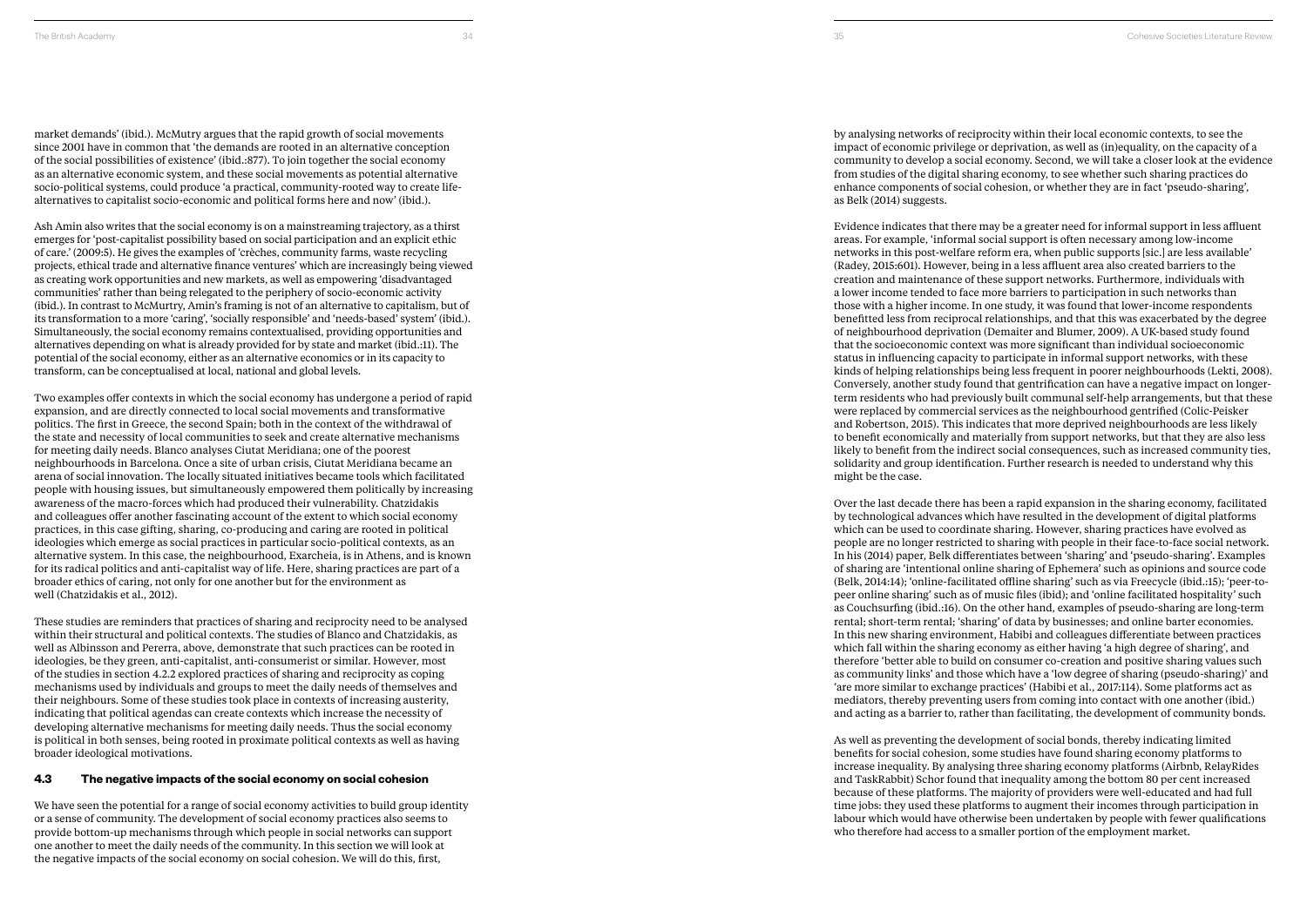It is interesting to note the differing analysis of reciprocity in the literature on reciprocity, on the one hand, and on sharing, on the other. The former tends to view reciprocity as having the capacity to build collaborative behaviours which result in increased economic, material and social benefits of those involved. It does this whilst acknowledging that the capacity of individuals and communities to reap the rewards of such benefits varies along axes of (in)equality. In the literature on sharing, reciprocity tends to be viewed as necessary to exchange relations but not sharing ones (inter alio Habibi et al, 2017). Therefore, its presence could indicate a community with weaker social ties or, potentially, it could be a practice which produces weaker ties than sharing practices would. This suggests that further research is needed to establish the relationship between reciprocity and social cohesion.

#### **Conclusion**

We have taken a broad approach to the social economy in order to incorporate findings from literature on a range of social practices which ultimately build the capacity of individuals and communities to help one another fulfil their daily needs. We have spent less time on the more traditional social economy literature, which looks at formal aspects of the social economy, particularly cooperatives and volunteering, but also the third sector in general. There is ample literature on these topics, and our focus here has been to understand the ways in which the social mechanisms of sharing and reciprocity impact on the social and economic components of social cohesion. In this way, the potential for these mechanisms to enhance perceptions of community belonging should be evident, and the findings from Part four are therefore closely interrelated with those in Part three. Further, we have problematised the sometimes apolitical approach taken in the literature on the social economy, by indicating the extent to which these practices are inherently political, whether or not scholars or participants choose to engage with the socio-political context from which they emerged.

In the UK, as elsewhere, we have seen a dramatic withdrawal of the welfare state over the last decade, along with rising costs of essential services such as childcare, and increasing adult social care needs. This raises the question of how the nature of networks of reciprocity are changing within this political context. While such networks may foster a sense of social cohesion (in terms of group identity and solidarity) how is this mediated by the fact that they are increasingly necessary rather than supplementary; becoming survival behaviours rather than community-building mechanisms? Further research is needed to establish whether the positive benefits of reciprocal networks are as significant given growing inequality and the increasing necessity of these networks for low- and middle-income families.

The research presented in parts four and five demonstrates the extent to which practices such as sharing and re-using have the potential to both build community bonds and enhance environmental sustainability. There has been a lack of coordination between scholars of environmental and behavioural sciences, meaning that this is an area which has not had sufficient exploration, and one which could have significant momentum in the contemporary climate.

# **5.0 Care for the future**

In this last of the thematic sections, we turn to the future. Here, we address the sustainability of society in the face of significant shifts like demographic and climate change, and consider how these shifts might affect obligations across generations. As will become clear throughout part five, to care for the future is to develop mechanisms through which to nurture social and environmental relations simultaneously. Preparing for, and enhancing, ongoing societal cohesion means diminishing vulnerabilities and sharing responsibility.

#### **5.1 Introduction**

Responsibility emerges as a theme in all of the perspectives and approaches of part five. First, the responsibility of the different generations to society as a whole as we undergo demographic shifts which produce varying political, economic and social privileges and challenges for different generations. Second, the responsibility of individuals across generations within their family, as they navigate the different socio-political environments in which each is embedded outside of the home. Third, the responsibility of the global community towards environmental challenges, in order to counteract the current system in which the most socially and environmentally vulnerable populations experience the greatest negative impact of environmental degradation. Finally, the responsibility of community members to one another, and to their immediate environment.

### **5.2 Demographic shifts and intergenerational relations**

A report produced by the Government Office for Science notes that identities can be 'a positive resource for social change, building social capital, and promoting wellbeing, but they can also have a role in social unrest and antisocial behaviour' (Foresight Future Identities, 2013:1). Therefore, predicting demographic change only takes us part of the way towards understanding what needs to be done to ensure cohesion in the future. It is also necessary to understand how those demographic shifts impact on individual and group identities and, therefore, also relationships between, and obligations to, one another and to society as a whole.

The Foresight Future Identities report makes several inferences with regards to the link between demographic change and intergenerational relations. For example, it notes the changing 'dependency ratio', in which there is an increasing number of dependents compared to working-age people in the population. This 'could lead to greater stresses upon the 'middle' generations, especially those with caring responsibilities, and increasing demands on the state for health, welfare, and social care provision' (Future Foresight Identities, 2013:16). The report also refers to the possibility of resentment among those still working 'later than they anticipated' and taking on increasing caring responsibilities for both parents and older children (ibid.). This indicates one way in which the different obligations of generations may impact on intergenerational relations. Further, intergenerational dynamics are altered through the delay and blurring of lifestages, caused by changes such as young people living with their parents for longer, as 'younger people are likely to find achieving the experiences of adulthood more challenging than previous generations.' (ibid.:2).

#### 5.2.1 Superdiversity

By analysing the literature on superdiversity, the ageing population and intergenerational relations, we hope to demonstrate the ways in which demographic shifts impact on social cohesion. Superdiversity is a framework through which we can conceptualise the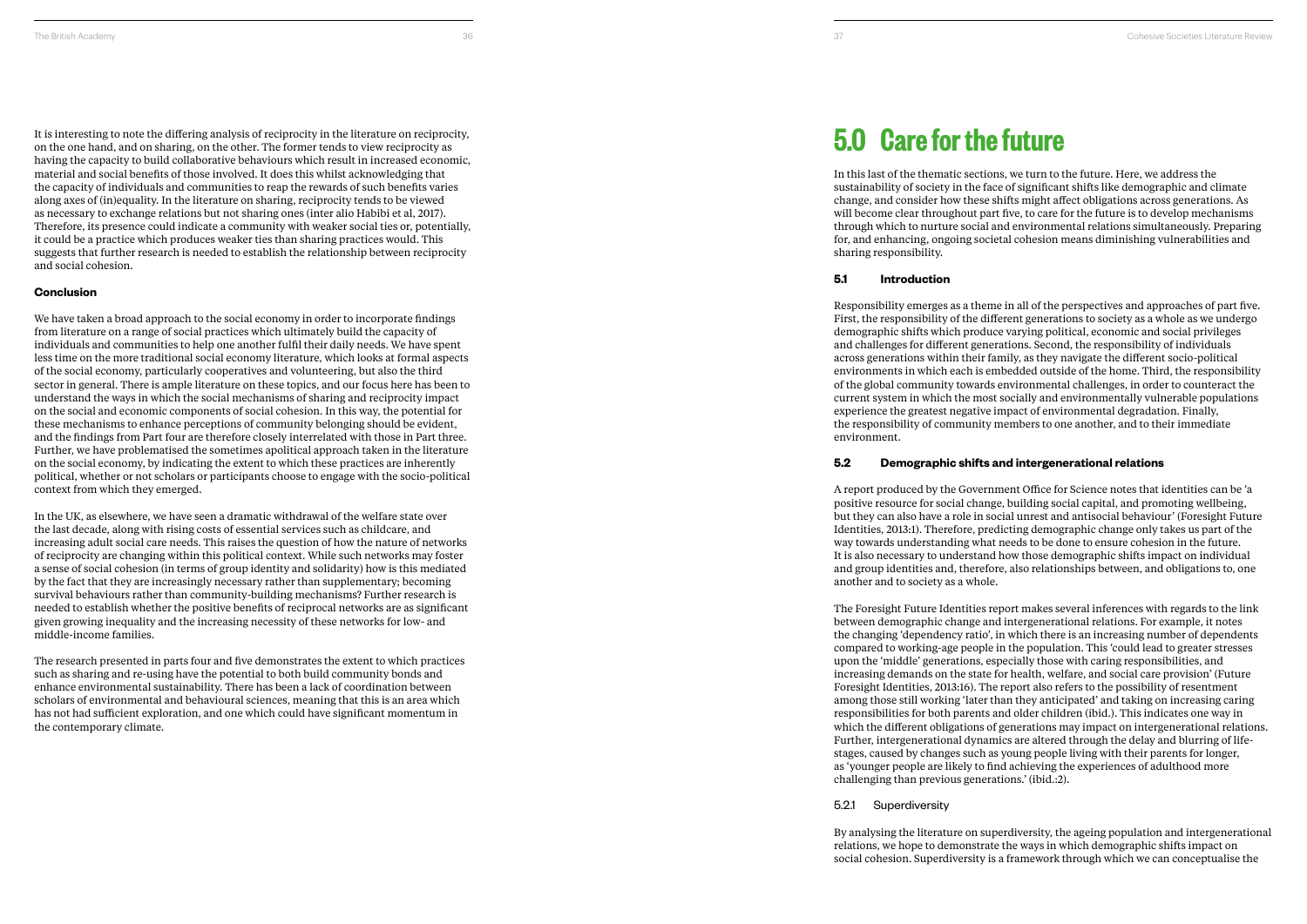contemporary social reality in which we live. Not only are people migrating more than ever before, resulting in demographic change within particular localities, they are also themselves living in multiple locations, as more people engage in ongoing or transient migrations as well as dual residency or citizenship. Increasing diversification is likely to continue, indicating the need to further understanding of this social reality in order to protect against social fragmentation in the future.

Despite the conceptual progress made within the superdiversity framework, it could be argued that it has fallen short of the necessary methodological innovation needed to study the complexity embedded within the concept. Therefore, rather than analysing superdiversity in its entirety, the subsequent sections focus in on two key features: the ageing population and intergenerational relations.

In the introduction to their special issue, Vertovec and Meissner differentiate between a comparison of the conditions of superdiversity on the one hand, and the use or critique of superdiversity 'descriptively, methodologically or with reference to policy and public practice' on the other (Vertovec and Meissner, 2015:541). With regards to the second group, the core questions proposed by the scholars are 'so what if diversification processes are multidimensional and researchers and policymakers recognize this? What actually are the implications of using a superdiversity lens to study social processes?' In order to address these questions, the scholars propose that super-diversity needs to be addressed in terms of 'power, politics and policy' (ibid.) suggesting 'that conditions and processes surrounding superdiversity both produce, and are produced by, a range of differential power relations and modes of inequality' (ibid.:551).

In a similar vein, Raco (2018) calls for further research on the 'movement of diversity narratives from the realms of technocratic policy language into the social and political mainstream (cf. Vertovec, 2012).' He argues that the process through which new local social imaginaries emerge does not happen 'unproblematically through presence, contact, and day-to-day encounters' as is sometimes suggested in urban planning literature. Instead, 'more inclusive imaginaries have to be systematically *nurtured through careful and systematic forms of urban policy and local statecraft,* that relate to a broad range of social policy fields' (Raco, 2018:158, emphasis in original). This call ties together topics explored in previous sections: first, the analysis of political belonging in section 3.2; and second, the question in part two concerning the impact of narrations of collective memory on perceptions of belonging.

The call for further research into superdiversity as a social reality of the contemporary world has also been made by Grzymala-Kazlowska and Phillimore, who argue for a new conceptualisation of integration as a way of examining this reality. Although it has been acknowledged that integration is a two-way process, the scholars propose that there has been a lack of development as to what integration looks like in the context of superdiversity. There has been more work on the experiences of people living in diversity (eg micro-level ethnographic analysis on conviviality, cosmopolitanism etc.) than on the process of migrant settlement in superdiversity. Scholars maintain that this lack of progress is in part due to the continuing ethno-national focus in migration studies, the ongoing state essentialisation of groups as they continue to use binary distinctions such as 'majority/minority'; 'dominant/non-dominant' and as they retain an assimilationist paradigm. Such approaches do not 'permit adequate analysis of the socio-cultural and demographic complexity that underpins super-diversity – that in many areas there is no coherent majority culture and/or that populations are frequently super-mobile' (Grzymala-Kazlowska and Phillimore, 2018:180).

The similarity between superdiversity and intersectionality8 has been noted. Meissner and Vertovec dismiss this comparison by stating that 'most of the intersectionality literature focuses exclusively on the combined workings of race, gender and class' whereas superdiversity is 'concerned with different categories altogether, most importantly nationality/country of origin/ethnicity, migration channel/legal status and age as well as gender' (Meissner and Vertovec, 2015:545). This dismissal is questionable given that scholars working with both superdiversity and intersectionality seem to be struggling to develop methodologies capable of analysing the complexity inherent in both theorisations empirically.

#### 5.2.2 The ageing population and social cohesion

As noted above, the ageing population is one of the key demographic shifts underway in contemporary Britain. This shift is impacting not only the obligations of middle generations to wider society in terms of work, productivity and tax, but also their responsibilities to close relatives, both younger and older, through caring obligations. Older generations also face new and different challenges. They are often working at a later age than anticipated, and have extended periods of old age, changing the shape of their life trajectory. The literature in this section analyses the factors in an individual's social environment which impact on their inclusion in wider society. The primary concern in the literature in this section, therefore, is the well-being of older adults. For example, Cramm and Neiboer researched the relationship between sense of neighbourhood belonging and social cohesion on the one hand, and frailty on the other, finding that the former seemed to protect against the latter (2012). In another paper produced from the same data, Cramm, Van Dijk and Nieboer found that 'neighbourhood services, social capital and social cohesion' all had a positive impact on the wellbeing of older people (2012). In a similar vein, a further study found a positive association between an individual's social networks and their health, as well as between regional social cohesion and the health of individual older adults (Deindl, Brandt and Hank, 2016).

While care needs for older adults are generally increasing at the population level, they are not experienced equally. Some of the health variation in older age is genetically determined (about 25 per cent) while the majority is due to 'the cumulative impact of health behaviours and inequalities across the life course, meaning that people who have lived in poorer or socially marginalised situations are likely to experience more challenging health conditions in older age' (Beard and Bloom, 2015:658). Other factors effecting the differing resources available to individuals and communities for care provision are, first, that the mobility of the population means that older generations are increasingly living further away from their children (Beard and Bloom, 2015:658). Second, the increased participation of women in work outside of the home has resulted in them having less availability for care duties than in previous generations (ibid.).

Laaroussi's study on intergenerational support within migrant families, both from parent to child (particularly the support given by mothers to their daughters when they have their own children) and from the younger generation to their grandparents, indicates one of the ways in which those who have difficulties accessing formal care manage health needs (Laaroussi, 2017:176). This study illustrates how demographic changes (in this case the ageing population and migration) produce alterations in intergenerational relations. It also points to the need for further research into the informal provision of care, in particular the extent to which more marginalised populations may experience greater caring responsibilities.

8 While Meissner and Vertovec do not clarify their use of intersectionality, it can be broadly understood as 'the notion that subjectivity is constituted by mutually reinforcing vectors of race, gender, class, and sexuality' and, in this way, has 'emerged as the primary theoretical tool designed to combat feminist hierarchy, hegemony and exclusivity,' (Nash, 2008:2).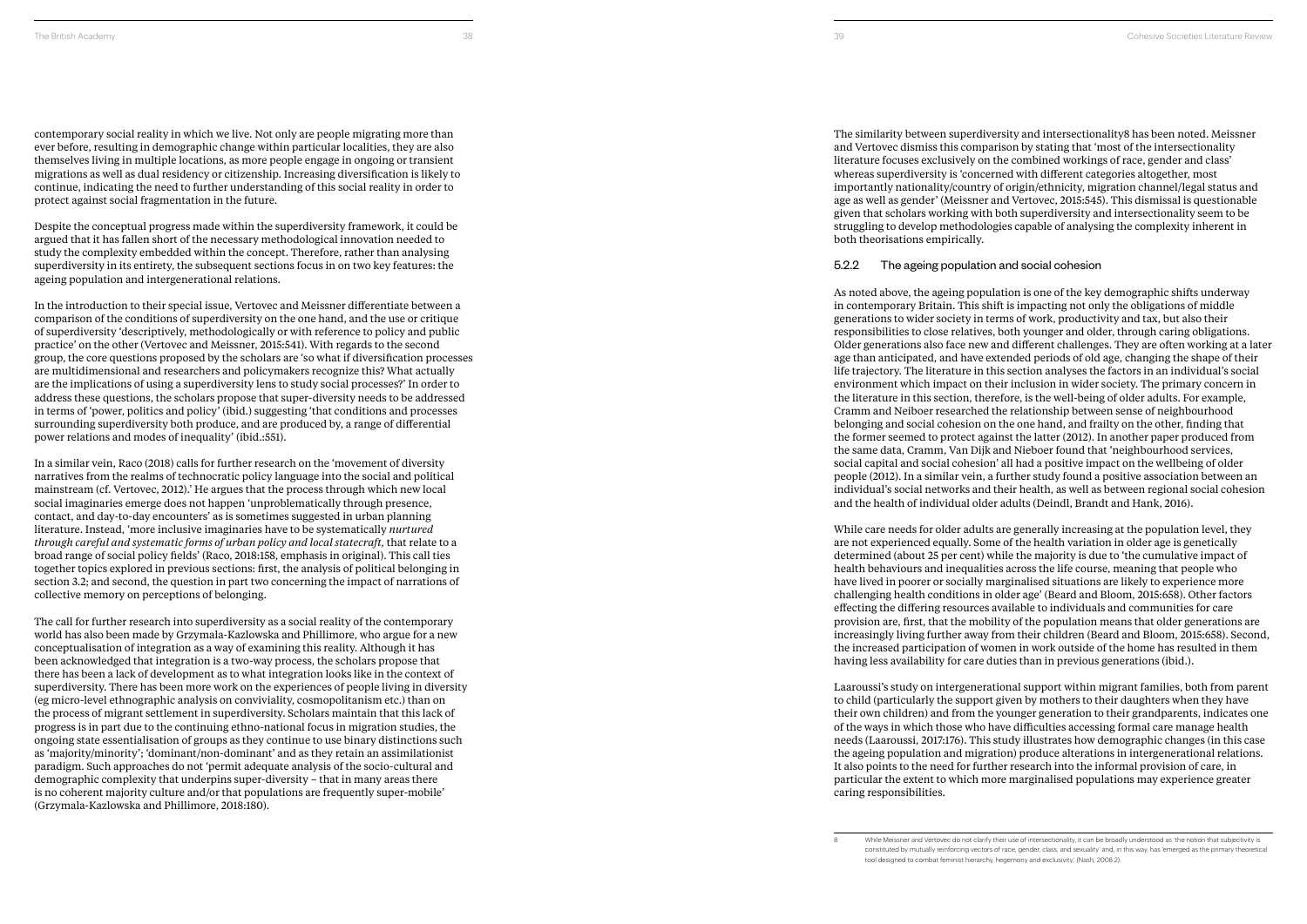The Age-Friendly Cities and Communities (AFCC) movement was developed by the World Health Organisation 'to address the multiple, interacting layers of the social world that influence the degree to which older adults are integrated in their communities' (Kelley, Dannefer and Masarweh, 2018:51, referencing WHO, 2007). Thomese and colleagues call for an updating of this approach in light of other demographic changes caused by globalisation and rising inequalities, and the need to ensure 'older people's integration with and sense of belonging to their neighbourhood' (2018:39). Kelley and colleagues call for the necessity of further study into microfication and erasure in both environmental gerontology and AFCC initiatives (Kelley et al., 2018). The scholars argue that there has been too much focus on micro-level research at the expense of research into the macrolevel forces affecting older people. As an example of erasure, the scholars reference Klinenberg's (2002) study Heat Wave, which examined the 1995 heatwave that resulted in 521 deaths in Chicago, '73 per cent of which were among adults aged 65 or older. More than 90 per cent lived alone. The modal victims were poor, elderly, Black adults, disproportionately located in the most violent neighbourhoods of the city,' (Kelley et al., 2018:56, referencing Klinenberg, 2002). The study commissioned by the mayor 'paid virtually no attention to the social patterning of the victims' (ibid.). Erasure has been studied in critical race discourse (Gilborn, 2005) and disability studies (Campbell, 2008) but as of yet has not been sufficiently explored in either environmental gerontology or AFCC initiatives.

Overall, the literature cited in this section indicates the need for an intersectional approach which examines the differing levels of needs, as well as variation in resources, experienced by different individuals and communities. It seems to be that the literature on inter-generational relations, explored below, remains preoccupied with ethnic minority groups, whilst not paying due attention to broader generational shifts. On the other hand, the literature on ageing populations, on the whole, suffers from a degree of shortsightedness with regards to diversity, inequality, and the ways in which segments of the ageing population have varying care needs, as well as different barriers to accessing care. This might suggest that collaboration between scholars in these areas would be beneficial.

#### 5.2.3 Intergenerational relations and social cohesion

The literature on inter-generational relations is dominated by a focus on ethnic minority groups, and the post-migratory experiences of different generations, as well as the interactions between them. Nonetheless, this literature provides much insight into intrafamilial, inter-generational relations, indicating some of the ways in which obligations across generations might be navigated within the household. Although these studies focus on migratory processes, they demonstrate the strategies families use to cope with the differing social environments in which different generations are embedded outside of the home.

Analysing the children of migrants as part of migrant communities is not a problem-free endeavour, as they may not identify as such (cf Heath, 2015:3). Nonetheless, this body of research does provide rich data on the heterogeneity of experience for migrants and their children in terms of identity, belonging, inclusion and participation, indicating the ways through which social cohesion is experienced differently along axes of age, as well as gender, class and ethnicity. Some of this literature was produced from within the 'integration' paradigm, by analysing the extent to which first, second and third generations had 'integrated' into 'mainstream society'. While acknowledging that this framework has significant ethical and political problems, we will include some of the literature given its relevance to an exploration of intergenerational relations and social cohesion, without revisiting the extensive debate on the integrationist paradigm.

Benton and Gomez highlight the importance of studying migration through a generational lens, particularly because migrants and the children of migrants are often categorised as 'minorities' by both state and the majority population (2014:1159) despite having highly different relationships to that identity. This treatment of migrants and their children as homogeneous 'minorities' surfaces in 'identity denial' in which 'nationals of a given country are treated as foreigners', usually 'in a racialized context' (ibid.:1162), and 'identity prescription' in which 'a group or an individual is consigned to a nationality not of its own choosing' - usually an ancestral identity, (ibid*.:1162).* This juxtaposition, in which residents are treated as outsiders, produces tensions for some children of migrants, as they 'are struggling for the right to be different without compromising the right to belong' (Attias-Donfut and Cook, 2017:126).

Generational and class based differences in the experience of migration and belonging intersect, as 'local-born members of 'higher' social classes are more included, while the 'lower' classes are more alienated and most exposed to discrimination' (Benton and Gomez, 2014:1168, drawing on their research with the Chinese diaspora). Attias-Donfut and Cook (2017) highlight the central role the children of migrants play in their families, as they become 'mediators' between family members and the wider social environment, due to the children's 'better knowledge of the language and of the social codes than their parents' (ibid.:121). In this analysis, the children of migrants act as mediators, helping their family to experience greater inclusion in their social environment than they would otherwise. Another study examined a Schools Linking program which, at the time of Shannahan's publication, was taking place in twenty local authorities in the UK, and drew on the capacity that children have to build relationships across demographic differences (Shannahan, 2018). By increasing the opportunities of children to interact with others with whom they might otherwise not have encountered, the programme took advantage of children's role as mediators. As well as increasing interactions among children, the programme had a 'ripple out' effect, as secondary Parents Link initiatives emerged (ibid.). There may also have been an informal ripple effect, although difficult to measure, as children communicated with their parents and wider social circles about the experience.

The idea of the children of migrants being social mediators can be extended to the political sphere. Attias-Donfut and Cook identified a tendency for the children of migrants to be 'more willing to protest, to be politically involved, and to exert an influence to bring changes so that their host countries become effectively plural' while their parents remained 'more respectful of the social order' (Attias-Donfut and Cook, 2017:127). If political participation is one dimension of social cohesion, this indicates another way in which the children of migrants act as 'mediators': here they are political mediators; active agents creating a politics of inclusion.

It has been argued that children adapt more quickly to new socio-cultural environments following migration because of their rapid exposure to their new environment through school and the social networks that they develop there (Renzaho, Dhingra and Georgeou, 2017). Some scholars propose that this can lead to intercultural conflict, as parents became anxious about their children's desire to spend time away from the family, and worried about them losing their 'traditional' values, whilst children felt that their parents were old fashioned. The scholars conceptualised these changes as the youth themselves becoming contested sites of culture (ibid.). Some scholars have critiqued over-emphasis of the inter-generational difference in adaptation rates, saying that these scholars present parents as static, while their children adapt (Cook and Waite, 2016; Peltola et al., 2017). To the contrary, Cook and Waite found that parental patterns shift over time, and are constantly negotiated. In particular, they highlight the ways in which gender relations evolve, being an issue which can cause conflict, but which is renegotiated over time. Girls sometimes have greater restrictions on them than boys, but expectations change, sometimes through girls' resistance, women's economic empowerment, and as gender roles are renegotiated in the family context (Cook and Waite, 2016).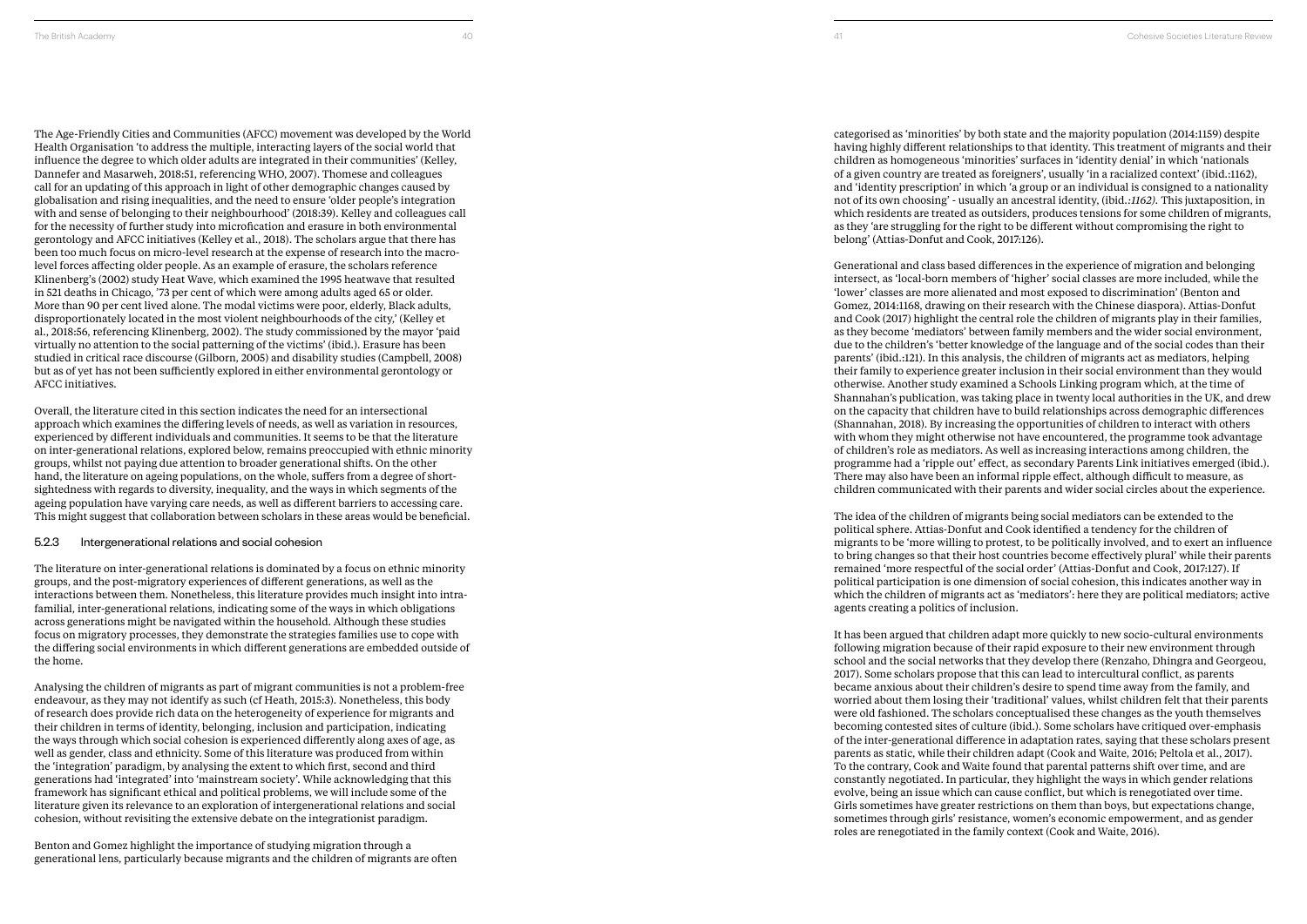Furthering the exploration of negotiation and change rather than static inter-generational differences, Peltola and colleagues take an intersectional approach which focuses on 'agency and its constraints' to analyse 'intergenerational negotiations on young people's romantic relationships' (Peltola et al., 2017:545). Through this framework they are able to explore the ways in which 'generation, gender, ethnicity and 'race',' are 'mutually constitutive and dynamic (ibid.:535, referencing Brah and Phoenix, 2004). Further, they find these social categories, and the degree of freedom granted, to be denied and negotiated along the axes of these categories: they 'are not (only) 'intra-familial' issues, but intertwine with young people's life courses, peer relations, decision-making as well as public discourses' (ibid.:546).

These studies demonstrate the benefits of an intersectional approach which analyses social relationships as interactions between agentic individuals who are nonetheless influenced (and constrained) by their wider social environment. Migratory journeys, as well as identities and belonging, are all experienced differently by members of the same family. These variations are influenced by the roles and expectations of individuals as they embody and resist social categories, and the way in which these roles and expectations may be different in the country of residence compared with the (parental) country of origin. These studies show that the rules for, and expectations of, young people can be the subject over which these negotiations take place, as parental strategies are adapted or reinforced, and their children resist or comply, in an ongoing process of adaptation and negotiation. A criticism of the scholarship on intergenerational conflict in migrant families is the tendency to paint a picture of successfully adapting youth versus maladaptive parents (cf. Peltola et al., 2016), largely in line with criticisms of the 'integrationist' paradigm more generally. Although these studies focus on post-migration families, they nonetheless provide valuable insight into the way in which demographic shifts impact on social relations, ultimately impacting on local strategies for achieving social cohesion.

#### **5.3 Linking social and environmental sustainability**

This section will address societal cohesion in light of environmental changes. We will begin in section 5.3.1 by examining efforts by researchers to study the interrelationship between social, economic and environmental sustainability at the global level. Ultimately, the models presented in this section demonstrate that social, environmental and economic sustainability are inherently entwined and must therefore be addressed together. They also highlight some of the global inequalities with regards to both the responsibility for, and experience of, environmental degradation. This research has a future orientation and is therefore productive for policy-makers. Section 5.3.2 moves to address this same interrelationship at the local level by analysing the mechanisms through which environmental and social sustainability can be fostered symbiotically, with the elements mutually enhancing one another. Much of the scholarship linking these elements in a sustainability framework aims to have a positive environmental impact by shaping social behaviour. We suggest that a dual aim adopting environmental sustainability and societal cohesion simultaneously will enhance the impact of scholarship in both fields. Reducing the negative human impact on the environment will disproportionately benefit vulnerable communities, as it is vulnerable communities who currently experience the most extreme consequences of environmental degradation. In turn, this can also have a positive impact on their socio-political and economic situation, thus enhancing social cohesion.

#### 5.3.1 The global level

People experience disasters 'along axes of class, race, ethnicity, gender, and age, creating uneven patterns of vulnerability that place people at "different levels of risk from the same hazard" (Willow, 2014:241, referencing Oliver-Smith, 2009). Furthermore, these

patterns of experience are in many ways politically produced, as decision-makers 'distance themselves from the consequences of their actions by "sitting hazardous activities and storing hazardous wastes in "peripheral" regions" both in the standard geographic sense of the word and in terms of the cultural distance constructed between members of empowered and disempowered groups' (ibid., referencing Johnston 1997). Analysing 'the *cumulative stock of CO*2 in the atmosphere', Ian Gough demonstrates that the most significant contribution has been from 'the rich industrialised world: the burning of fossil fuels has precisely been a major source of their wealth' (Gough, 2017:26). This unequal responsibility is exacerbated when calculating 'consumption-based emissions' as opposed to the emissions within national territories, because consumptionbased emissions are much higher in OECD countries due to the outsourcing of production (ibid.). Conversely, it is poorer communities which experience the greatest negative impact: drawing on the work of the Intergovernmental Panel on Climate Change, Gough summarises, 'climate change will act as a 'threat multiplier': poor, marginal and socially excluded groups will suffer more, with the deepest impacts likely to be felt in sub-Saharan Africa and South Asia' (ibid.:24).

Eizenberg and Jabreen have noted that the 'social' element was 'integrated late into debates on sustainable development' (Eizenberg and Jabreen, 2017:1). Once acknowledged, a 'social ecology' framework was developed, in which it became evident that the vulnerabilities of human populations to environmental damage were not experienced equally. It is now widely acknowledged that studies of sustainability must be based on three pillars: environmental, social and economic. Despite this, 'social sustainability' is still an underdeveloped aspect of the 'sustainability' discourse. The scholars define social sustainability as 'the vision of having a safer planet: safer human and non-human societies now and in the future' (ibid.:2). In this paper, they develop a social sustainability framework, built on four 'social practices' (ibid.:8): equity, safety, sustainable urban forms, and eco-prosumption. The scholars therefore provide a framework for protecting the environment whilst distributing the burden of responsibility across populations.

Another area of scholarly interest undergoing significant work is the development of the Shared Socioeconomic Pathways (SSPs). These have largely emerged from collaboration between climate scientists, economists and energy systems modellers to examine the way in which 'global society, demographics and economics might change over the next century' (Hausfather, 2018). The first of the SSPs is SSP1, 'Taking the green road', in which the global community works collaboratively to manage the global commons, investing in health and education to decrease population growth, and emphasising human well-being over economic growth. Renewable energy is developed and made more accessible, and overall energy consumption decreases (O'Neill et al., 2017:172). At the other end of the spectrum is SSP5, 'Fossil-fuelled development - taking the high way', in which competitive markets continue to prevail, becoming more globally integrated. Strong investments in health and education continue, but fossil fuels are exploited as energy intensive lifestyles are adopted around the world. Population growth in developing countries declines, but are relatively high in high income countries, as economic outlooks are optimistic (ibid.:174).

This type of modelling could be extremely beneficial for policy-making communities with regards to agreeing achievable aims and responsibilities for different states, taking into account their social structure and degree of economic development. While the aim here is to understand the different ways in which the global community could collaborate with regards to environmental policy, and is therefore more relevant to 'global cohesion' than the local and state levels which are our primary concern in this review, it is arguably the case that local or national environmental initiatives must be created within a global framework. Furthermore, the local initiatives to be explored in the next section have the potential to not only develop community-level environmentally friendly practices and build social cohesion, but also to enhance understanding of the need for large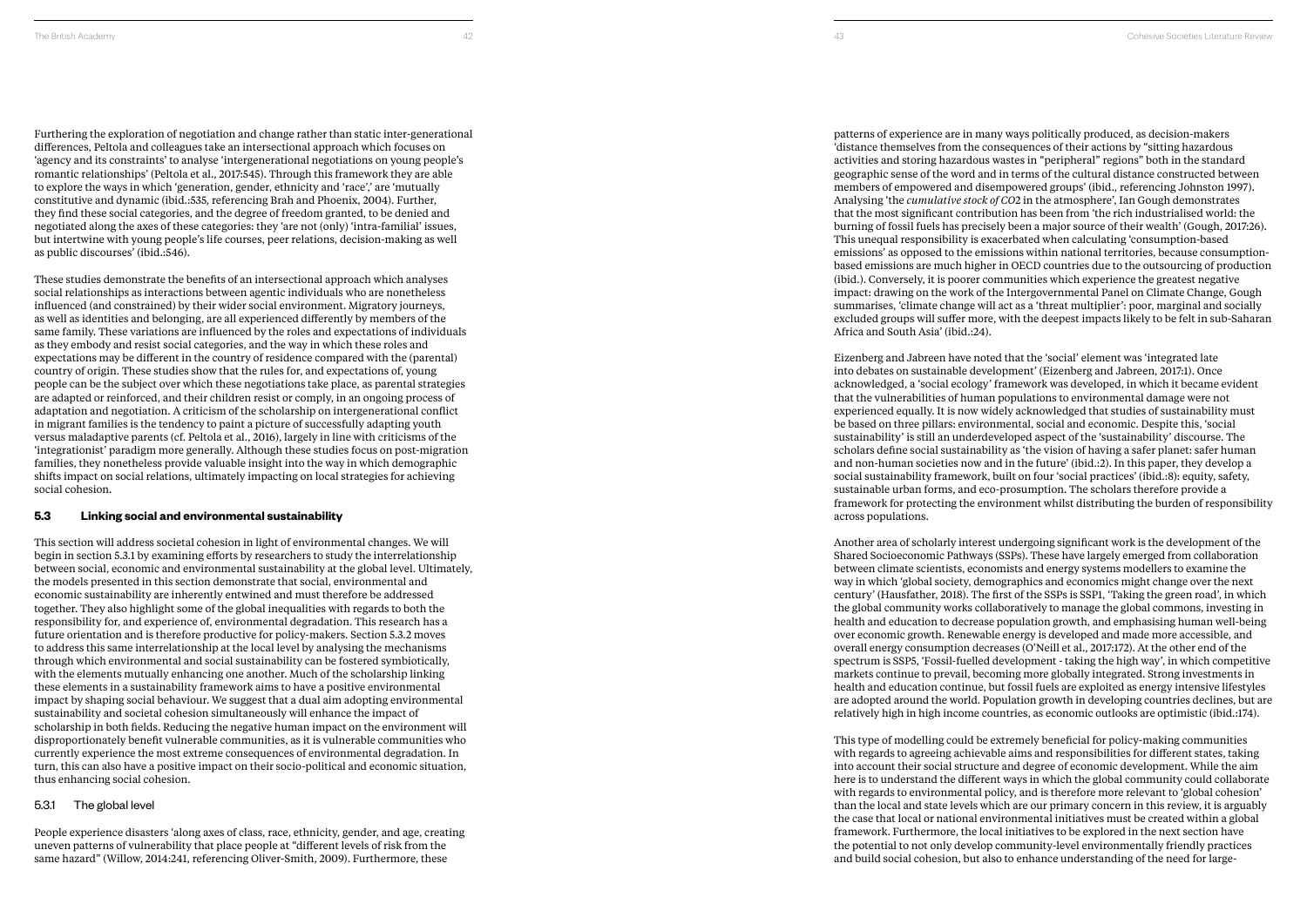scale change. Therefore, there is the potential for this type of practice to build social movements, in itself becoming a transformative politics.

#### 5.3.2 Urban and local initiatives

Despite the widespread recognition that sustainability needs to be approached from social, environmental and economic perspectives simultaneously, there continues to be a lack of collaboration between scholars working in these fields. Murphy (1997) explains this void by tracing the origins of sociology, early proponents of which legitimised the emergence of the discipline by promoting the importance of the social in contrast with the natural sciences, which were already viewed as valid modes of inquiry. According to Murphy, this led to a lack of attention within the social sciences to processes of natural and social action (Murphy, 1997:3). This segregation only started to be addressed once the negative environmental impact of human behaviour became so severe it could no longer be ignored: all disciplines had to critically engage with the relationship between humans and their environment (ibid.:95). It could be argued, therefore, that methodological and theoretical development in this field is still making up for lost time.

The relationship between urban environmental initiatives and social cohesion are complex. While it is often assumed that increasing green public space will enhance wellbeing of the local population and improve social cohesion, this assumption can produce blind spots to inequalities of access and control, as well as sometimes unplanned for local economic polarisation, as residential areas around green spaces gentrify (Haase, Kabish, Haase et al., 2017). However, grassroots environmental initiatives such as the urban farming movement which arose in Detroit in response to 'soil, water and air pollution', disproportionately experienced in black and poor neighbourhoods (Giorda, 2016:61) have been shown to have a positive effect in 'reshaping the urban landscape' (ibid.:55), as neighbourhood gardens and access to fresh produce increase (ibid.:63).

Limited ethnographic research explores the social and community benefits of local community gardening initiatives. For example, Nettle's monograph offers rich data on the social benefits of such initiatives, demonstrating the way in which care for our shared natural environment can co-develop alongside care for the social, emotional and nutritional wellbeing of its inhabitants. However, Nettle's findings do also suggest that not everyone in a locality benefits from gardening initiatives; that it tends to be middle-class participants who are more active; and that the 'community' element of community gardening is sometimes used to justify its existence as a 'public good', even when non-gardening members of the community would prefer to use the space for other purposes (Nettle, 2014:120). Research into the impact on social cohesion of environmental initiatives at the local level is even more limited in the UK than in Australia and America. In the UK context, Holland evaluates whether community gardens offer opportunities for local sustainability, and finds that the social and environmental aspects are more developed than the economic. The scholar suggests that the potential to develop enterprising activities could be enhanced by collaboration with the business sector and, further, that policy-makers have not yet taken community gardens seriously as models of local community sustainability (Holland, 2004:303).

It is worth highlighting the overlap between the themes explored in this section, and those of the environmentally-motivated sharing practices examined in part four on the social economy. For example, Albinsson's (2012) work on sharing events examines the interplay between the exchange of material items (for a mixture of economic, social, political and environmental reasons) and the exchange of ideas and knowledge, grounded in the interactions which take place around material exchange. For many of the participants, these interactions are not a biproduct of engaging in an environmentally friendly activity, but one of their central motivations.

Boyko and colleagues (2017) conducted participatory research exploring local sharing practices, and asking participants to design a future city in which sharing was more prominent. This creative research promotes the idea that multiple sharing practices are already occurring in local contexts, and the best way for practitioners and policymakers to facilitate and encourage such practices is to begin by finding out what is already happening, and how such practices are understood and engaged with by local residents. Similarly, Bridgens and colleagues (2017) propose that one way of counteracting consumerism would be to engage people in local 'making communities', through which they would learn how to fix or upcycle products instead of throwing them away, as well as simultaneously fostering community relations. They conducted an initial research project in which they explored people's attitudes towards 'waste' material, but at the time of their publication had not yet set up making communities. This type of action research could create the opportunity to produce the kind of cultural shift necessary to change people's awareness of materials and natural resources, and therefore alter patterns of consumption.

#### **5.4 Conclusion**

Much of the research exploring the interplay between environmental and social activities begins by questioning how social behaviour can be shaped to have a positive impact on the environment. The social benefits are not always made explicit, or fully analysed, indicating that collaboration between scholars working on these kinds of initiatives (often within sustainability or urban planning departments) and social scientists working on social cohesion, would be productive. Action research developed with both environmental sustainability and social cohesion in mind could therefore have impact in three areas. First, by improving local environmental sustainability. Second, by fostering social networks and a sense of community. Third, by building awareness of the necessity of state responsibility towards the environment. As academic and policy communities seek to develop mechanisms through which we can prepare for the future and enhance the resilience of vulnerable communities, this multi-level responsibility is key.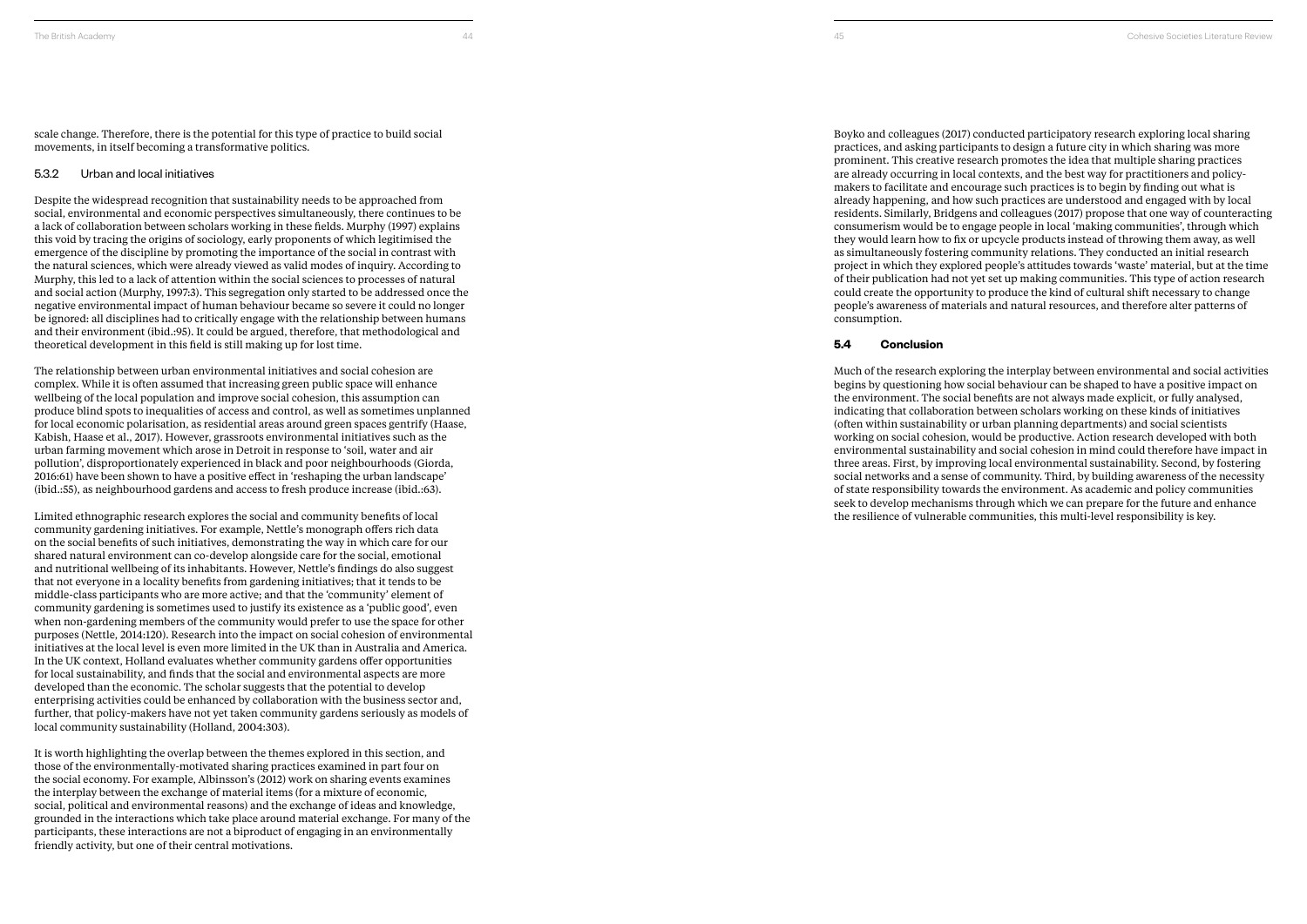## **6.0 Discussion**

#### **6.1 Conceptual conclusions**

In section one, we interrogated several key definitions of social cohesion, and identified what seemed to be the most pressing conceptual controversy: whether the term is purely social, or includes economic and/or political equality as well. We proposed that the reason for this controversy may be to do with the function, or scope, of specific definitions. While one definition might be concerned only with what a society looks like when it is socially cohesive; a description of a state of cohesion, another definition might be concerned also with the causes, conditions or mechanisms necessary to foster that sense of cohesion. In short, this is to differentiate between definitions which deal only with the social *meaning* of social cohesion, or those which incorporate the structural and institutional *mechanisms* as well.

In light of the findings of the subsequent four sections, we would like here to evaluate whether such a distinction still holds true and, if it does, what conclusions can be drawn regarding the utility of each kind of definition. At the outset, it seemed that section two would examine social cohesion in the purely social sense, to further understanding of the ways in which collective memories could enhance a sense of belonging or cause division. However, through the course of the analysis it became clear that political inequality as well as inequality of opportunity result in people who have a more privileged position having the platform to shape narratives which are prominent in the public sphere. Therefore, even if we aim to explore the purely social characteristics of social cohesion, such an exploration needs to engage with political inequalities in order to understand the ways in which these narratives include and exclude. A purely social conceptualisation of social cohesion might engage with what kinds of memories and narratives may foster the social characteristics of social cohesion, but would be too narrow in scope to critically examine the ways in which these processes of collective remembering can perpetuate inequalities.

Section three examined identity and belonging. The majority of the literature explored everyday experiences of multiculturalism, as well as the ways in which these function in online and offline communities, and the interaction between these communicative spheres. Therefore, the different bodies of literature did focus predominantly on the purely social characteristics of social cohesion. The section examining approaches to the recognition and participation of collective identities and groups in political systems is clearly concerned with political equality of opportunity, and would therefore be approached within the broader conceptualisation of social cohesion.

The analysis in section four indicated that a conceptualisation of social cohesion based solely on social characteristics would be inadequate for analysing the social economy. Participation in the social economy is mediated through axes of (in)equality and social economy practices arise in particular political contexts, which it is necessary to examine in a comprehensive analysis of the practices. Further, as Murphy (1997) suggests, the social economy could itself be proposed as part of an alternative socio-political and economic system, and its history can be interpreted within these much broader parameters.

In a sense, the first sub-theme of section five interacts with all of the previous themes. Demographic change will influence the production and form of collective memories, the experience of identity and belonging, and the structure of the economy, as well as intergenerational relations, which are constantly evolving as younger generations take on new characteristics and older generations adapt to their changing environment. It also seems to follow the pattern of sections two and four: a study of the social characteristics of social cohesion would be more complete if analysed within the broader conceptualisation, because economic and political (in)equality impact on the ways in which different segments of the population would experience a sense of belonging or community.

Finally, the literature exploring the interrelationship between social and environmental activities also indicates that a broader conceptualisation of social cohesion is necessary, given that environmental vulnerabilities are not experienced equally, but interact with social and economic precarities. It leads us to question whether the broad definition constructed in section one is, in fact, broad enough, or whether it has been constrained by the social-natural divide which Murphy (1997) argues has been constructed by sociologists. If environmental degradation can enhance social and economic inequality, and cause social fragmentation, perhaps the environment should sit alongside the political and economic components, as a structural dimension of social cohesion.

### **6.2 Evaluation of the thematic framework**

#### 6.2.1 Interaction between themes

As mentioned at the outset, the most significant challenge we have encountered working with this thematic framework has not been finding connections between the themes, but preventing the themes from running into one another. While this has been a challenge from the standpoint of this review, it is a benefit of the broader scoping exercise, as the space has been created for dialogue between different approaches which might not otherwise have come into contact.

In the appendix, we have suggested areas within each theme which seem particularly in need of further research. It will be evident that some of these suggestions draw on findings of more than one theme, although we have categorised the suggestions thematically for clarity. A particularly strong relationship emerged between themes two and three: local level experiences and perceptions of identity and belonging are clearly influenced by national-level narratives and discourses, as well as other public processes of collective remembering, yet it seems that this interaction has not been sufficiently researched.

Another clear relationship has emerged between themes four and five: one of the key 'promises' of the sharing economy is to reduce negative environmental impact through forms of collaborative consumption, indicating that sharing, and the social economy more broadly, include mechanisms which facilitate the social and environmental interaction discussed in theme five.

Finally, we see the potential for these themes to be developed into an organising framework which further develops the conceptual relationships between the themes. This could be useful for future researchers working on specific aspects of social cohesion, by enabling them to situate their research within the broader concept and body of literature. We will present one such framework in the appendix, whilst remaining aware that the themes interact and feed into one another in more ways than one. In order to develop this further, the theoretical underpinnings of each theme would need to be brought into conversation, and empirical findings cross-referenced, to fully understand the theoretical and empirical interactions between the themes.

### 6.2.2 Adaptation of the themes and resulting limitations

The initial intention of theme one was to explore 'meanings and mechanisms of social responsibility'. However, the complexity of analysing the meanings of social cohesion has led to this element evolving into a theme in its own right. There has not been sufficient space nor time in this review process to conduct a full analysis of the mechanisms of social responsibility. This is a limitation, and further work on mechanisms of social responsibility (as well as, perhaps, mechanisms of social cohesion) is needed. This task is not straightforward. In order to do this, it is necessary to examine not only the social responsibility of individuals, but also the role that many kinds of organisations (profitmaking and non-profit-making, educational, religious, political, voluntary, etc.) play in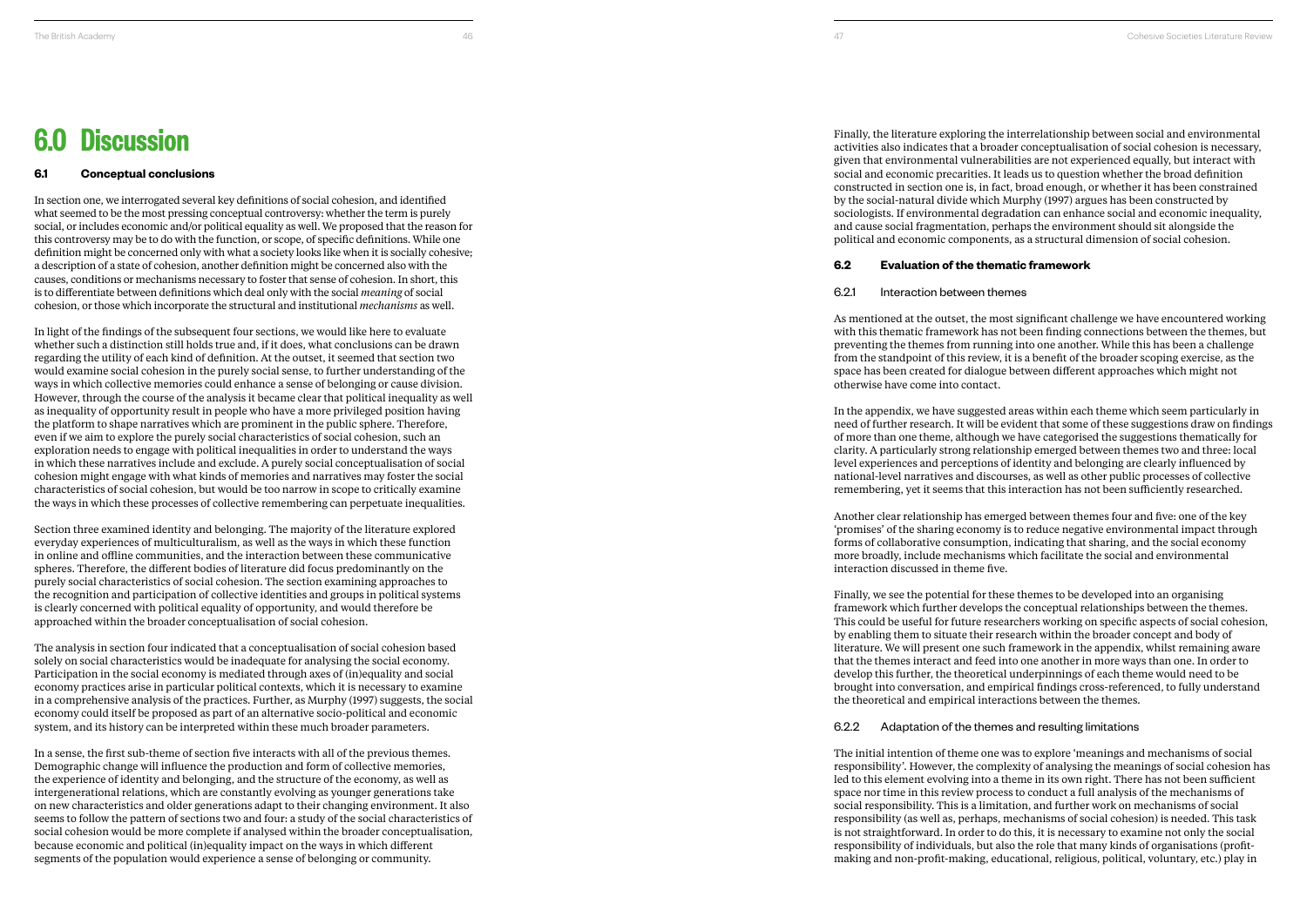building or diminishing social cohesion, both internally (for example, among employees) and externally (among other key stakeholders and the wider community). The social responsibility of corporations is particularly poignant in our current context, in relation to both environmental factors and the ways in which corporations shape public attitudes and communication. Further, in order to study social responsibility in this way, it is also necessary to examine the legal institutions and mechanisms which regulate entities, both corporate and individual in their rights and responsibilities.

The notion of social responsibility is present implicitly in themes four and five, in the analyses of the responsibility individuals show to their social and environmental surroundings. Further research could therefore also explore the interactions between the social economy and mechanisms of social responsibility.

As mentioned above, the second theme was originally titled 'cultural memory'. The two terms are used interchangeably by many scholars, as in the following example: 'cultural' (or, if you will, 'collective,' 'social') memory is certainly a multifarious notion, a term often used in an ambiguous and vague way.' (Erll, 2008:1). In Assman's theorisation, 'Cultural memory is a kind of institution […that is] stored away in symbolic forms' (ibid.). In this sense, many of the examples in section two would fall within the paradigm of cultural memory as a sub-category of collective memory as we explored, for example, monuments, cemeteries, street names and museums. However, we have not interrogated the conceptual difference between cultural and collective memory. This is an area which would benefit from further research. As far as we are aware, the distinction between them has not been fully theorised elsewhere. We also have not dealt with texts as carriers of cultural memory: this would be a highly worthwhile avenue of inquiry, and one which would, arguably, need to incorporate discourse and narrative approaches, which we have not had space to do here.

> H. It would be productive to further explore the differentiation between 'collective memory' and 'cultural memory'. Even if one takes a very fluid and dynamic conceptualisation of 'culture', it is still distinguishable from 'collective'. It could be that a collective memory becomes a cultural memory when it is mobilised for a specific purpose. In this sense, identity politics may be a significant dimension worth exploration, by analysing the ways in which cultural memories are transformed in and for political struggles.

# **7.0 Future research**

### **7.1 Meanings of social cohesion**

A. The mechanisms through which trust towards strangers develops is not yet thoroughly understood (Ulsaner, 2000). How could this be developed?

B. Analysis of social trust has been predominantly at the national level, including cross-national comparisons. Could this body of literature be enhanced by micro-level analysis, for example, through ethnographic

C. Scholarship on the relationship between the economic components of social cohesion (growth and equality) and the social components seems to be heavily weighted towards social trust as the representative variable of the latter group. Other than social trust, what other indicators of the social components of social cohesion could be studied and how?

- 
- investigation?
- 
- productive in the digital age?
- social cohesion?

D. Studies of social capital have tended to emphasise face-to-face contact (Jenson, 1998) no doubt predominantly due to Putnam's legacy. However, the communicative landscape of is no longer dominated by face-to-face contact. Could social capital be developed into a framework which is

E. What role could initiatives aimed at improving economic equality, such as basic income initiatives, play in fostering the purely social components of

### **7.2 Collective and cultural memory**

F. How might educational spaces be productive for studying both the intergenerational transmission and reformulation of cultural memories, as well as the relationship between these memories and identity and belonging?

G. This could quite clearly also tie to work being undertaken by social psychologists on the language of prejudice (see Abrams, 2010:33-34). For example, the way in which language can be used to exclude people from interactions, and the finding that more simple language is used to describe more discriminated against groups (ibid.). How does this linguistic prejudice in social interactions relate to other exclusionary narratives?

I. There seems to be a lack of digital research on collective or cultural memory. In what ways is the production and communication of collective memories being transformed in the digital age? What is the changing nature of

- 
- 
- 
- memory?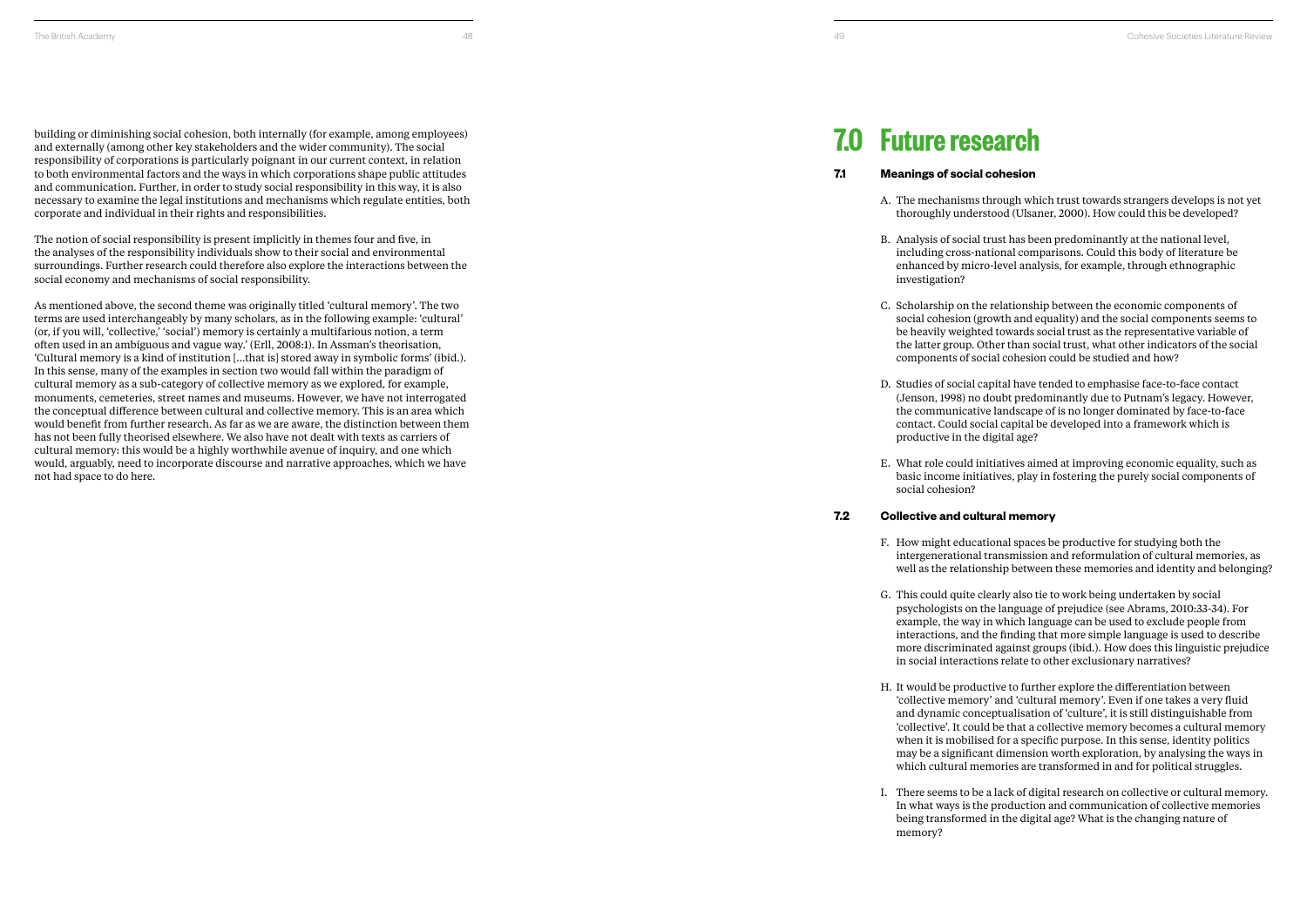J. Ethnographic methodologies have been productive, not only in countering hegemonic narratives, but also in developing the theorisation of memory as a social process. How might participatory ethnography prove helpful in exploring the challenges to cohesion faced in the contemporary UK context?

#### **7.3 Identity and belonging**

- K. Further research is needed to understand the changing nature of belonging and attachment to place in the contemporary world, in which our lives are increasingly being lived in a wider spatial landscape.
- L. There is not yet sufficient understanding of the interface between online and offline communities. Further work is needed in this area, as well as exploring the extensive literature on communities, belonging and identities in light of contemporary digital communication practices.
- M. More research is needed to understand contemporary forms of belonging, particularly in light of increasing mobility (multiple and transient) as well as increases in dual or multiple citizenship.

### **7.4 The social economy**

- N. How might studies on reciprocity engage more successfully with sociopolitical context, as well as political and economic drivers?
- O. How might we study the relationship between diversity, reciprocity and solidarity (as in, for example, Barwick, 2015)? If reciprocal relationships build group identity and solidarity, and group identity and solidarity foster collaborative behaviour, how do the relationships between these elements change when diversity becomes a dimension of analysis?
- P. McMurtry (2004) argues for the need to join the social economy and social movements. Could empirical research examine the ways in which these two spheres interact in local contexts?
- Q. Much of the research being conducted into the sharing economy is biased towards large-scale corporate technology platforms, and takes place in Economics and Business departments, with little research into grassroots community initiatives. Here, there is potential for collaboration between scholars of place-based community building on the one hand, and scholars of digital connectivity through collaborative platforms on the other. How might sharing economy platforms facilitate collaboration and build community bonds at the local level?
- R. Infrastructures of kindness appears to be a gap in the literature, albeit one which intersects with, and could draw on, numerous other frameworks, from the literature on reciprocity, support and mutuality explored in this section, to the work on conviviality in the previous one. Two calls for theoretical and empirical work to be pursued in this area (Brownlie and Anderson, 2017; Hall and Smith, 2015) have emerged at the interface of sociologiological, geographical and political inquiry. How might these calls be responded to?

### **7.5 Care for the future**

S. There seems to be potential for collaboration between engineering scholars/ practitioners, artists and social scientists (cf Bridgens and colleagues,

- 
- 

2017). How might we further research into the relationship between environmentally-friendly collaborative activities and social cohesion?

T. Urban green space is often assumed to foster social cohesion, despite there being evidence that not everyone in a local context benefits from these initiatives (cf Haase, Kabish, Haase et al., 2017). How might we conduct research into the impact of urban green space on social cohesion, whilst exploring sense of community and community-building practices, and engaging with a critical analysis of access, inequality and gentrification?

U. How are changing patterns of citizenship impacting on social cohesion, both in specific localities and geographically dispersed networks?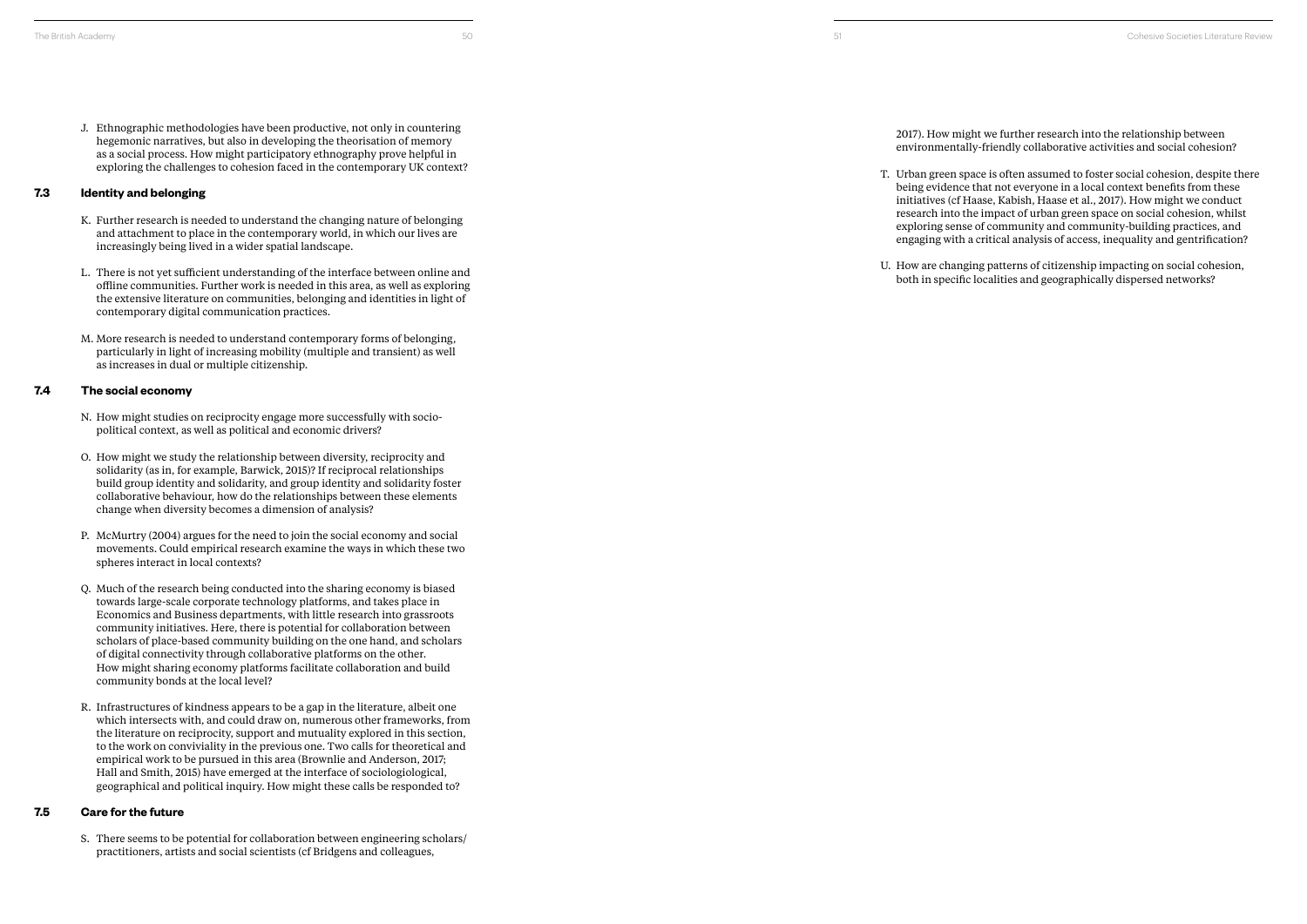# **Appendix**

#### **Method**

We have taken a non-systematic, or narrative, approach. This has enabled us a degree of freedom to explore the five themes with more breadth and creativity, based on our understanding of the British Academy's needs and requirements. Our starting point for each theme has been conceptual, rather than linguistic, facilitating exploration of a range of approaches working with different terminology. This method does not come without drawbacks. It is neither replicable nor comprehensive: we have prioritised interdisciplinary connections and have avoided adding to existing debates taking place within disciplines. We hope that by doing this we have produced a review which has brought conceptual, methodological and empirical developments from across the social science and humanities disciplines into conversation, thereby highlighting areas which would benefit from further research and inter-disciplinary collaboration.

#### **Interactions between themes: furthering the thematic framework?**

Starting with the conceptual organising framework presented in **theme 1: meanings of social cohesion,** and proposed by Bernard (1999, referenced in Green, Janmaat and Han, 2009) who differentiates between definitions of social cohesion which emphasise various combinations of solidarity, equality and liberty, we explore the interdependencies of the five themes by taking each of these in turn. One of the most prominent mechanisms through which solidarity can be fostered (although not unproblematically) is through the narration of shared events, explored in **theme 2: collective memory.** There has been a bias towards the narration of national-level collective memories (to be discussed) which contributes to processes of inclusion in and exclusion from the national 'imagined community'. Therefore, the theme of collective memory is deeply entwined with **theme 3: identity and belonging.** Those stories and memories narrated in public discourse shape encounters between individuals and groups: national narratives are experienced by, as well as enacted, resisted, performed and reconfigured through the interactions of social agents; by people going about their everyday lives, as well as by those in the public sphere. These processes produce different kinds of solidarity, and different kinds of shared values, in different local contexts.

Shifting from solidarity to equality, which is explored in **theme 4: the social economy.**  Findings suggest that, while networks of support and reciprocity can enhance group identification and build solidarity, the capacity of individuals and neighbourhoods to create, maintain and benefit from these types of relationships is constrained by economic disadvantage. This demonstrates that some mechanisms which build solidarity vary along axes of (in)equality, meaning that some individuals and groups may be excluded from these solidarity-building processes. The empirical evidence presented in theme one supports this finding, by demonstrating that social trust is more prominent in more egalitarian societies.

In this way, equality is a pre-condition of an inclusive solidarity. This understanding further demonstrates the interrelationship between themes one and two: inequality of opportunity enhances inequality of wealth and of political participation. These inequalities are written into national narratives from which disadvantaged groups are excluded.

The idea that social cohesion might be affected by our interaction with, and responsibility for, our shared environment, is introduced in **theme 5: care for the future.** Once the environmental aspect is inserted, the equality, liberty, solidarity framework is transformed, as we can no longer understand social cohesion as something which exists in the social world independent of our natural environment. This is a necessary step,

even if it is only the social we are interested in, for two reasons. First, vulnerability to environmental degradation is not experienced equally: communities with fewer material and economic resources are exposed to a disproportionate degree of environmental challenges (to be discussed in theme five). If equality is a pre-requisite for solidarity, and less advantaged communities are more likely to bear the burden of environmental damage, thereby making those communities more vulnerable, then we must address the need to care for our shared environment as a step in the processes of reducing other forms of social and economic inequality, and ultimately increasing social cohesion. Second, if we are to introduce a temporal dimension to our analysis of equality, we must care for our natural environment now in order to ensure that future generations are not burdened with our environmental damage, thereby increasing the inequality between contemporary and future generations, as well as between groups living in the future.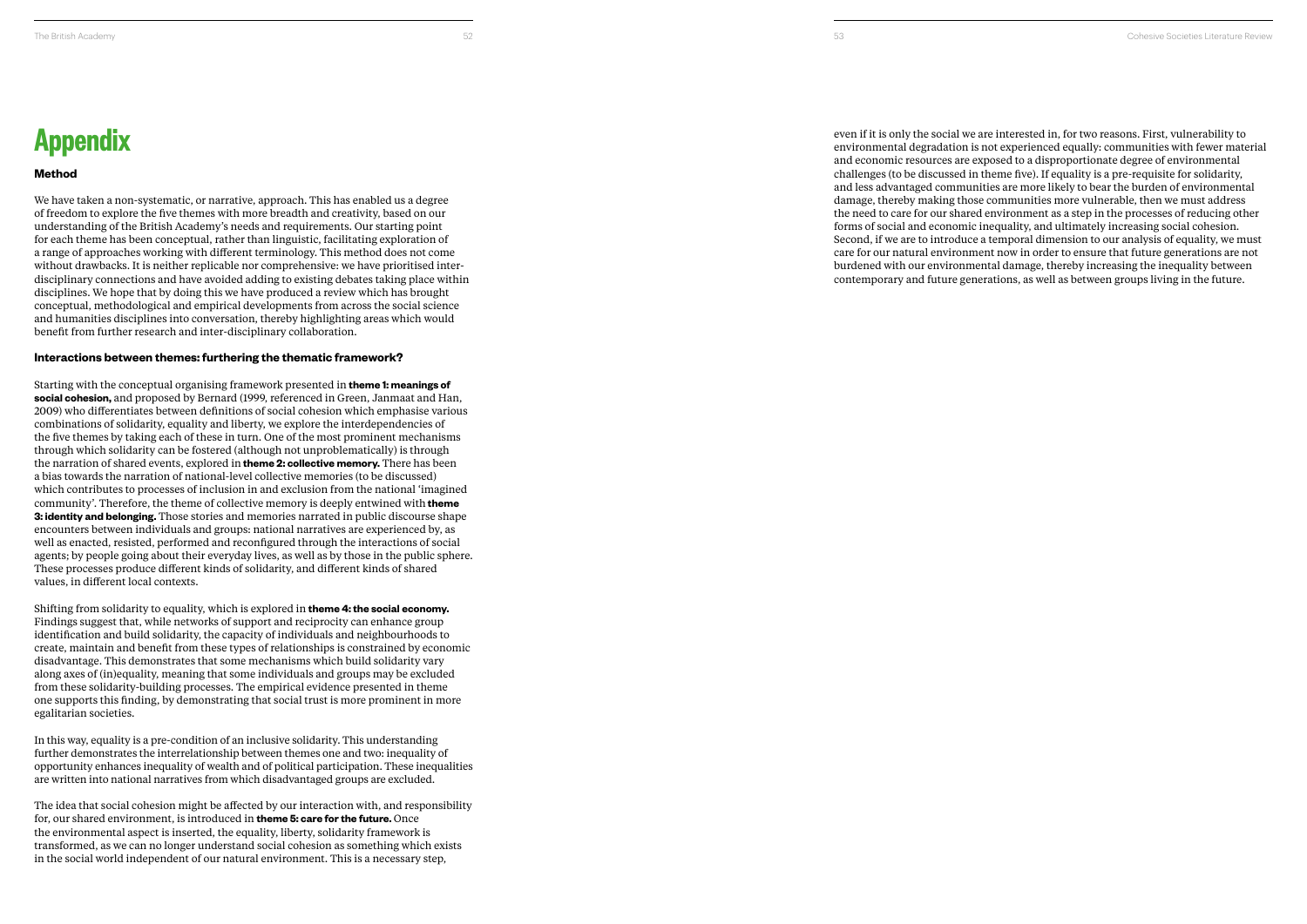## **References**

Abrams, Dominic (2010) 'Processes of prejudice: theory, evidence and intervention', *Equality and Human Rights Commission:* Research Report 56

Abrams, Dominic; and Swift, Hannah (2016) 'Prejudice and unlawful behaviour: exploring levers for change', *Equality and Human Rights Commission:* Research Report 101

Albinsson, Pia and Perera, Yasanthi (2012) 'Alternative marketplaces in the 21<sup>st</sup> century: building community through sharing events', *Journal of Consumer Behaviour,* 11:303-315

Acquier, Aurelien; Daudigeos, Thibault; Pinkse, Jonatan (2017) 'Promises and paradoxes of the saring economy: an organizing framework', *Technological Forecasting & Social Change,* 125:1- 10

Alderman, Derek and Hoelscher, Steven (2004) 'Memory and place: geographies of a critical relationship', *Social and Cultural Geography,* 5(3):347-355

Ali, Suki (2012) 'The sense of memory', *Feminist Review,* 11:88-105

Allport, Gordon (1954) *The Nature of Prejudice,* Cambridge, Mass: Addison-Wesley Publishing Company

Aman, Robert (2012) 'The EU and the recycling of colonialism: formation of Europeans through intercultural dialogue, *Eudcational Philosophy and Theory,* 44(9):1010-1023

Augustin, Oscar Garcia (2012) 'Intercultural dialogue: visions of the Council of Europe and the European Commission for a post-multiculturalist era', *Journal of Intercultural Communication,*   $29$ 

Amin, Ash (2002) 'Ethnicity and the multicultural city: living with diversity', *Environment and Planning A,* 34:959-980

Amin, Ash (2009) *The Social Economy: International Perspectives on Economic Solidarity,*  London: Zed Books

Amin, Ash (2010) 'The remainders of race', *Theory, Culture and Society,* 27(1):1-23

Antonsich, Marco (2015) 'interculturalism versus multiculturalism – the Cantle-Modood debate', *Ethnicities,* 0(0):1-24

Arnould, Eric and Rose, Alexander (2016) 'Mutuality: critique and substitute for Belk's 'sharing',' *Marketing Theory,* 16(1):75-99

Asante, Molefi Keti (1983) 'The ideological significance of Afrocentricity in intercultural communication', *Journal of Black Studies,* 14(1):3-1

Assman, Jan (2008) 'Communicative and cultural memory', Erill, Astric; Noenning, Ansgar; and Young, Sara, (eds.) *Cultural Memory Studies: An International and Interdisciplinary Handbook,* Berlin: Walter de Gruyter GmbH:109-118

Attias-Donfut, Claudine and Cook, Joanne (2017) 'Intergenerational relationships in migrant families. Theoretical and methodological issues', Bolzman, Claudio; Bernardi, Laura and Le Goff, Jean-Marie (eds.) *Situating Children of Migrants Across Borders and Origins,* Dordrecht: Springer Nature:115-134

Barwick, Christin (2015) 'Are immigrants really lacking social networking skills? The crucial role of reciprocity in building ethnically diverse networks', *Sociology,* 51(2):410-428

Beard, John and Bloom, David (2015) 'Towards a comprehensive public health response to population ageing', *Lancet,* 385:658-661

Beider, Harris (2015) *White Working-Class Voices: Multiculturalism, Community-Building and Change,* Bristol: Policy Press

Belk, Russel (2014) 'Sharing versus pseudo-sharing in web 2.0', *The Anthropologist,* 18(1):7-23 Belk, Russel (2017) 'Sharing without caring', *Cambridge Journal of Regions, Economy and* 

*Society,* 10:249-261

Benton, Gregor, and Gomez, Edmund (2014) 'Belonging to the nation: generational change, identity and the Chinese diaspora', *Ethnic and Racial Studies,* 37(7):1157-1171

Bingham-Hall, John and Law, Stephen (2015) 'Connected or informed?: Local Twitter networking in a London neighbourhood', *Big Data and Society,* 2(2):1-17

Birch, Kean and Whittam, Geoff (2008) 'The third sector and the regional development of social capital', *Regional Studies,* 42(3):437-450

Blanco, Ismael (2017) 'Social innovation, reciprocity and contentious politics: facing the sociourban crisis in Ciutat Meridiana, Barcelona', *Urban Studies,* 54(9):2172-2188

Bojarczuk, Sara and Muhlau, Peter (2017) 'Mobilising social network support for childcare: the case of Polish migrant mothers in Dublin', *Social Networks,* 53:101-110

Bøjrnskov, Christian (2006) 'The multiple facets of social capital', *European Journal of Political* 

*Economy,* 22(1):22-40

Boyko, Christopher; Clune, Stephen; Cooper, Rachel; Coulton, Claire; Dunn, Nick; Pollastri, Serena (and 35 other authors) (2017) 'How sharing can contribute to more sustainable cities',

*Sustainability,* 9(5):701

Brah, Avtar (1999) 'The scent of memory: strangers, our own, and others', *Feminist Review,* 

61:4-26

Bridgens, Ben; Powell, Mark; Farmer, Graham (and 6 more authors) (2017) 'Creative upcyling: reconnecting people, materials and place through making', *Journal of Cleaner Production,*  189:145-154

Brockmeier, Jens (2002) 'Remembering and forgetting: narrative as cultural memory', *Culture* 

*and Psychology,* 8(1):15-43

Brownlie, Julie and Anderson, Simon (2016) 'Thinking sociologically about kindness: puncturing the Blasé in the ordinary city', *Sociology,* 51(6):1222-1238

 $18(1) \cdot 5 - 42$ 

Buettner, Elizabeth (2006) 'Raj nostalgia in postcolonial Britain and India', *History and Memory,* 

Castells, Manuel (2010) *The Power of Identity,* Oxford: Blackwell-Wiley

Celata, Filippo; Hendrickson, Cary Yungmee; and Sanna, Venere Stefania (2017) 'The sharing economy as community marketplace? Trust, reciprocity and belonging in peer-to-peer accommodation platforms', *Cambridge Journal of Regions, Economy and Society,* 10:349-363

Chan, J., To, H-P and Chan, E. (2006) 'Reconsidering Social Cohesion: Developing a Definition and Analytical Framework for Empirical Research,' Social Indicators Research, 75, pp. 273 – 3-2

Chatzidakis, Andreas; Maclaran, Pauline, and Bradshaw, Alan (2012) 'Heterotopian space the utopics of ethical and green consumption', *Journal of Marketing Management,* 28(3-4):494- 515

Connerton, Paul (1989) *How Societies Remember,* Cambridge: CUP

Cook, Joanne and Waite, Louise (2016) ''I think I'm more free with them' – conflict, negotiation and change in intergenerational relations in African families living in Britain', *Journal of Ethnic and Migration Studies,* 42(8):1388-1402

Council of Europe (2005) *Concerted Development of Social Cohesion Indicators: Methodological Guide,* Strasbourg: Council of Europe Publishing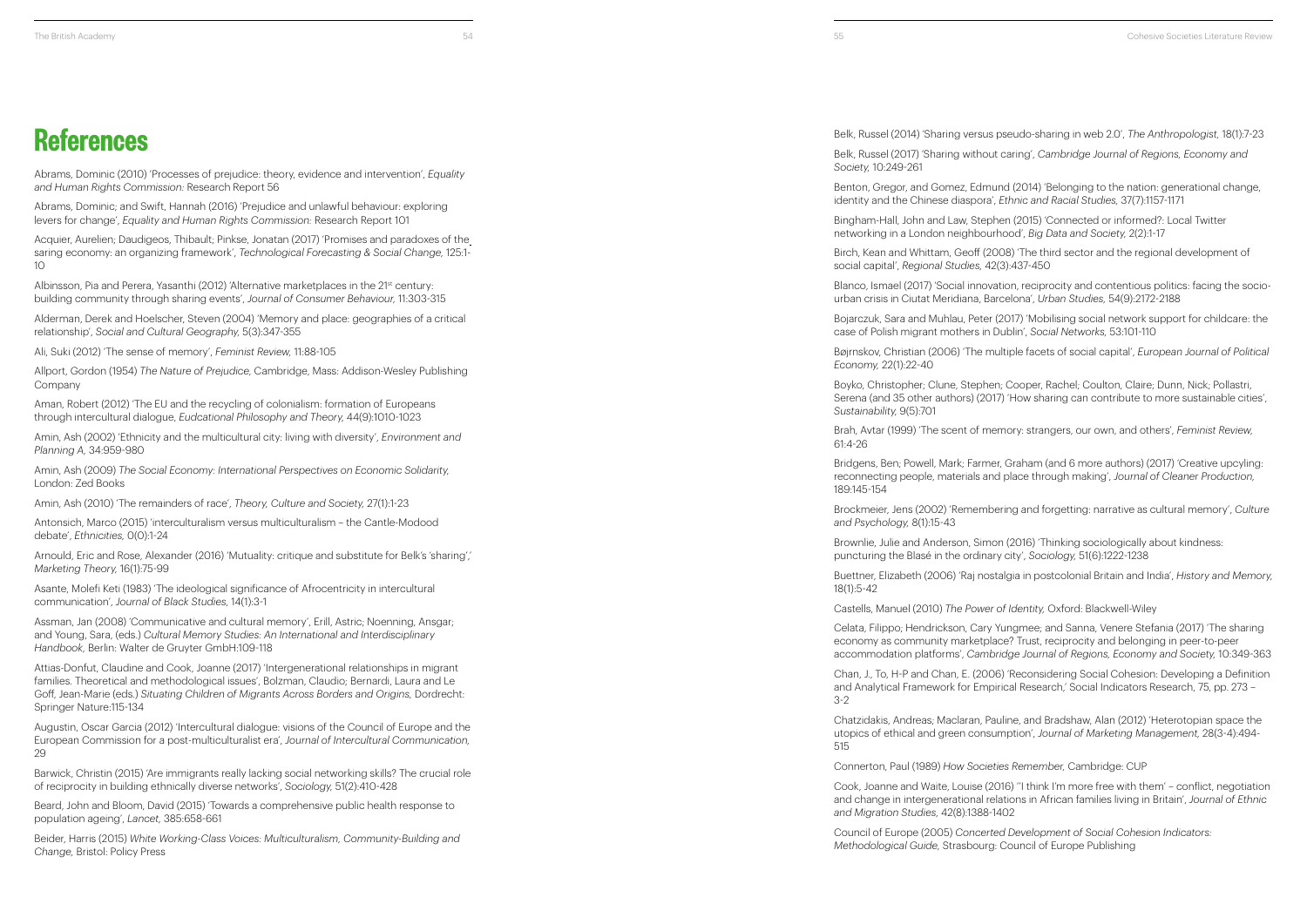Cramm, Jane and Nieboer, Anna (2012) 'Relationships between frailty, neighbourhood security, social cohesion and a sense of belonging among community-dwelling older people, *Geriatrics and Gerontology International,* 13(3):759-763

Cramm, Jane; van Dijk, Hanna; and Nieboer, Anna (2012) 'The importance of neighbourhood social cohesion and social capital for the well-being of older adults in the community', *The Gerontologist,* 53(1):142-150

Crowley, Helen and Hickman, Mary (2008) 'Migration, postindustrialism and the globalized nation state: social capital and social cohesion re-examined', *Ethnic and Racial Studies,*  31(7):1222-1244

Dearmon, Jacob and Grier, Kevin (2009) 'Trust and development', *Journal of Economic Behaviour and Organization,* 79:210-220

Deindl, Christian; Brandt, Martina; and Hank, Karsten (2016) 'Social networks, social cohesion, and later-life health', *Social Indicators Research,* 126(3):1175-1187

Delhey, Jan, and Newton, Kenneth (2004) 'Social trust: global pattern or Nordic exceptionalism?', Wissenschaftszentrum Berlin für Sozialforschung [Discussion Paper, SP 1 2004-202]

Delhey, Jan; Boehnke, Klaus; Dragolov, Georgi; Ignacz, Zsofia; Larsen, Mandi; Lorenz, Jan; and Koch, Michael (2018) 'Social cohesion and its correlates: a comparison of Western and Asian societies', *Comparative Sociology,* 17:426-455

Demaiter, Erin, and Blumer, Nadine (2009) 'Helping hands: neighbourhood diversity, deprivation, and reciprocity of support in non-kin networks, *Journal of Social and Personal Relationships,* 26(6-7):899-918

Dobbernack, Jan (2014) *The Politics of Social Cohesion in Germany, France and the United Kingdom,* Basingstoke: Palgrave Macmillan

Donoghue, Matthew, and Bourke, Sarah (2019) *Cohesive Societies Policy Review,* London: The British Academy

Durkheim, Emile (1933) *The Division of Labour,* New York: Macmillan

Eizenberg\_Efrat and Jabreen, Yosef (2017) 'Social sustainability: a new conceptual framework', *Sustainability,* 9(1):1-16

Erll, Astrid (2008) 'Cultural memory studies: an introduction', *Cultural Memory Studies: An International and Interdisciplinary Handbook,* Berlin: Walter de Gruyter GmbH:1-18

Evans, Mel and Syrett, Stephen (2007) 'Generating social capital? The social economy and local economic development', *European Urban and Regional Studies,* 14(1):55-74

Farr, James (2008) 'Locke, natural law, and new world slavery', *Political Theory,* 36(4):495-522

Fenster, Toni (2006) 'Belonging, memory and the politics of planning in Israel', *Social and Cultural Geography,* 5(3):403-417

Fine, Ben (2010) *Theories of Social Capital: Researchers Behaving Badly,* London: Pluto Press

Forbes, Neil; Page, Robin and Perez, Guillermo (eds) (2009) 'Introduction' to *Europe's Deadly Century: Perspectives on 20th Century Conflict Heritage,* Swindon: English Heritage

Foresight future identities (2013) 'Final project report', *The Government Office for science.*  London: The Government Office for Science

Forty, Adrian; Kuchler, Susanne (2001) *The Art of Forgetting.* Oxford: Berg Publishers

Frenken, Koen (2018) 'Political economies and environmental futures for the sharing economy', *Philosophical Transactions of the Royal Society,* 375:1-15

Frenken, Koen and Schor, Juliet (2017) 'Putting the sharing economy into perspective', *Environmental Innovation and Societal Transitions,* 23:3-10

Fulkerson, Gregory and Thompson, Gretchen (2008) 'The evolution of a contested concept: a meta-analysis of social capital definitions and trends (1988-2006)', *Sociological Inquiry,* 

78(4):536-557

Georgiou, Myria (2001) 'Crossing the boundaries of the ethnic home: media consumption and ethnic identity construction in the public space: the case of the Cypriot Community Centre in North London', *Gazette,* 63(4):311-329

Ghosh, Durba (2008) 'Exhibiting Asia in Britain: Commerce, Consumption, and Globalization', Walkowitz, Daniel and Knauer, Lisa Maya (eds.) *Contested Histories in Public Space: Memory, Race, and Nation,* Durham: Duke University Press:101-121

Gilroy, Paul (2006) 'Colonial crimes and convivial cultures' [keynote speech] Rethinking Nordic Colonialism, [accessed 23/08/2018, available at http://www.rethinking-nordiccolonialism.org/files/pdf/ACT2/ESSAYS/Gilroy.pdf]

Giorda, Erica (2012) 'Extreme environments: urban farming, technological disasters, and a framework for rethinking urban gardening', Reid, Neil; Gatrell, Jay; and Ross, Paula (eds.) *Local Food Systems in Old Industrial Regions: Concepts, Spatial Context, and Local Practices,*  London: Routledge:55-70

Goodspeed, Robert (2017) 'Community and urban places in a digital world', *City and* 

*Community,* 16(1):9-15

Gough, Ian (2017) *Heat, Greed and Human Need: Climate Change, Capitalism, and Sustainable Wellbeing,* Cheltenham: Edward Elgar Publishing Limited

Green, Andy; Janmaat, Germ and Cheng, Helen (2011) 'Social cohesion: converging and diverging trends', *National Institute Economic Review,* 215:6-22

Green, Andy; Janmaat, Jan Germen and Han, Christine (2009) *Regimes of Social Cohesion,*  [research paper]. London: Centre for Learning and Life Chances in Knowledge Economies

and Societies

Grindel, Susanne (2013) 'The end of Empire: colonial heritage and the politics of memory in Britain', *Journal of Educational Media, Memory and Society,* 5(1):33-49

Grzymala-Kazlowska, Aleksandra and Phillimore, Jenny (2018) 'Introduction: rethinking integration. New perspectives on adaptation and settlement in the era of super-diversity', *Journal of Ethnic and Migration Studies,* 44(2):179-196

Haase, Dagmar; Kabis, Sigrun; Haase, Annegret; Andersson, Erik; Banzhaf, Ellen; Baro, Francesc (and 13 more authors) (2017) 'Greening cities – to be socially inclusive? About the alleged paradox of society and ecology in cities', *Habitat International,* 64:41-48

Habibi, Mohammad Reza; Davidson, Alexander; and Laroche, Michel (2017) 'What managers should know about the sharing economy', *Business Horizons,* 60:113-121

Hall, Tom and Smith, Robin (2015) 'Care and repair and the politics of urban kindness',

*Sociology,* 49(1):3-18

Hamari, Juho; Sjoklint, Mimmi; and Ukkonen, Antti (2014) 'The sharing economy: why people participate in collaborative consumption', *Journal of the Association for Information Science and Technology,* 67(9):2047-2059

Haug, Frigga et al. (1999) *Female Sexualization: A Collective Work of Memory,* London: Verso

Hausfather, Zeke (2018) 'Explainer: how 'Shared Socioeconomic Pathways' explore future climate change', Carbon Brief, [accessed 17/09/2018, available at https://www.carbonbrief. org/explainer-how-shared-socioeconomic-pathways-explore-future-climate-change]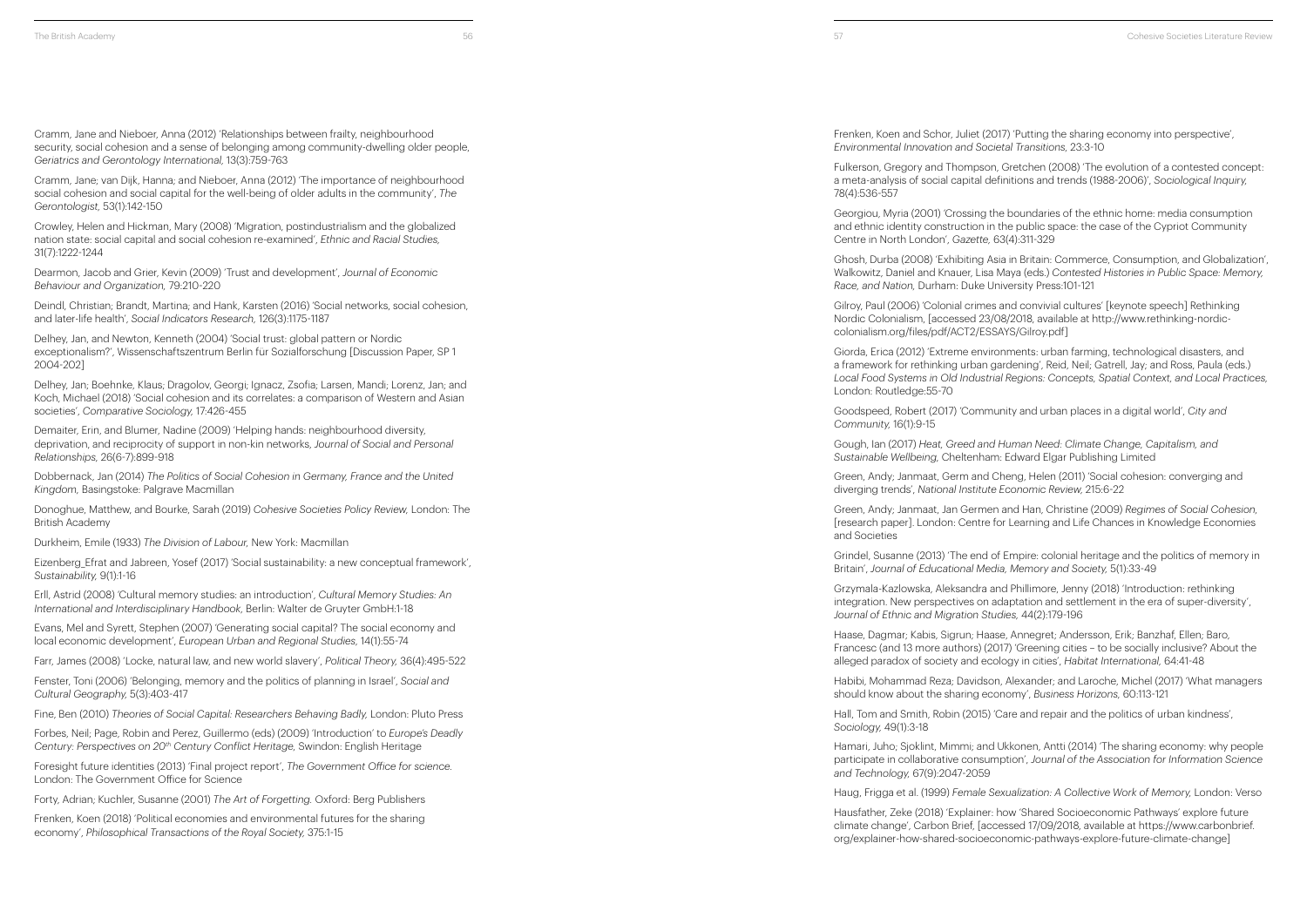Hay, Collin (1995) 'Mobilization through interpellation: James Bulger, Juvenile Crime and the Construction of a Moral Panic', *Social and Legal Studies,* 4(2):197-223

Heath, Anthony (2015) 'Introduction: patterns of generational change: convergent, reactive or emergent?', Heath Anthony (ed.) *Migrants and their Children in Britain: Generational Change in Patterns of Ethnic Minority Integration,* London: Routledge

Hobsbawm, Eric (1983) 'Mass-producing traditions: Europe, 1870-1914', Hobsbawm, Eric and Ranger, Terence (eds.) *The Invention of Tradition,* Cambridge: Cambridge University Press

Holland, Leigh (2004) 'Diversity and connections in community gardens: a contribution to local sustainability', *Local Environment,* 9(3):285-305

Home Office (2001) 'Secure borders, safe haven: integration with diversity in modern Britain' [white paper] Norwich: Crown Copyright [CM 5387]

Janmaat, Jan (2011) 'Social cohesion as a real-life phenomenon: assessing the explanatory power of the universality and particularist perspectives', *Social Indicators Research,* 100:61-83

Jenson, Jane (1998) 'Mapping social cohesion: the state of Canadian research' [research paper]. Ottawa: Canadian Policy Research Networks

Kay, Alan (2005) 'Social capital, the social economy and community development', *Community Development Journal,* 41(2):160-173

Kelley, Jessica; Dannefer, Dale; Masarweh, Luma (2018) 'Addressing erasure, microfication and social change: age-friendly initiatives and environmental gerontology in the 21<sup>st</sup> century', Buffel, Tine; Handler, Sophie and Phillipson, Chris (2018) *Age-friendly cities and communities: a global perspective.* Bristol: Policy Press:51-72

Knack, Stephen and Keefer, Philip (1997) 'Does social capital have an economic payoff? A cross-country investigation', *The Quarterly Journal of Economics,* 112(4):1251-1288

Laaroussi, Michele Vatz (2017) 'Participatory qualitative methodology: a promising pathway for the study of intergenerational relations within migrant families'. Bolzman, Claudio: Bernardi, Laura and Le Goff, Jean-Marie (eds.) *Situating Children of Migrants Across Borders and Origins,* Dordrecht: Springer Nature: 173-196

Legg, Stephen (2004) 'Contesting and surviving memory: space, nation, and nostalgia in *Les Lieux do Memoire, Environment and Planning D: Society and Space,* 23(4):481-504

Levey, Geoffrey Brahm (2018) 'The Bristol school of multiculturalism', *Ethnicities,* 0(0):1-27

Letki, Natalia (2008) 'Does diversity erode social cohesion? Social capital and race in British neighbourhoods', *Political Studies,* 56:99-126

Ludwinek, Anna (2015) 'European intercultural mindset – what can the attitudes and perceptions of Europeans on intercultural dialogue, integration and discrimination tell the local policy makers?' Zapata-Barrero, Ricard (ed.) *Interculturalism in Cities: Concept, Policy and Implementation,* Cheltenham: Edward Elgar Publishing Limited: 97-114

Malinowski, Bronislaw (1922) *Argonauts of the Western Pacific,* Abingdon: Routledge

Malvig, Helle (2005) 'Security through intercultural dialogue? Implications of the securitization of Euro-mediterranean dialogue between cultures', *Mediterranean Politics,* 10(2):349-364

Marschall, Sabine (2008) 'The heritage of post-colonial societies', in Graham, Brian and Howard, Peter (eds.) *The Ashgate Research Companion to Heritage and Identity,* Aldershot: Ashgate Publishing Limited: 347-364

Maxwell, Judith (1996), Social Dimensions of Economic Growth, Eric John Hanson Memorial Lecture Series, Volume VIII, University of Alberta

McCracken, M. C. (2003) 'Social cohesion and macroeconomic performance', Osberg, Lars (ed.) *The Economic Implications of Social Cohesion,* Toronto: University of Toronto Press:213-230

McMurtry, J.J. (2004) 'Social economy as political practice', *International Journal of Social* 

*Economics,* 31(9):868-878

cohesion', *Annual Review of Sociology,* 40:459-478

*Racial Studies,* 38(4):541-555

attachment', *Polish Sociological Review,* 149(2005):31-48

multiculturalism?', *Journal of Intercultural Studies,* 33(2):175-196

*Geographers,* 42(2):289-302

*Environment and Planning C: Government and Policy,* 31:308-323

from, reciprocity', *Qualitative Sociology,* 23(3):291-318

- Meer, Tom Van Deer and Tolsma, Jochem (2014) 'Ethnic diversity and its effects on social
- Meissner, Fran and Vertovec, Steven (2015) 'Comparing super-diversity', *Journal of Ethnic and*
- Misztal, Barbara (2005) 'Memory and the construction of temporality, meaning and
- Modood, Tariq and Meer, Nasar (2012) 'How does interculturalism contrast with
- Molm, Linda; Collett, Jessica; and Schaefer, David (2007) 'Building solidarity through generalized exchange: a theory of reciprocity', *American Journal of Sociology,* 113(1):205-242
- Murphy, Raymond (1997) *Sociology and Nature: Social Action in Context,* New York: Routledge
- Nash, Jennifer (2008) 'Re-thinking intersectionality', *Feminist Review,* 89:1-15
- Näss, Hans Eric (2010) 'The ambiguities of intercultural dialogue: critical perspectives on the European Union's new agenda for culture', *Journal of Intercultural Communication,* 23
- Nayak, Anoop (2017) 'Purging the nation: race, conviviality and embodied encounters in the lives of British Bangladeshi Muslim young women', *Transactions of the Institute of British*
- Neal, Sarah; Bennet, Katy; Cochrain, Allan; and Mohan, Giles (2013) 'Living multicultural: understanding the new spatial and social relations of ethnicity and multiculture in England',
- Nelson, Margaret (2000) 'single mothers and social support: the commitment to, and retreat
- Nettle, Claire (2014) *Community Gardening as Social Action,* Farnham: Ashgate Publishing
- O'Neill, Brian; Kriegler, Elmar; Ebi, Kristie; Kemp-Benedict, Eric; Riahi, Keywan; Rothman, Dale (and 6 more authors) (2017) 'The roads ahead: narratives for shared socioeconomic pathways describing world futures in the 21st century', *Global Environmental Change,* 42:169-180
- Olick, Jeffrey and Robbins, Joyce (1998) 'Social memory studies: from 'collective memory' to the historical sociology of mnemonic practices', *Annual Review of Sociology,* 24:105-140
- Paez, Dario; Basabe, Nekane; Gonzalez, Jose Luis (1997) 'Social processes and collective memory: a cross-cultural approach to remembering political events', in Pennebaker, James; Paez, Dar!o; Rim, Bernard; Paez, Dario (eds) *Collective Memory of Political Events: Social Psychological Perspectives,* New Jersey: Lawrence Erlbaum Associates, Inc: 147-176
- Papaoikonomou, Eleni and Valor, Carmen (2016) 'Exploring commitment in peer-to-peer exchanges: the case of timebanks', *Journal of Marketing Management,* 32(13-14):1333-1358
- Parekh, Bikhu (2008) *A New Politics of Identity: Political Principles for an Interdependent*
- Peltola, Marja; Keskinen, Suvi; Honkasalo, Veronika; and Honkatukia, Paivi (2017) 'Intergenerational negotiations on (hetero)sexuality and romantic relationships – views of young people and parents in multi-ethnic contexts', *Journal of Youth Studies,* 20(5):533-548
- Phipps, Alison (2014) ''They are bombing now': 'Intercultural Dialogue' in times of conflict',
- Putnam, Robert (1995) 'Bowling Alone: America's Declining Social Capital', *Journal of*

Limited

*World,* Basingstoke: Palgrave Macmillan

*Language and Intercultural Communication,* 14(1):108-124

*Democracy,* [no volume]:65-78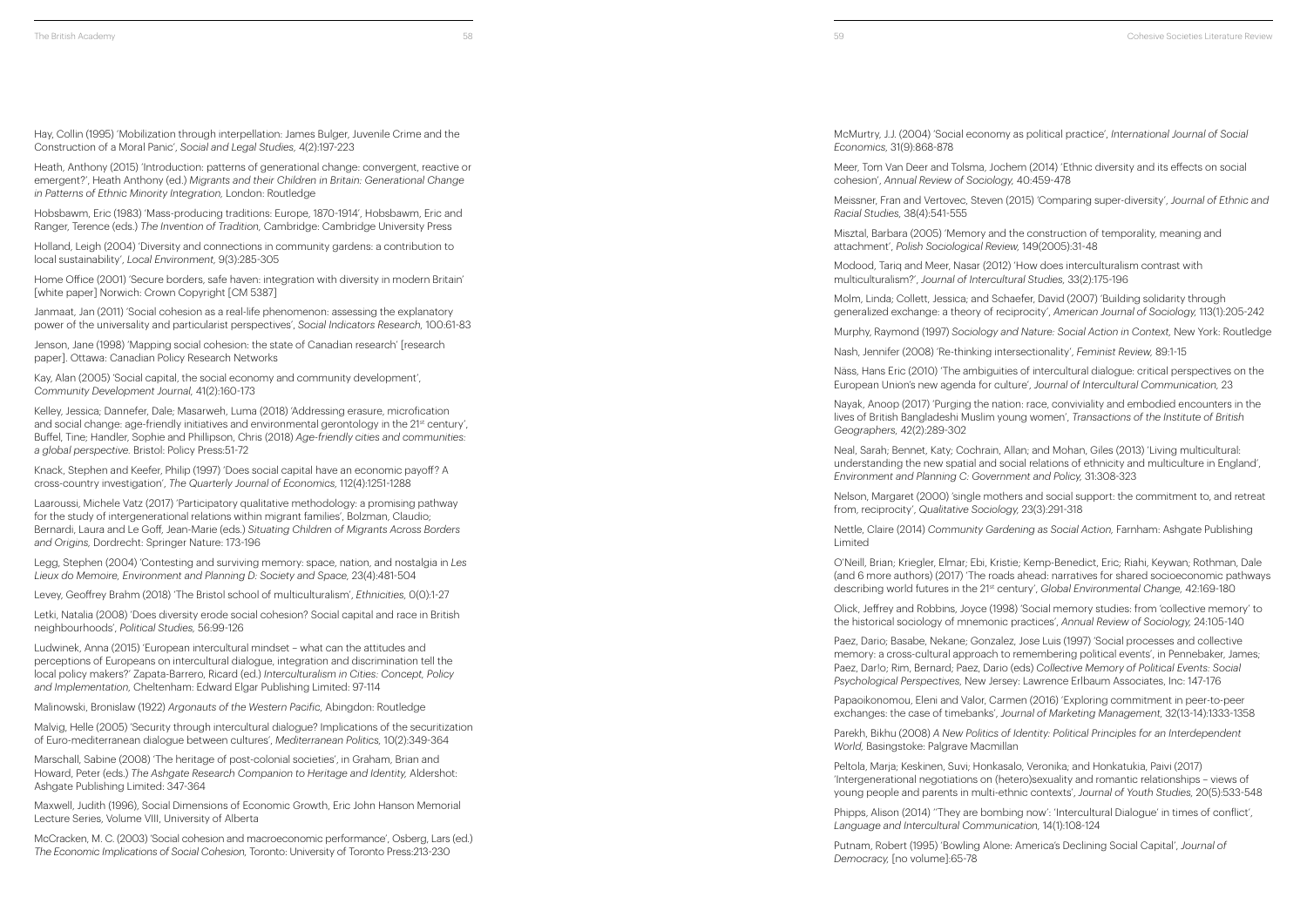Putnam, Robert (2000) *Bowling Alone: the Collapse and Revival of American Community,* New York: Simon & Schuster Paperbacks

Radey, Melissa (2015) 'The role of race/ethnicity and acculturation in the functioning of disadvantaged mothers' social support networks', *Family Relations,* 64:592-605

Rajagopalan, Mrinalini (2008) 'Preservation and modernity: competing perspectives, contested histories and the question of authenticity', Crysler, Greig; Cairns, Stephen and Heynen, Hilde (eds.) *The SAGE Handbook of architectural Theory,* London: Sage:308-324

Reid, Neil; Gatrell, Jay and Ross, Paula (2016) 'Local food systems and old industrial regions', Reid, Neil; Gatrell, Jay and Ross, Paula (eds.) *Local Food Systems in Old Industrial Regions: Concepts, Spatial Context, and Local Practices,* London: Routledge

Rothstein, Bo and Uslaner, Eric (2005) 'All for all: equality, corruption, and social trust', *World Politics,* 58(1):41-72

Sahlins, Marshall (1972) *Stone Age Economics,* Chicago: Aldine-Atherton, Inc.

Sarmento, Clara (2014) 'Interculturalism, multiculturalism, and intercultural studies: questioning definitions and repositioning strategies', *Intercultural Pragmatics,* 11(4):603-618

Scott, Jacqueline and Zac, Lilian (1993) 'Collective memories in Britain and the United States', *The Public Opinion Quarterly,* 57(3):315-331

Sealy, Thomas (2018) 'Multiculturalism, interculturalism, 'multiculture' and super-diversity: Of zombies, shadows and other ways of being', *Ethnicities,* 18(5):692-716

Shannahan, Chris (2018) 'Schools linking and social cohesion', [report] Bradford: The Linking Network

Silverston, Roger and Georgiou, Myria (2005) 'Editorial introduction: media and minorities in multicultural Europe', *Journal of Ethnic and Migration Studies,* 31(3):433-441

Smith, Adam (1999 [1776]:32) *The Wealth of Nations,* Book IV. London: Penguin

Sturgis, Patrick; Brunton-Smith, Ian; Kuha, Jouni and Jackson, Jonathan (2013) 'Ethnic diversity, segregation and the social cohesion of neighbourhoods in London', *Ethnic and Racial Studies,* 37(8):1286-1309

Tedlock, Barbara (2009) 'Performativity, cultural memory and reverse anthropology', *Etnofoor,*  21(2):105-114

The Runnymede Foundation (2000) *The Future of Multi-Ethnic Britain (The Parekh Report),*  London: Profile Books

Thomese, Fleur; Buffel, Tine; and Phillipson, Chris (2018) 'Neighbourhood change, social inequalities and age-friendly communities' Buffel, Tine; Handler, Sophie and Phillipson, Chris (2018) *Age-friendly cities and communities: a global perspective.* Bristol: Policy Press:33-50

Tolia-Kelly, Divya Praful (2010) *Landscape, Race and Memory: Material Ecologies of Citizenship,*  Farnham: Ashgate Publishing Limited

Tzanakis, Michael (2013) 'Social capital in Bourdieu's, Coleman's and Putnam's theory: empirical evidence and emergent measurement issues', *Educate,* 13(2):2-23

Uslaner, Eric (2000) 'Producing and consuming trust', *Political Science Quarterly,* 115(4):569- 590

Uslaner, Eric (2002) *The Moral Foundations of Trust,* Cambridge: Cambridge University Press

Valentine, Gill (2008) 'Living with difference: reflections on geographies of encounter', *Progress in Human Geography,* 32(3):323-337

Wallace, Claire; Vincent, Kathryn; Luguzan, Cristian; Townsend, Leanne; and Beel, David (2016) 'Information technology and social cohesion: a tale of two villages', *Journal of Rural Studies,* 

54:426-434

Watson, Sophie and Saha, Anamik (2013) 'Suburban drifts: mundane multiculturalism in outer London', *Ethnic and Racial Studies,* 36(12):2016-2034

Willer, Robb; Flynn, Francis; and Zak, Sonya (2012) 'Structure, identity, and solidarity: a comparative field study of generalized and direct exchange', *Administrative Science* 

*Quarterly,* 5791):119-155

Wise, Amanda and Velayutham, Selvaraj (2009) *Everyday Multiculturalism,* London: Palgrave

Macmillan

Worley, Claire (2005) 'It's not about race. It's about the community': New Labour and 'community cohesion'', *Critical Social Policy,* 25(4):483-496

Zapata-Barrero, Ricard (2015) 'Introduction: framing the intercultural turn', *Interculturalism in Cities: Concept, Policy and Implementation,* Cheltenham: Edward Elgar Publishing Limited,

pp.vii-xvi

Zerubavel, Eviatar (1996) 'Social memories: steps to a sociology of the past', *Qualitative* 

*Sociology,* 19(3):283-299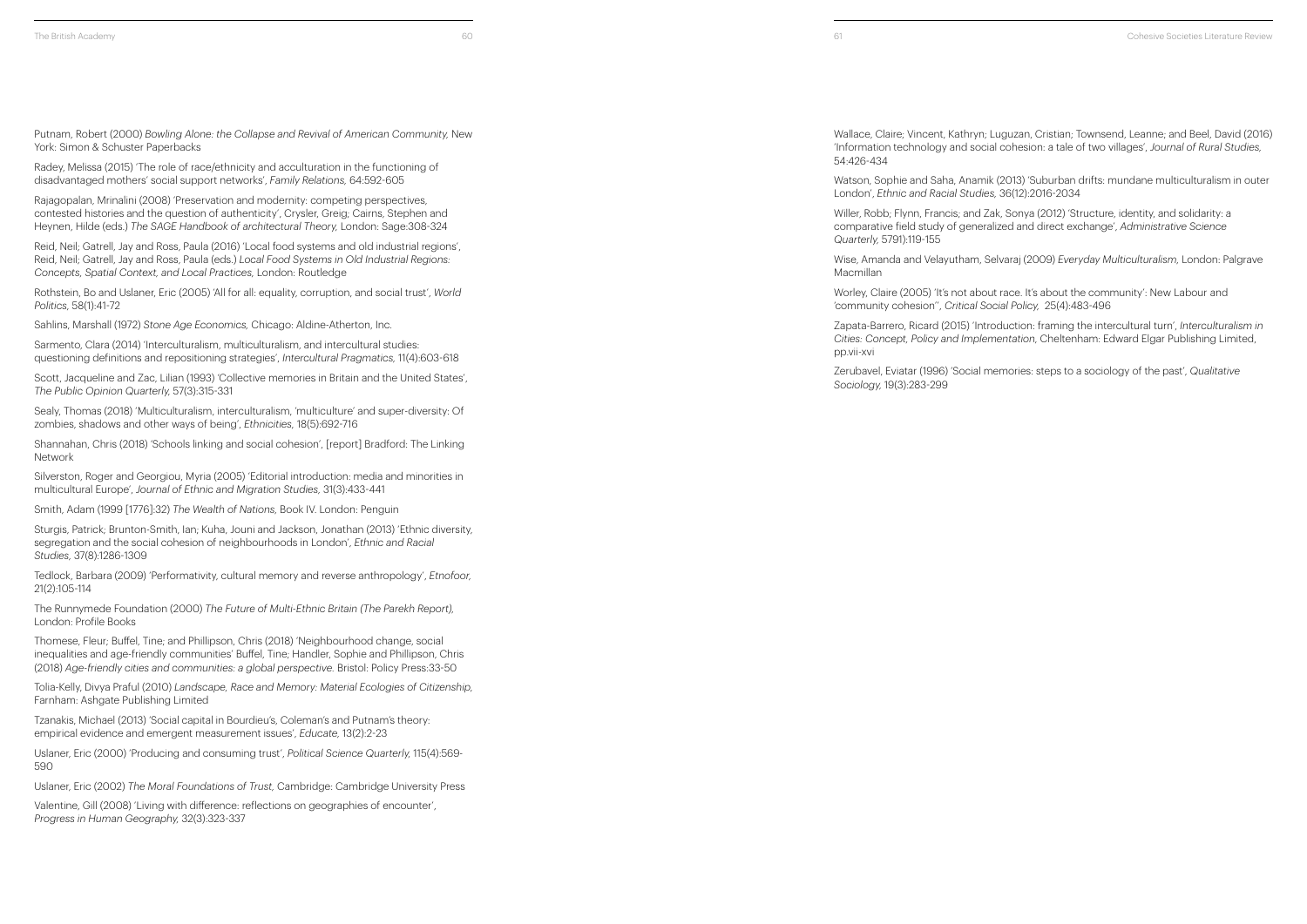The British Academy 62 Cohesive Societies Literature Societies Literature Societies Literature Societies Literature Review Societies Literature Review Societies Literature Review Societies Literature Review Societies Liter